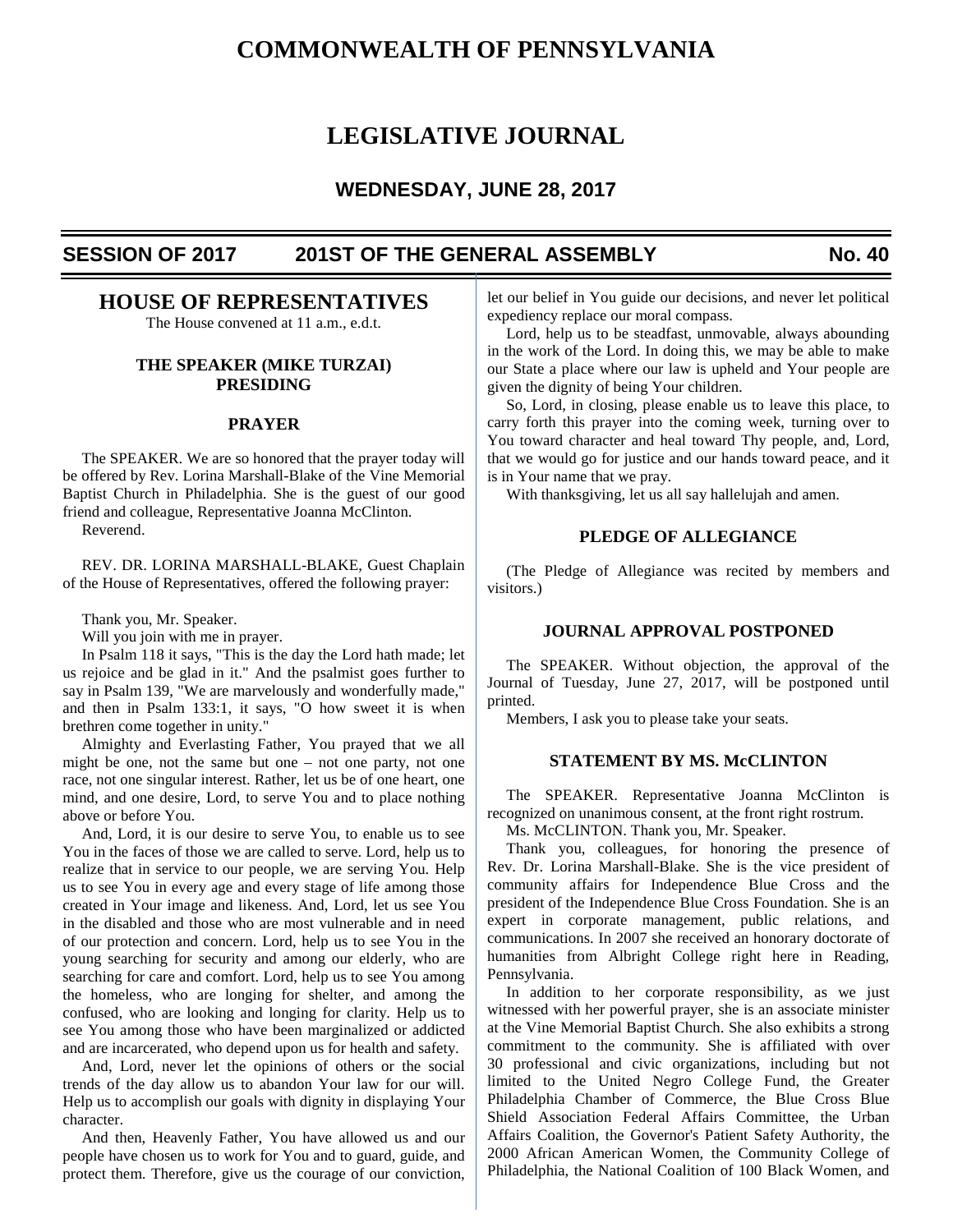she is a member of the Alpha Kappa Alpha Sorority, Inc., where she has served as the president for the last few years of the Omega Omega Chapter. She is currently studying at Palmer Theological Seminary to obtain her master in divinity degree, and we are thrilled to have her.

 Colleagues, will you welcome Rev. Dr. Lorina Marshall-Blake.

 The SPEAKER. Lorina, I remember first having dinner with you, oh, it probably goes back a decade, and you have been a great friend to so many members of both chambers and in various administrations. My best to everybody at Independence Blue Cross plus all your family and those at your church.

Thank you so much for being with us today, dear.

# **BILLS REPORTED FROM COMMITTEES, CONSIDERED FIRST TIME, AND RECOMMITTED TO COMMITTEE ON RULES**

**HB 555, PN 578** By Rep. TAYLOR

An Act designating a portion of State Route 562 in Berks County as the General Carl A. Spaatz Memorial Highway.

TRANSPORTATION.

**HB 1019, PN 2164** (Amended) By Rep. HARPER

An Act amending Titles 9 (Burial Grounds) and 68 (Real and Personal Property) of the Pennsylvania Consolidated Statutes, in general provisions relating to burial grounds, further providing for definitions; and providing for transfer of ownership of cemeteries and for reasonable access to burial grounds; prescribing a penalty; and, in seller disclosures, further providing for disclosure form.

LOCAL GOVERNMENT.

**HB 1152, PN 2165** (Amended) By Rep. MARSICO

An Act amending Title 42 (Judiciary and Judicial Procedure) of the Pennsylvania Consolidated Statutes, in particular rights and immunities, providing for rescue from motor vehicle.

JUDICIARY.

**HB 1216, PN 2166** (Amended) By Rep. MARSICO

An Act amending Title 42 (Judiciary and Judicial Procedure) of the Pennsylvania Consolidated Statutes, in particular rights and immunities, providing for rescue from motor vehicle.

JUDICIARY.

#### **HB 1346, PN 2167** (Amended) By Rep. MARSICO

An Act amending Titles 18 (Crimes and Offenses) and 53 (Municipalities Generally) of the Pennsylvania Consolidated Statutes, in burglary and other criminal intrusion, defining the offense of unlawful use of unmanned aircraft; and, in preemptions, prohibiting local regulation of unmanned aircraft.

JUDICIARY.

**HB 1450, PN 1850** By Rep. HARPER

An Act amending the act of April 23, 2002 (P.L.298, No.39), known as the Main Street Act, further providing for the duration of grants.

LOCAL GOVERNMENT.

**HB 1510, PN 1935** By Rep. TAYLOR

An Act designating a bridge on that portion of Avenue A over the Allegheny River, Coudersport Borough, Potter County, as the Commander Philip F. "Jet" Palmatier, Jr., Memorial Bridge.

TRANSPORTATION.

**HB 1515, PN 2183** (Amended) By Rep. HARPER

An Act amending the act of May 1, 1933 (P.L.103, No.69), known as The Second Class Township Code, in auditors and accountants, further providing for auditor's compensation.

LOCAL GOVERNMENT.

**HB 1516, PN 1941** By Rep. TAYLOR

An Act designating a bridge to be constructed on that portion of State Route 119 over the Pine Run Creek, Rayne Township, Indiana County, as the PFC Frank Enzer Weiss United States Marine Corps Bridge.

TRANSPORTATION.

**HB 1573, PN 2051** By Rep. HARPER

An Act amending Titles 8 (Boroughs and Incorporated Towns) and 11 (Cities) of the Pennsylvania Consolidated Statutes, in powers and duties of elected officials, further providing for completion, filing and publication of auditor's report and financial statement; and, in accounts and finances, further providing for annual reports, publication, filing report with Department of Community and Economic Development and penalty.

LOCAL GOVERNMENT.

**HB 1574, PN 2052** By Rep. HARPER

An Act amending the act of June 24, 1931 (P.L.1206, No.331), known as The First Class Township Code, in auditors, further providing for surcharges, auditors' report and publication of financial statements.

LOCAL GOVERNMENT.

# **HB 1575, PN 2053** By Rep. HARPER

An Act amending the act of April 18, 1929 (P.L.612, No.253), entitled "An act for the election of the mayor, members of town council, and auditors, in incorporated towns of the Commonwealth; regulating the manner of voting for such officers, and repealing inconsistent general, local and special laws," further providing for publication of audit report.

LOCAL GOVERNMENT.

#### **HB 1594, PN 2103** By Rep. HARPER

An Act amending the act of April 16, 1992 (P.L.155, No.28), known as the Assessors Certification Act, further providing for definitions and for duties of board; repealing provisions relating to qualifications; further providing for certification; providing for employees of political subdivisions; and further providing for

disciplinary and correction measures and for unlawful practice.

# LOCAL GOVERNMENT.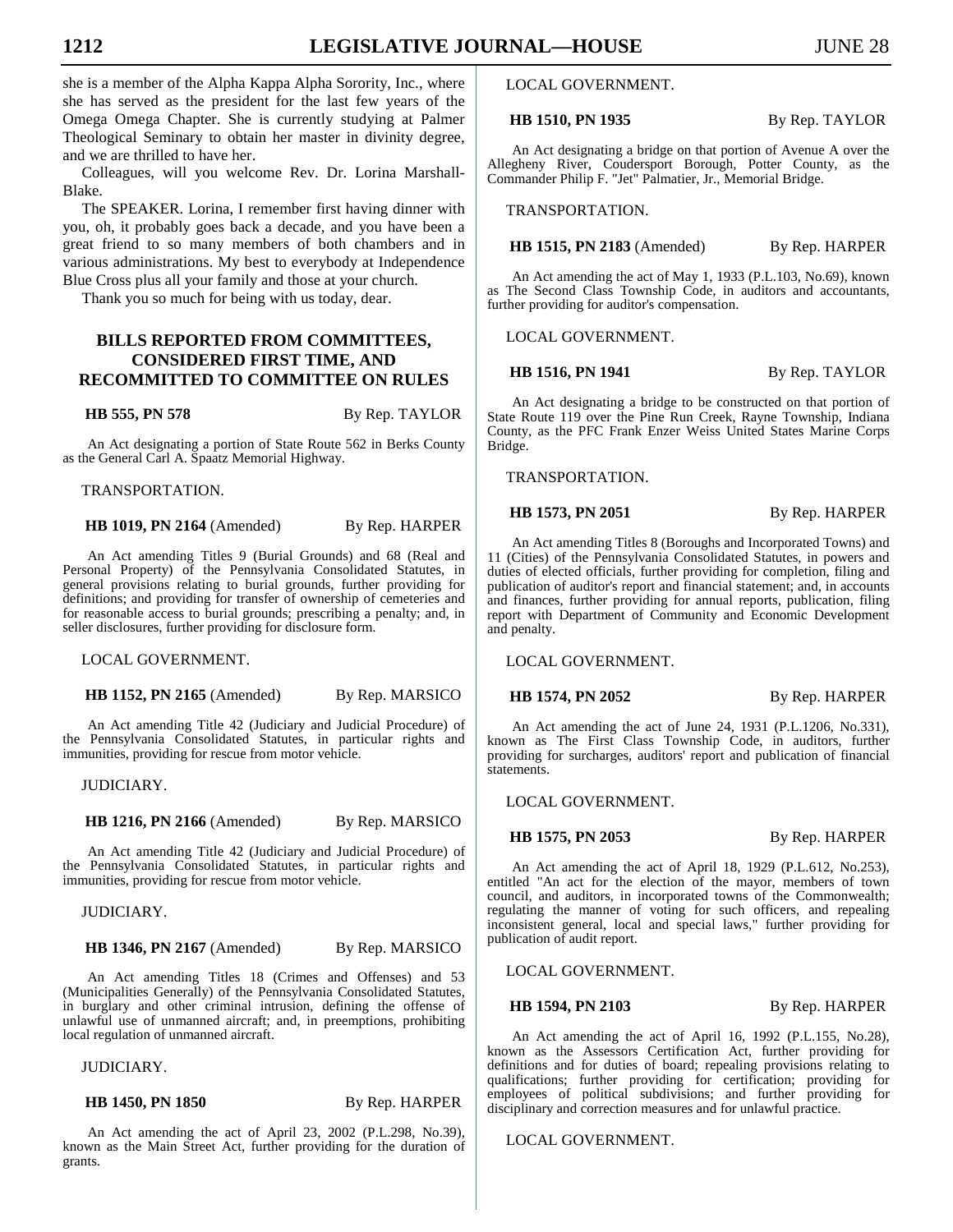#### **HB 1602, PN 2120** By Rep. TAYLOR

An Act designating a bridge on that portion of State Route 1008 over the Codorus Creek, in East Manchester Township and Hellam Township, York County, as the SPC Martin Wilson Kondor Memorial Bridge.

TRANSPORTATION.

**HB 1608, PN 2126** By Rep. TAYLOR

An Act designating the bridge carrying U.S. Route 22 over the Juniata River, Norfolk Southern Corporation rail tracks and State Route 1010 (Penn Street) in Smithfield and Henderson Townships, Huntingdon County, as the Trooper Landon E. Weaver Memorial Bridge.

TRANSPORTATION.

# **BILLS REPORTED FROM COMMITTEES, CONSIDERED FIRST TIME, AND TABLED**

**SB 399, PN 399** By Rep. HARPER

An Act amending the act of May 1, 1933 (P.L.103, No.69), known as The Second Class Township Code, in election of officers and vacancies in office, further providing for supervisors.

LOCAL GOVERNMENT.

**SB 553, PN 1037** (Amended) By Rep. TAYLOR

An Act amending Title 75 (Vehicles) of the Pennsylvania Consolidated Statutes, in licensing of drivers, further providing for surrender of license, for period of disqualification, revocation or suspension of operating privilege, for driving while operating privilege is suspended or revoked, for chemical testing to determine amount of alcohol or controlled substance, for probationary license and for ignition interlock limited license; and, in driving after imbibing alcohol or utilizing drugs, further providing for penalties, for ignition interlock and for illegally operating a motor vehicle not equipped with ignition interlock.

TRANSPORTATION.

**SB 589, PN 887** By Rep. TAYLOR

An Act amending Title 75 (Vehicles) of the Pennsylvania Consolidated Statutes, in general provisions, further providing for the definition of "stinger-steered automobile" or "boat transporter"; and, in size, weight and load, further providing for fire apparatus, for length of vehicles and for maximum gross weight of vehicles.

TRANSPORTATION.

**SB 656, PN 978** By Rep. HARPER

An Act amending Title 53 (Municipalities Generally) of the Pennsylvania Consolidated Statutes, in municipal authorities, further providing for definitions and for purposes and powers.

LOCAL GOVERNMENT.

# **RESOLUTION REPORTED FROM COMMITTEE**

**HR 419, PN 2098** By Rep. TAYLOR

A Resolution memorializing the Congress of the United States to direct Amtrak to comply with H.R. 4838 and immediately rename the 30th Street Station as the "William H. Gray III 30th Street Station."

TRANSPORTATION.

# **BILLS REPORTED AND REREFERRED TO COMMITTEE ON FINANCE**

**HB 403, PN 415** By Rep. HARPER

An Act amending Title 53 (Municipalities Generally) of the Pennsylvania Consolidated Statutes, in other subjects of taxation, repealing provisions regarding local option cigarette tax in school districts of the first class.

 Reported from Committee on LOCAL GOVERNMENT with request that it be rereferred to Committee on FINANCE.

**HB 1098, PN 1292** By Rep. HARPER

An Act amending the act of December 31, 1965 (P.L.1257, No.511), known as The Local Tax Enabling Act, in local taxes, further providing for delegation of taxing powers and restrictions thereon; and, in consolidated collection of local income taxes, further providing for declaration and payment of income taxes.

 Reported from Committee on LOCAL GOVERNMENT with request that it be rereferred to Committee on FINANCE.

 The SPEAKER. All those in agreement with the requests for rereferral will say "aye." Any opposed? The "ayes" have it. Both bills will be rereferred.

# **HOUSE BILLS INTRODUCED AND REFERRED**

 **No. 1023** By Representatives ROEBUCK, HILL-EVANS, MURT, LONGIETTI, SCHLOSSBERG, FREEMAN, READSHAW, BULLOCK, KINSEY, O'BRIEN, V. BROWN and DONATUCCI

An Act amending the act of March 10, 1949 (P.L.30, No.14), known as the Public School Code of 1949, in certification of teachers, further providing for continuing professional development and for continuing professional education for school or system leaders and providing for the Teacher Mentor Program.

Referred to Committee on EDUCATION, June 28, 2017.

 **No. 1589** By Representatives McGINNIS, DeLUCA, DIAMOND, GROVE, A. HARRIS, IRVIN, KNOWLES, ORTITAY, WARNER, WHEELAND, F. KELLER and EVERETT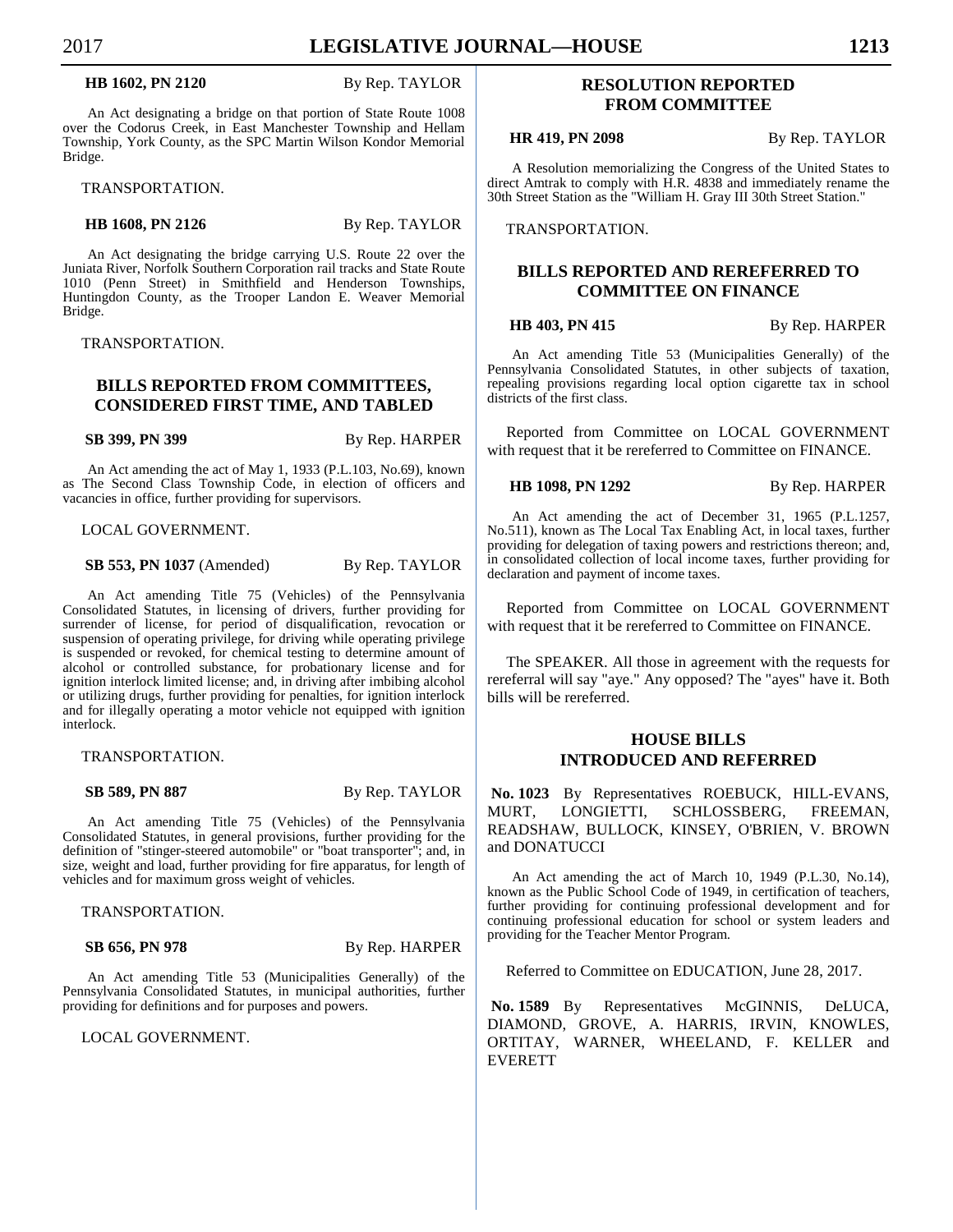An Act amending the act of June 3, 1937 (P.L.1333, No.320), known as the Pennsylvania Election Code, in preparation for and conduct of primaries and elections, further providing for regulations in force at polling places.

Referred to Committee on STATE GOVERNMENT, June 28, 2017.

No. 1619 By Representatives MICCARELLI, SCHLOSSBERG, SANTORA, ROZZI, CHARLTON, DERMODY, READSHAW, DeLUCA, O'NEILL, D. COSTA, WHEELAND and ROEBUCK

An Act imposing a fee on municipalities for services provided by the Pennsylvania State Police; and providing for allocation of funds and for penalties.

Referred to Committee on TRANSPORTATION, June 28, 2017.

 **No. 1625** By Representatives SANTORA, BARRAR, MICCARELLI, CHARLTON, C. QUINN, ROEBUCK and O'BRIEN

An Act amending Title 58 (Oil and Gas) of the Pennsylvania Consolidated Statutes, in unconventional gas well fee, repealing expiration; and providing for imposition of tax, for impact fee credits, for registration, for meters, for assessments, for time for assessment, for extension of assessment period, for reassessments, for interest, for penalties, for administration of tax, for criminal acts, for abatement of additions or penalties, for bulk and auction sales, for collection upon failure to request reassessment, review or appeal, for tax liens, for tax suit reciprocity, for service, for refunds, for refund petition, for rules and regulations, for recordkeeping, for examinations, for unauthorized disclosure, for cooperation with other governments, for bonds, for prohibition, for future agreements, for stripper wells and for deposit of proceeds.

Referred to Committee on ENVIRONMENTAL RESOURCES AND ENERGY, June 28, 2017.

 **No. 1626** By Representatives MICCARELLI, BARRAR, SANTORA, CHARLTON, C. OUINN, ROEBUCK and O'BRIEN

An Act amending Title 58 (Oil and Gas) of the Pennsylvania Consolidated Statutes, in unconventional gas well fee, further providing for definitions and repealing expiration; and providing for imposition of tax, for impact fee credits, for registration, for meters, for assessments, for time for assessment, for extension of assessment period, for reassessments, for interest, for penalties, for administration of tax, for criminal acts, for abatement of additions or penalties, for bulk and auction sales, for collection upon failure to request reassessment, review or appeal, for tax liens, for tax suit reciprocity, for service, for refunds, for refund petition, for rules and regulations, for recordkeeping, for examinations, for unauthorized disclosure, for cooperation with other governments, for bonds, for prohibition, for future agreements and for deposit of proceeds.

Referred to Committee on ENVIRONMENTAL RESOURCES AND ENERGY, June 28, 2017.

 **No. 1627** By Representatives FREEMAN, MATZIE, SCHLOSSBERG, CARROLL, McNEILL, THOMAS, SOLOMON and ROZZI

An Act amending the act of June 3, 1937 (P.L.1333, No.320), known as the Pennsylvania Election Code, in primary and election expenses, further providing for reporting by candidate and political committees and other persons.

Referred to Committee on STATE GOVERNMENT, June 28, 2017.

 **No. 1628** By Representatives FREEMAN, SCHLOSSBERG, MURT, STURLA, BOBACK, YOUNGBLOOD, DRISCOLL, CALTAGIRONE, FLYNN, D. COSTA, V. BROWN, ROEBUCK, DONATUCCI, READSHAW, McNEILL, SOLOMON, ROZZI and CONKLIN

An Act amending the act of March 10, 1949 (P.L.30, No.14), known as the Public School Code of 1949, in school health services, further providing for school access to emergency epinephrine.

Referred to Committee on EDUCATION, June 28, 2017.

 **No. 1629** By Representatives FREEMAN, SCHLOSSBERG, SCHWEYER, MURT, SIMMONS and NEILSON

An Act amending the act of May 28, 1937 (P.L.955, No.265), referred to as the Housing Authorities Law, further providing for powers of authority.

Referred to Committee on URBAN AFFAIRS, June 28, 2017.

 **No. 1630** By Representatives FREEMAN, CALTAGIRONE, MULLERY, V. BROWN, SOLOMON and ROZZI

An Act amending Title 42 (Judiciary and Judicial Procedure) of the Pennsylvania Consolidated Statutes, in general provisions relating to civil actions and proceedings, further providing for comparative negligence.

Referred to Committee on JUDICIARY, June 28, 2017.

 **No. 1631** By Representatives FREEMAN, NEILSON, JAMES, MURT, D. COSTA, SAMUELSON, DONATUCCI, B. MILLER, KINSEY, READSHAW, THOMAS, RADER, SOLOMON, ROZZI and GILLEN

An Act amending Title 75 (Vehicles) of the Pennsylvania Consolidated Statutes, in registration of vehicles, further providing for issuance of registration card.

Referred to Committee on TRANSPORTATION, June 28, 2017.

 **No. 1632** By Representatives HILL-EVANS, SAMUELSON, FREEMAN, SCHWEYER, SCHLOSSBERG, J. HARRIS, McNEILL, CALTAGIRONE, DEAN, FRANKEL, SOLOMON, KINSEY, MILLARD, BULLOCK, YOUNGBLOOD, BARRAR, V. BROWN, NEILSON, D. COSTA, DeLUCA, ROZZI, DALEY, DAVIS, BOYLE, O'BRIEN, BRIGGS, RABB, McCARTER, WHEATLEY, ROEBUCK, FITZGERALD, COMITTA, DONATUCCI and MADDEN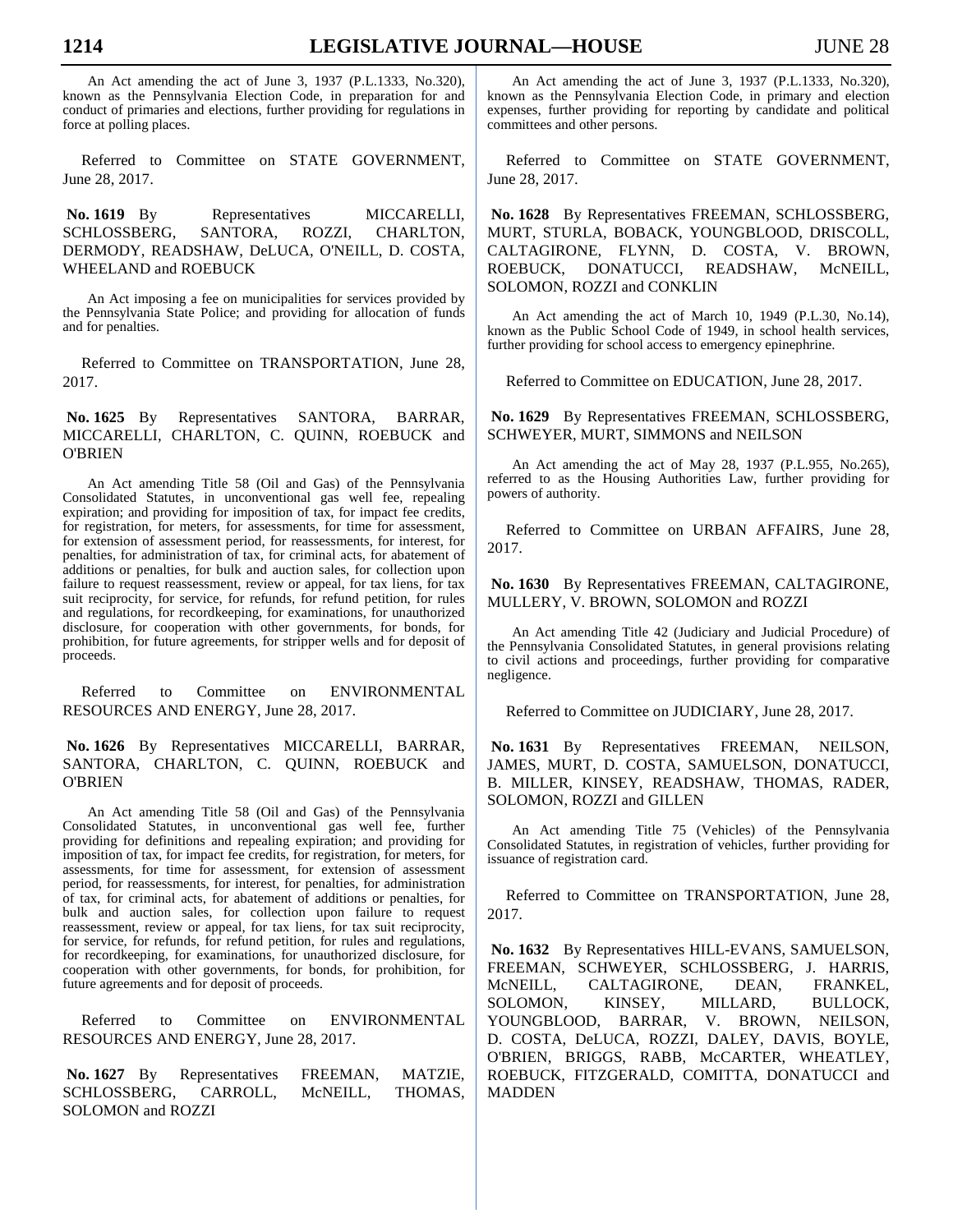An Act amending Title 23 (Domestic Relations) of the Pennsylvania Consolidated Statutes, in protection from abuse, further providing for relief and providing for shared telephone plans.

Referred to Committee on JUDICIARY, June 28, 2017.

 **No. 1633** By Representatives HILL-EVANS, FRANKEL, DEAN, O'NEILL, D. COSTA, KINSEY, READSHAW, FREEMAN, V. BROWN, WARREN, MILLARD, DAVIS, CALTAGIRONE, THOMAS, DONATUCCI, ROTHMAN, DALEY, BOYLE, O'BRIEN, BRIGGS, YOUNGBLOOD, KORTZ, McCARTER, SCHWEYER, WHEATLEY, ROEBUCK, FITZGERALD, COMITTA and MADDEN

An Act amending the act of March 10, 1949 (P.L.30, No.14), known as the Public School Code of 1949, in sexual violence education at institutions of higher education, establishing the Task Force on Campus Intimate Partner Violence and Sexual Assault.

Referred to Committee on EDUCATION, June 28, 2017.

 **No. 1634** By Representatives BRIGGS, DEAN, O'BRIEN, RABB, THOMAS, DRISCOLL, SCHLOSSBERG, YOUNGBLOOD, FRANKEL, KINSEY, SOLOMON, V. BROWN, DONATUCCI, MADDEN, DALEY, DAVIS, BOYLE, McCARTER and WHEATLEY

An Act providing for paid family and medical leave for eligible employees under certain circumstances and for regulations by the Department of Labor and Industry.

Referred to Committee on LABOR AND INDUSTRY, June 28, 2017.

 **No. 1635** By Representatives BRIGGS, SCHLOSSBERG, KINSEY, D. COSTA, FRANKEL and ROEBUCK

An Act amending Title 18 (Crimes and Offenses) of the Pennsylvania Consolidated Statutes, in minors, providing for the offense of access to firearms by minors; and imposing penalties.

Referred to Committee on JUDICIARY, June 28, 2017.

 **No. 1637** By Representative MARSHALL

An Act amending Title 75 (Vehicles) of the Pennsylvania Consolidated Statutes, in operation of vehicles, providing for autonomous vehicles; and establishing the Fully Autonomous Vehicle Advisory Committee.

Referred to Committee on TRANSPORTATION, June 28, 2017.

# **SENATE RESOLUTION FOR CONCURRENCE**

 The clerk of the Senate, being introduced, presented the following resolution for concurrence:

# **SR 154, PN 1019**

 Referred to Committee on STATE GOVERNMENT, June 28, 2017.

# **SENATE MESSAGE**

# HOUSE AMENDMENTS CONCURRED IN BY SENATE

 The clerk of the Senate, being introduced, informed that the Senate has concurred in the amendments made by the House of Representatives to **SB 560, PN 936.**

# **SENATE MESSAGE**

HOUSE BILLS CONCURRED IN BY SENATE

 The clerk of the Senate, being introduced, returned **HB 1219, PN 1447,** and **HB 1269, PN 1536,** with information that the Senate has passed the same without amendment.

# **RECONSIDERATION MOTION FILED**

 The SPEAKER. Members, I am in receipt of a motion to reconsider, signed by Representatives Donna Bullock and Eddie Day Pashinski. Both members have signed this motion to reconsider: Mr. Speaker, pursuant to rule 26, we the undersigned move that the vote by which the House defeated amendment 1409 to HB 1213 on June 27 be reconsidered.

 Now, we are not taking that up for a vote immediately, but a motion to reconsider has been filed.

# **BILLS SIGNED BY SPEAKER**

 Bills numbered and entitled as follows having been prepared for presentation to the Governor, and the same being correct, the titles were publicly read as follows:

# **HB 1219, PN 1447**

An Act designating a bridge on that portion of State Route 1012, known as the Diamondville Bridge, Cherryhill Township, Indiana County, as the Sgt. Robert Eugene Goodlin Memorial Bridge.

# **HB 1269, PN 1536**

An Act amending Title 53 (Municipalities Generally) of the Pennsylvania Consolidated Statutes, in municipal authorities, further providing for purposes and powers.

#### **SB 288, PN 274**

An Act amending Title 75 (Vehicles) of the Pennsylvania Consolidated Statutes, in rules of the road in general, further providing for duty of driver in emergency response areas.

#### **SB 560, PN 936**

An Act amending Titles 18 (Crimes and Offenses) and 42 (Judiciary and Judicial Procedure) of the Pennsylvania Consolidated Statutes, in wiretapping and electronic surveillance, further providing for definitions, for exceptions to prohibition of interception and disclosure of communications, for exceptions to prohibitions in possession, sale, distribution, manufacture or advertisement of electronic, mechanical or other devices and for expiration of chapter; and providing for recordings by law enforcement officers.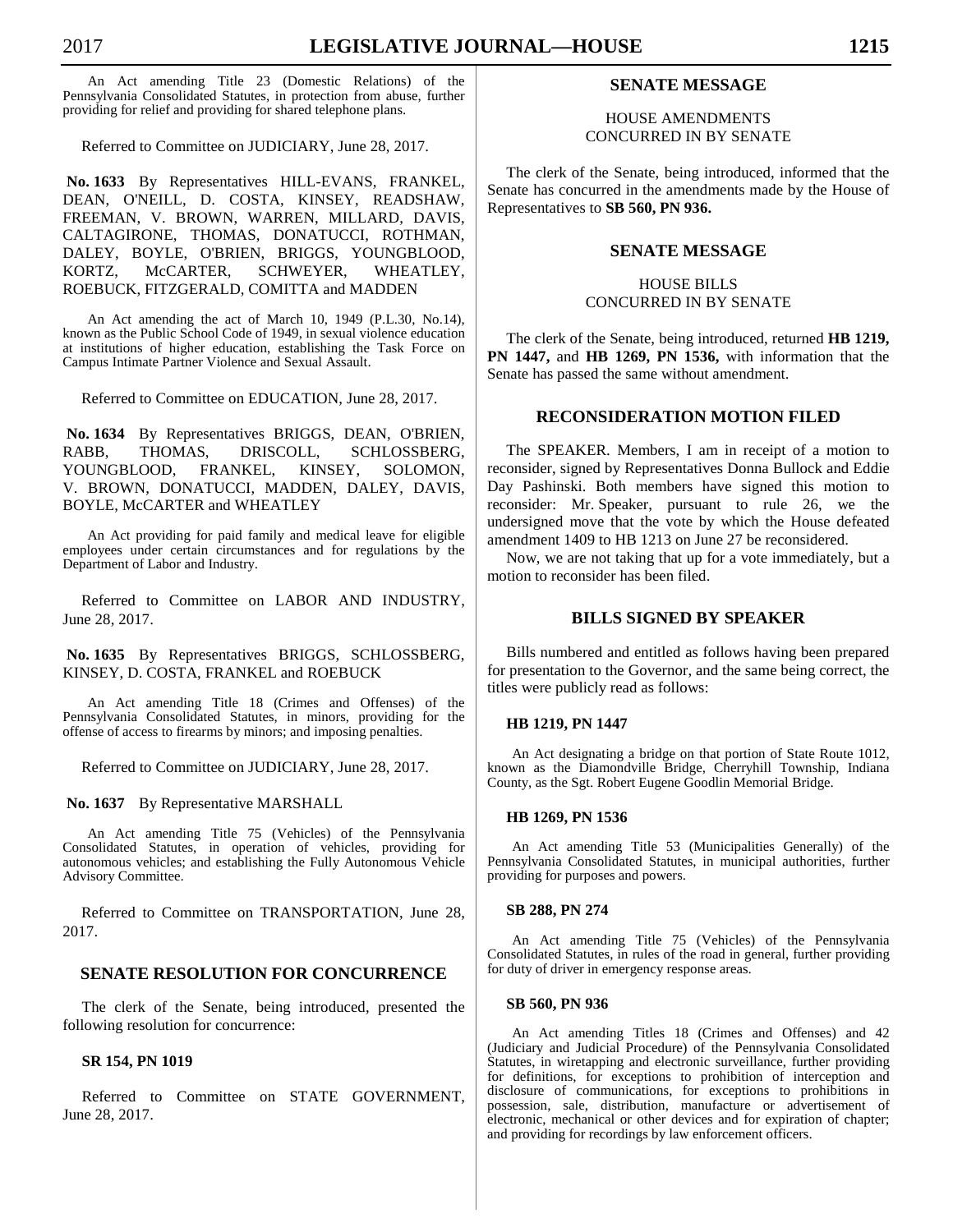Whereupon, the Speaker, in the presence of the House, signed the same.

# **LEAVES OF ABSENCE**

 The SPEAKER. Members, the majority whip requests leaves of absence for the following members: Representative Martin CAUSER of McKean County for the day, Representative Michael CORR of Montgomery County for the day, and Representative Jim MARSHALL of Beaver County for the day. Without objection, those will be granted.

I see no request for leave on the Democratic side.

## **MASTER ROLL CALL**

 The SPEAKER. Members, please proceed to vote on the master roll.

The following roll call was recorded:

#### PRESENT–199

| Baker                  |
|------------------------|
| Barbin                 |
| Barrar                 |
| Benninghoff            |
|                        |
| Bernstine              |
| Bizzarro               |
| Bloom                  |
| <b>Boback</b>          |
| Boyle                  |
| <b>Bradford</b>        |
| <b>Briggs</b>          |
| Brown, R.              |
|                        |
| Brown, V.              |
| <b>Bullock</b>         |
| <b>Burns</b>           |
| Caltagirone            |
| Carroll                |
| Cephas                 |
|                        |
| Charlton<br>Christiana |
|                        |
| Comitta                |
| Conklin                |
| Cook                   |
| Corbin<br>Costa, D.    |
|                        |
| Costa, P.              |
| Cox                    |
|                        |
| Cruz                   |
|                        |
| Culver<br>Cutler       |
| Daley                  |
| Davidson               |
| Davis                  |
|                        |
| Dawkins<br>Day         |
|                        |
| Dean                   |
| Deasy                  |
| DeLissio               |
| Delozier<br>DeLuca     |
|                        |
| Dermody                |
| Diamond                |
| DiGirolamo             |
|                        |
| Donatucci<br>Dowling   |
|                        |
| Driscoll               |
|                        |

| Baker         | Evankovich   | Krueger    | Ravenstahl    |
|---------------|--------------|------------|---------------|
| Barbin        | Evans        | Kulik      | Readshaw      |
| Barrar        | Everett      | Lawrence   | Reed          |
| Benninghoff   | Fabrizio     | Lewis      | Reese         |
| Bernstine     | Farry        | Longietti  | Roae          |
| Bizzarro      | Fee          | Mackenzie  | Roe           |
| Bloom         | Fitzgerald   | Madden     | Roebuck       |
| <b>Boback</b> | Flynn        | Maher      | Rothman       |
| Boyle         | Frankel      | Mako       | Rozzi         |
| Bradford      | Freeman      | Maloney    | Ryan          |
| <b>Briggs</b> | Fritz        | Markosek   | Saccone       |
| Brown, R.     | Gabler       | Marsico    | Sainato       |
| Brown, V.     | Gainey       | Masser     | Samuelson     |
| Bullock       | Galloway     | Matzie     | Sankey        |
| Burns         | Gergely      | McCarter   | Santora       |
| Caltagirone   | Gillen       | McClinton  | Saylor        |
| Carroll       | Gillespie    | McGinnis   | Schemel       |
| Cephas        | Godshall     | McNeill    | Schlossberg   |
| Charlton      | Goodman      | Mehaffie   | Schweyer      |
| Christiana    | Greiner      | Mentzer    | Simmons       |
| Comitta       | Grove        | Metcalfe   | Sims          |
| Conklin       | Haggerty     | Metzgar    | Snyder        |
| Cook          | Hahn         | Miccarelli | Solomon       |
| Corbin        | Hanna        | Millard    | Sonney        |
| Costa, D.     | Harkins      | Miller, B. | <b>Staats</b> |
| Costa, P.     | Harper       | Miller, D. | Stephens      |
| Cox           | Harris, A.   | Milne      | Sturla        |
| Cruz          | Harris, J.   | Moul       | Tallman       |
| Culver        | Heffley      | Mullery    | Taylor        |
| Cutler        | Helm         | Murt       | Thomas        |
| Daley         | Hennessey    | Mustio     | Tobash        |
| Davidson      | Hickernell   | Neilson    | Toepel        |
| Davis         | Hill         | Nelson     | Toohil        |
| Dawkins       | Irvin        | Nesbit     | Topper        |
| Day           | James        | Neuman     | Vazquez       |
| Dean          | Jozwiak      | O'Brien    | Vitali        |
| Deasy         | Kampf        | O'Neill    | Walsh         |
| DeLissio      | Kaufer       | Oberlander | Ward          |
| Delozier      | Kauffman     | Ortitay    | Warner        |
| DeLuca        | Kavulich     | Pashinski  | Warren        |
| Dermody       | Keefer       | Peifer     | Watson        |
| Diamond       | Keller, F.   | Petrarca   | Wentling      |
| DiGirolamo    | Keller, M.K. | Petri      | Wheatley      |
| Donatucci     | Keller, W.   | Pickett    | Wheeland      |
| Dowling       | Kim          | Pyle       | White         |
| Driscoll      | Kinsey       | Quinn, C.  | Youngblood    |
|               |              |            |               |

Dunbar Kirkland Quinn, M. Zimmerman Dush Klunk Rabb<br>Ellis Knowles Rader Ellis Knowles Rader Turzai, Emrick Kortz Rapp Speaker English ADDITIONS–0 NOT VOTING–0 EXCUSED–4 Causer Corr Marshall Quigley LEAVES ADDED–1

Stephens

#### LEAVES CANCELED–2

Corr Stephens

 The SPEAKER. We have 199 members on the House floor today. There is a quorum.

 Members, please take your seats. We are going to be doing some visitor recognitions. Members, please take your seats.

 Members, we do have three resolutions, and members wish to speak on those. We have asked the members for the resolutions in the morning, prior to caucus, if the remarks could be limited from 3 to 5 minutes. If any member needs to speak longer than that timeframe, we will be doing those resolutions in the afternoon.

# **UNCONTESTED CALENDAR**

# **RESOLUTIONS PURSUANT TO RULE 35**

Mr. JAMES called up **HR 150, PN 943,** entitled:

A Resolution designating the week of September 10 through 16, 2017, as "Arts in Education Week" in Pennsylvania.

\* \* \*

#### Ms. DONATUCCI called up **HR 380, PN 1932,** entitled:

A Resolution designating the month of September 2017 as "Polycystic Ovarian Syndrome Awareness Month" in Pennsylvania.

\* \* \*

Mrs. HILL called up **HR 412, PN 2094,** entitled:

A Resolution designating the week of August 7 through 11, 2017, as "YMCA Advocacy Week" in Pennsylvania.

\* \* \*

#### Mr. MURT called up **HR 422, PN 2128,** entitled:

A Resolution designating the month of August 2017 as "Spinal Muscular Atrophy Awareness Month" in Pennsylvania.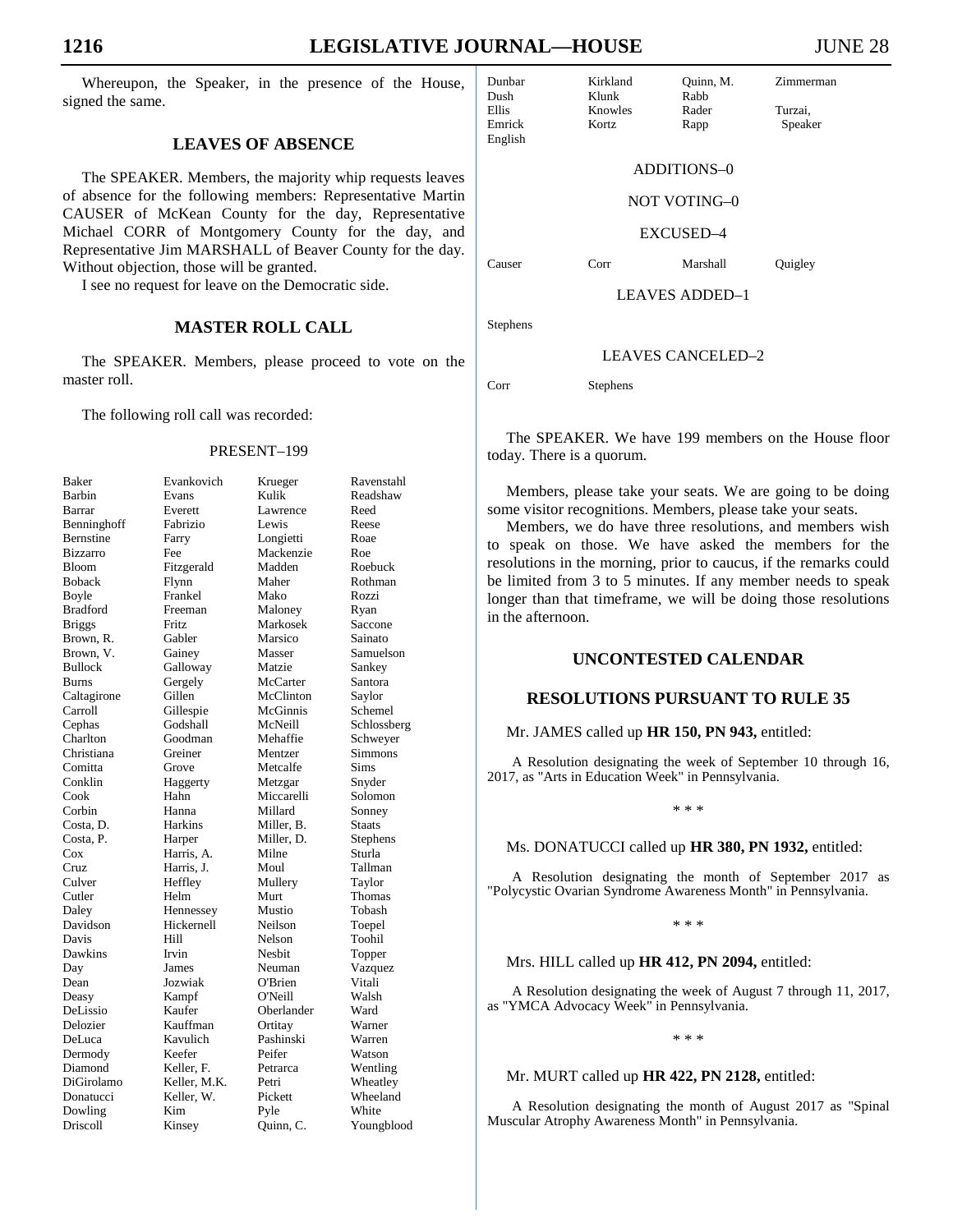\* \* \*

# Mr. MEHAFFIE called up **HR 424, PN 2130,** entitled:

A Resolution designating June 28, 2017, as "Amusement Park Day" in Pennsylvania to honor amusement parks and family theme parks in this Commonwealth.

\* \* \*

### Mr. WENTLING called up **HR 427, PN 2145,** entitled:

A Resolution recognizing the month of July 2017 as "Lake Awareness Month" in Pennsylvania.

 On the question, Will the House adopt the resolutions?

The following roll call was recorded:

#### YEAS–199

| Baker                                                     |
|-----------------------------------------------------------|
| Barbin                                                    |
| Barrar                                                    |
| Benninghoff                                               |
| Bernstine                                                 |
| Bizzarro                                                  |
| Bloom                                                     |
| <b>Boback</b>                                             |
| Boyle                                                     |
| <b>Bradford</b>                                           |
| <b>Briggs</b>                                             |
| Brown, R.                                                 |
| Brown,<br>V.                                              |
| <b>Bullock</b>                                            |
| Burns                                                     |
| Caltagirone                                               |
| Carroll                                                   |
| Cephas                                                    |
| Charlton                                                  |
|                                                           |
| Christiana                                                |
| Comitta                                                   |
| Conklin                                                   |
| Cook                                                      |
|                                                           |
|                                                           |
|                                                           |
|                                                           |
|                                                           |
|                                                           |
| Cooler<br>Costa, D.<br>Costa, P.<br>Cox<br>Cruz<br>Culver |
|                                                           |
| Cutler<br>Daley                                           |
|                                                           |
| Davidson<br>Davis                                         |
| Dawkins                                                   |
|                                                           |
| Day                                                       |
| Dean                                                      |
| Deasy                                                     |
| DeLissio                                                  |
| Delozier                                                  |
| DeLuca                                                    |
| Dermody                                                   |
| Diamond                                                   |
| DiGirolamo                                                |
| Donatucci                                                 |
| Dowling                                                   |
| Driscoll                                                  |
| Dunbar                                                    |
| Dush                                                      |
| Ellis                                                     |
| Emrick<br>English                                         |

| Baker         | Evankovich   | Krueger    | Ravenstahl    |
|---------------|--------------|------------|---------------|
| Barbin        | Evans        | Kulik      | Readshaw      |
| Barrar        | Everett      | Lawrence   | Reed          |
| Benninghoff   | Fabrizio     | Lewis      | Reese         |
| Bernstine     | Farry        | Longietti  | Roae          |
| Bizzarro      | Fee          | Mackenzie  | Roe           |
| Bloom         | Fitzgerald   | Madden     | Roebuck       |
| Boback        | Flynn        | Maher      | Rothman       |
| Boyle         | Frankel      | Mako       | Rozzi         |
| Bradford      | Freeman      | Maloney    | Ryan          |
| <b>Briggs</b> | Fritz        | Markosek   | Saccone       |
| Brown, R.     | Gabler       | Marsico    | Sainato       |
| Brown, V.     | Gainey       | Masser     | Samuelson     |
| Bullock       | Galloway     | Matzie     | Sankey        |
| Burns         | Gergely      | McCarter   | Santora       |
| Caltagirone   | Gillen       | McClinton  | Saylor        |
| Carroll       | Gillespie    | McGinnis   | Schemel       |
| Cephas        | Godshall     | McNeill    | Schlossberg   |
| Charlton      | Goodman      | Mehaffie   | Schweyer      |
| Christiana    | Greiner      | Mentzer    | Simmons       |
| Comitta       |              | Metcalfe   | Sims          |
| Conklin       | Grove        |            |               |
| Cook          | Haggerty     | Metzgar    | Snyder        |
|               | Hahn         | Miccarelli | Solomon       |
| Corbin        | Hanna        | Millard    | Sonney        |
| Costa, D.     | Harkins      | Miller, B. | <b>Staats</b> |
| Costa, P.     | Harper       | Miller, D. | Stephens      |
| Cox           | Harris, A.   | Milne      | Sturla        |
| Cruz          | Harris, J.   | Moul       | Tallman       |
| Culver        | Heffley      | Mullery    | Taylor        |
| Cutler        | Helm         | Murt       | Thomas        |
| Daley         | Hennessey    | Mustio     | Tobash        |
| Davidson      | Hickernell   | Neilson    | Toepel        |
| Davis         | Hill         | Nelson     | Toohil        |
| Dawkins       | Irvin        | Nesbit     | Topper        |
| Day           | James        | Neuman     | Vazquez       |
| Dean          | Jozwiak      | O'Brien    | Vitali        |
| Deasy         | Kampf        | O'Neill    | Walsh         |
| DeLissio      | Kaufer       | Oberlander | Ward          |
| Delozier      | Kauffman     | Ortitay    | Warner        |
| DeLuca        | Kavulich     | Pashinski  | Warren        |
| Dermody       | Keefer       | Peifer     | Watson        |
| Diamond       | Keller, F.   | Petrarca   | Wentling      |
| DiGirolamo    | Keller, M.K. | Petri      | Wheatley      |
| Donatucci     | Keller, W.   | Pickett    | Wheeland      |
| Dowling       | Kim          | Pyle       | White         |
| Driscoll      | Kinsey       | Quinn, C.  | Youngblood    |
| Dunbar        | Kirkland     | Quinn, M.  | Zimmerman     |
| Dush          | Klunk        | Rabb       |               |
| Ellis         | Knowles      | Rader      | Turzai,       |
| Emrick        | Kortz        | Rapp       | Speaker       |
|               |              |            |               |

| Ravenstahl    |
|---------------|
| Readshaw      |
| Reed          |
| Reese         |
| Roae<br>Roe   |
| Roebuck       |
| Rothman       |
| Rozzi         |
| Ryan          |
| Saccone       |
| Sainato       |
| Samuelson     |
| Sankey        |
| Santora       |
| Saylor        |
| Schemel       |
| Schlossberg   |
| Schweyer      |
| Simmons       |
| Sims          |
| Snyder        |
| Solomon       |
| Sonney        |
| <b>Staats</b> |
| Stephens      |
| Sturla        |
| Tallman       |
| Taylor        |
| Thomas        |
| Tobash        |
| Toepel        |
| Toohil        |
| Topper        |
| Vazquez       |
| Vitali        |
| Walsh         |
| Ward          |
| Warner        |
| Warren        |
| Watson        |
| Wentling      |
| Wheatley      |
| Wheeland      |
| White         |
| Youngblood    |
| Zimmerman     |
| Turzai,       |
|               |

### NAYS–0

#### NOT VOTING–0

#### EXCUSED–4

Causer Corr Marshall Quigley

 The majority having voted in the affirmative, the question was determined in the affirmative and the resolutions were adopted.

 The SPEAKER. Turn to supplemental A uncontested House calendar, members, please.

 We are going to go through all the resolution votes. We will be doing all the resolution votes, and then I will be taking each of the speakers who can speak in 3 to 5 minutes with respect to the resolutions. But we are going to do the votes first, and then after the votes, I will be calling the members up who wish to speak.

# **UNCONTESTED SUPPLEMENTAL CALENDAR A**

# **RESOLUTION PURSUANT TO RULE 35**

### Mr. FABRIZIO called up **HR 428, PN 2162,** entitled:

A Resolution recognizing the month of July 2017 as "National Sarcoma Awareness Month" in Pennsylvania and urging the residents of this Commonwealth to support the efforts, programs, services and organizations that work to enhance research and awareness of sarcoma.

 On the question, Will the House adopt the resolution?

The following roll call was recorded:

#### YEAS–199

| Baker           | Evankovich   | Krueger    | Ravenstahl    |
|-----------------|--------------|------------|---------------|
| Barbin          | Evans        | Kulik      | Readshaw      |
| Barrar          | Everett      | Lawrence   | Reed          |
| Benninghoff     | Fabrizio     | Lewis      | Reese         |
| Bernstine       | Farry        | Longietti  | Roae          |
| Bizzarro        | Fee          | Mackenzie  | Roe           |
| Bloom           | Fitzgerald   | Madden     | Roebuck       |
| Boback          | Flynn        | Maher      | Rothman       |
| Boyle           | Frankel      | Mako       | Rozzi         |
| <b>Bradford</b> | Freeman      | Maloney    | Ryan          |
| Briggs          | <b>Fritz</b> | Markosek   | Saccone       |
| Brown, R.       | Gabler       | Marsico    | Sainato       |
| Brown, V.       | Gainey       | Masser     | Samuelson     |
| Bullock         | Galloway     | Matzie     | Sankey        |
| Burns           | Gergely      | McCarter   | Santora       |
| Caltagirone     | Gillen       | McClinton  | Saylor        |
| Carroll         | Gillespie    | McGinnis   | Schemel       |
| Cephas          | Godshall     | McNeill    | Schlossberg   |
| Charlton        | Goodman      | Mehaffie   | Schweyer      |
| Christiana      | Greiner      | Mentzer    | Simmons       |
| Comitta         | Grove        | Metcalfe   | Sims          |
| Conklin         | Haggerty     | Metzgar    | Snyder        |
| Cook            | Hahn         | Miccarelli | Solomon       |
| Corbin          | Hanna        | Millard    | Sonney        |
| Costa, D.       | Harkins      | Miller, B. | <b>Staats</b> |
| Costa, P.       | Harper       | Miller, D. | Stephens      |
| Cox             | Harris, A.   | Milne      | Sturla        |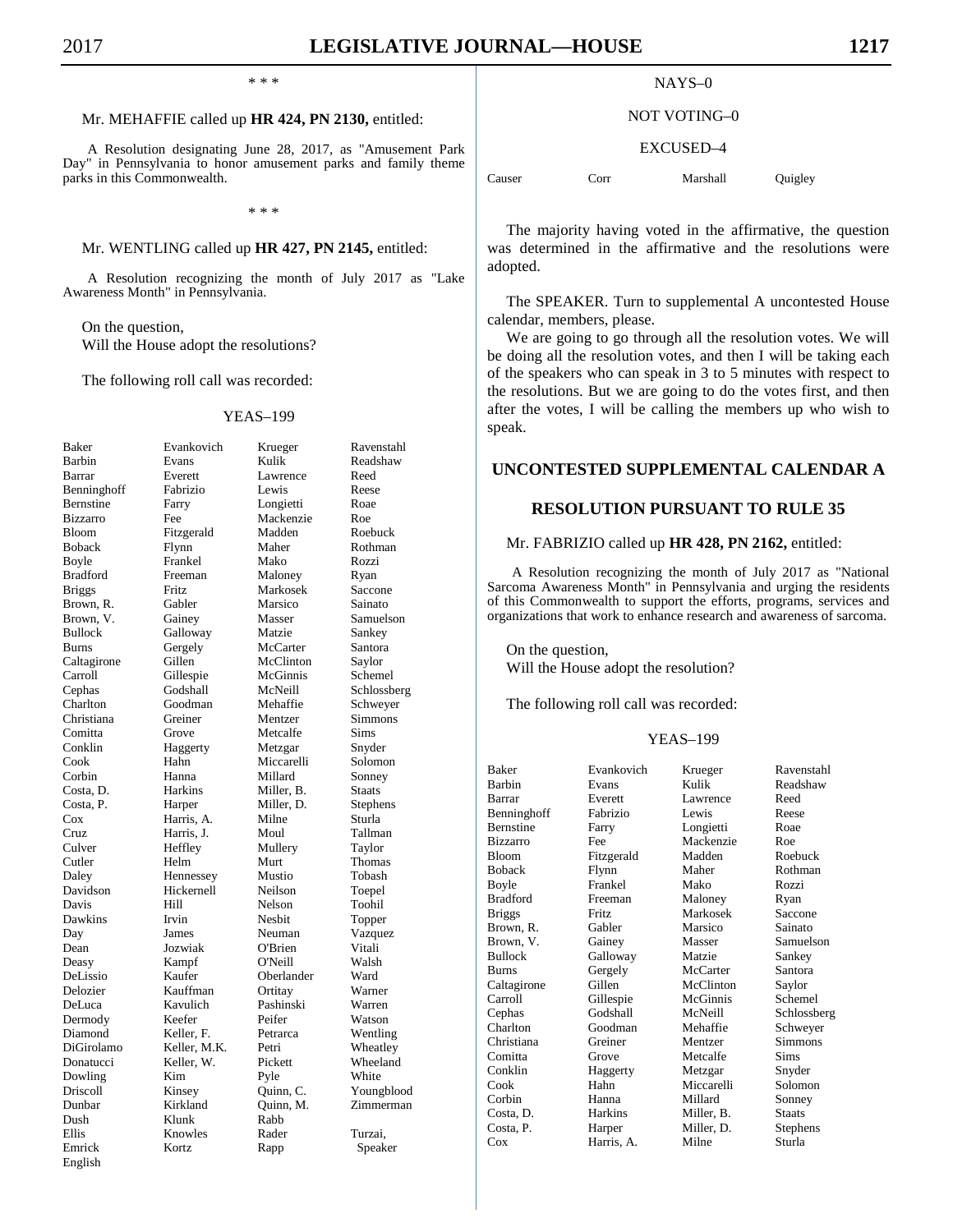# **1218 LEGISLATIVE JOURNAL—HOUSE**

| JUNE 28 |  |  |  |  |  |
|---------|--|--|--|--|--|
|---------|--|--|--|--|--|

| C <sub>TI</sub> | Harris, J.   | Moul          | Tallman       |
|-----------------|--------------|---------------|---------------|
| Culver          | Heffley      | Mullery       | Taylor        |
| Cutler          | Helm         | Murt          | <b>Thomas</b> |
| Daley           | Hennessey    | Mustio        | Tobash        |
| Davidson        | Hickernell   | Neilson       | Toepel        |
| Davis           | Hill         | Nelson        | Toohil        |
| Dawkins         | Irvin        | <b>Neshit</b> | Topper        |
| Day             | James        | Neuman        | Vazquez       |
| Dean            | Jozwiak      | O'Brien       | Vitali        |
| Deasy           | Kampf        | O'Neill       | Walsh         |
| DeLissio        | Kaufer       | Oberlander    | Ward          |
| Delozier        | Kauffman     | Ortitay       | Warner        |
| DeLuca          | Kavulich     | Pashinski     | Warren        |
| Dermody         | Keefer       | Peifer        | Watson        |
| Diamond         | Keller, F.   | Petrarca      | Wentling      |
| DiGirolamo      | Keller, M.K. | Petri         | Wheatley      |
| Donatucci       | Keller. W.   | Pickett       | Wheeland      |
| Dowling         | Kim          | Pyle          | White         |
| Driscoll        | Kinsey       | Quinn, C.     | Youngblood    |
| Dunbar          | Kirkland     | Quinn, M.     | Zimmerman     |
| Dush            | Klunk        | Rabb          |               |
| <b>Ellis</b>    | Knowles      | Rader         | Turzai.       |
| Emrick          | Kortz        | Rapp          | Speaker       |
| English         |              |               |               |
|                 |              | $NAYS-0$      |               |
|                 |              |               |               |

#### NAYS–0

### NOT VOTING–0

#### EXCUSED–4

Causer Corr Marshall Quigley

 The majority having voted in the affirmative, the question was determined in the affirmative and the resolution was adopted.

# **CALENDAR**

# **RESOLUTION PURSUANT TO RULE 35**

#### Mr. J. HARRIS called up **HR 423, PN 2129,** entitled:

A Resolution honoring the life, service, accomplishments and public dedication of Ahmeenah Young and expressing condolences to her family, friends and colleagues.

 On the question, Will the House adopt the resolution?

The following roll call was recorded:

#### YEAS–199

| <b>Baker</b>     | Evankovich   | Krueger   | Ravenstahl |
|------------------|--------------|-----------|------------|
| Barbin           | Evans        | Kulik     | Readshaw   |
| Barrar           | Everett      | Lawrence  | Reed       |
| Benninghoff      | Fabrizio     | Lewis     | Reese      |
| <b>Bernstine</b> | Farry        | Longietti | Roae       |
| <b>Bizzarro</b>  | Fee          | Mackenzie | Roe        |
| Bloom            | Fitzgerald   | Madden    | Roebuck    |
| <b>Boback</b>    | Flynn        | Maher     | Rothman    |
| Boyle            | Frankel      | Mako      | Rozzi      |
| <b>Bradford</b>  | Freeman      | Maloney   | Ryan       |
| <b>Briggs</b>    | <b>Fritz</b> | Markosek  | Saccone    |
| Brown, R.        | Gabler       | Marsico   | Sainato    |
| Brown, V.        | Gainey       | Masser    | Samuelson  |
| <b>Bullock</b>   | Galloway     | Matzie    | Sankey     |
| <b>Burns</b>     | Gergely      | McCarter  | Santora    |
| Caltagirone      | Gillen       | McClinton | Saylor     |

| Cephas     | Godshall     | McNeill       | Schlossberg   |
|------------|--------------|---------------|---------------|
| Charlton   | Goodman      | Mehaffie      | Schweyer      |
| Christiana | Greiner      | Mentzer       | Simmons       |
| Comitta    | Grove        | Metcalfe      | Sims          |
| Conklin    | Haggerty     | Metzgar       | Snyder        |
| Cook       | Hahn         | Miccarelli    | Solomon       |
| Corbin     | Hanna        | Millard       | Sonney        |
| Costa, D.  | Harkins      | Miller, B.    | <b>Staats</b> |
| Costa, P.  | Harper       | Miller, D.    | Stephens      |
| Cox        | Harris, A.   | Milne         | Sturla        |
| Cruz       | Harris, J.   | Moul          | Tallman       |
| Culver     | Heffley      | Mullery       | Taylor        |
| Cutler     | Helm         | Murt          | Thomas        |
| Daley      | Hennessey    | Mustio        | Tobash        |
| Davidson   | Hickernell   | Neilson       | Toepel        |
| Davis      | Hill         | Nelson        | Toohil        |
| Dawkins    | Irvin        | <b>Nesbit</b> | Topper        |
| Day        | James        | Neuman        | Vazquez       |
| Dean       | Jozwiak      | O'Brien       | Vitali        |
| Deasy      | Kampf        | O'Neill       | Walsh         |
| DeLissio   | Kaufer       | Oberlander    | Ward          |
| Delozier   | Kauffman     | Ortitay       | Warner        |
| DeLuca     | Kavulich     | Pashinski     | Warren        |
| Dermody    | Keefer       | Peifer        | Watson        |
| Diamond    | Keller, F.   | Petrarca      | Wentling      |
| DiGirolamo | Keller, M.K. | Petri         | Wheatley      |
| Donatucci  | Keller. W.   | Pickett       | Wheeland      |
| Dowling    | Kim          | Pyle          | White         |
| Driscoll   | Kinsey       | Quinn, C.     | Youngblood    |
| Dunbar     | Kirkland     | Quinn, M.     | Zimmerman     |
| Dush       | Klunk        | Rabb          |               |
| Ellis      | Knowles      | Rader         | Turzai,       |
| Emrick     | Kortz        | Rapp          | Speaker       |
| English    |              |               |               |

Carroll Gillespie McGinnis Schemel

#### NAYS–0

#### NOT VOTING–0

#### EXCUSED–4

| Causer | Corr | Marshall | Quigley |
|--------|------|----------|---------|
|        |      |          |         |

 The majority having voted in the affirmative, the question was determined in the affirmative and the resolution was adopted.

 The SPEAKER. Representative Lee James is recognized to begin.

 But before we start, I would ask all the members to please take their seats. Members, if you can please take your seats.

 Some members have guests with them as well. We will begin with Representative Lee James, and then, members, this is the order that we will follow in: Representative Mehaffie, Representative Masser, and Representative Ward will speak jointly on HR 424; then Representative Phillips-Hill and Representative Margo Davidson will be recognized to speak on HR 412. Representative Rabb is going to be recognized to speak on HR 423, then Representative Murt is recognized to speak on HR 422, and Representative Wentling will be recognized to speak on HR 427.

We will begin with Representative James.

 I would ask all members to please take their seats. Members and staff, if you need to have conversations, I would very much ask you to please step off the House floor into the anterooms. Please, members, take your seats. Members, if you can, please take your seats.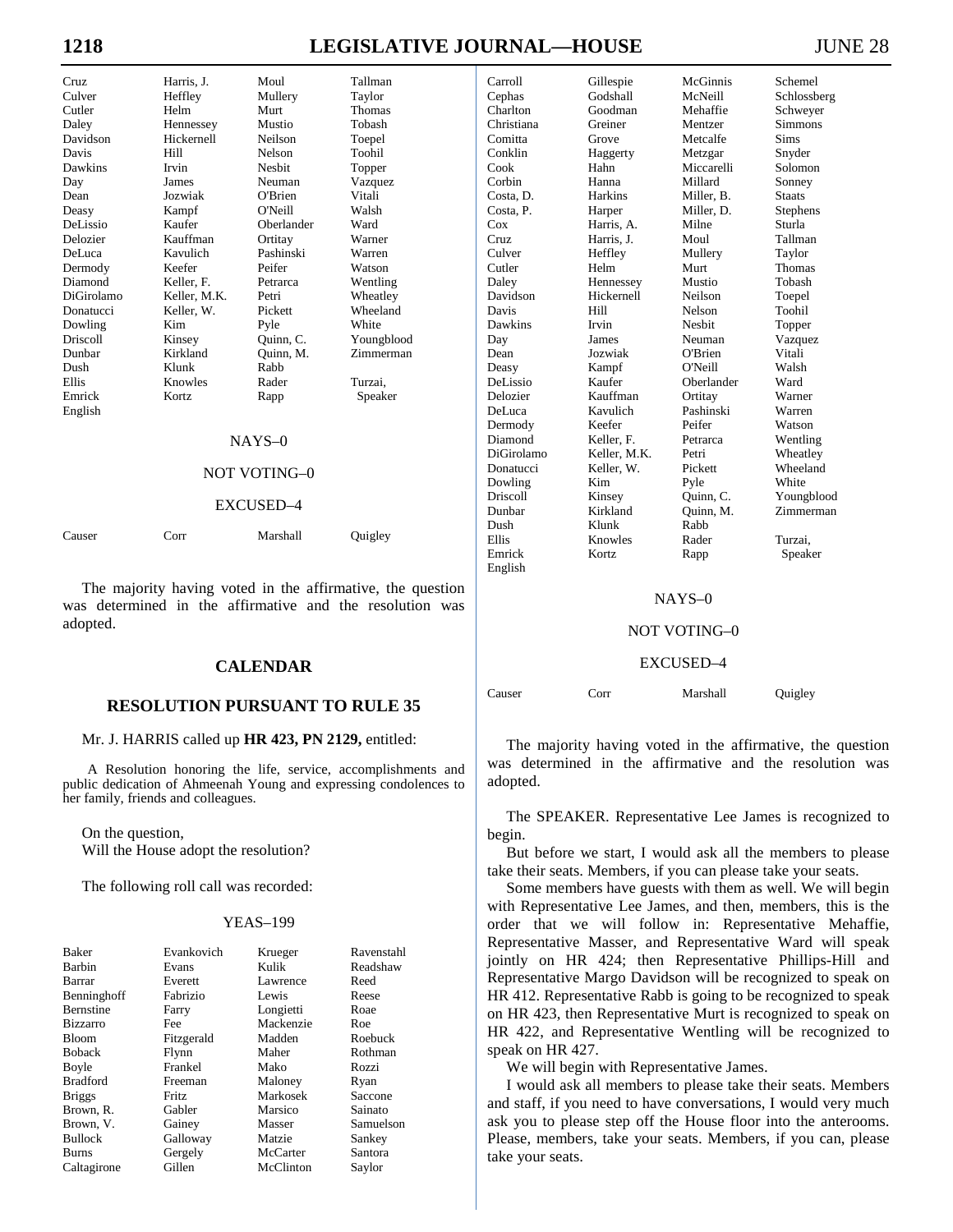# **STATEMENT BY MR. JAMES**

 The SPEAKER. Representative James, the floor is yours, sir. Mr. JAMES. Thank you, Mr. Speaker.

 I rise to thank my colleagues for their unanimous support for my HR 150. It is Arts in Education Week.

 Arts education is a core academic component and an essential element of a complete and well-rounded education for all students. It contributes to personal growth outside the classroom, including an increase in the student's likelihood to participate in civic life, volunteerism, altruism, and community engagement, which is really part of the soul of everyone in this building.

Thank you again, Mr. Speaker.

The SPEAKER. Thank you, Representative James.

# **STATEMENT BY MR. MEHAFFIE**

 The SPEAKER. Representative Mehaffie, Representative Masser, Representative Ward are recognized to speak on HR 424.

Representative, you may proceed.

Mr. MEHAFFIE. Thank you, Mr. Speaker.

 Representative Frank Farry and I rise today to thank our colleagues for their support of HR 424, which officially designates June 28 as "Amusement Park Day" in Pennsylvania. Pennsylvania-based family theme parks and water parks entertain more than 12 million visitors annually and support more than 16,000 jobs. While we often recognize the impact tourism as a whole has on Pennsylvania's economy, we thought it was important to celebrate our amusement and water parks specifically for the important role they play in bringing local families and travelers to the Keystone State. The industry is a huge revenue generator and job creator, and it draws visitors to PA local businesses like restaurants and hotels.

 Mr. Speaker, I would like to give a special shout-out to my own Pennsylvania park, Hersheypark, which has been a valuable part of my district for more than 100 years, now welcoming over more than 3 million visitors annually.

 I would also like to recognize Sesame Place, which is located in Representative Frank Farry's district.

 In closing, I would like to encourage all Pennsylvania families to consider visiting one of our esteemed parks this summer.

Thank you, Mr. Speaker.

The SPEAKER. Thank you, Representative Mehaffie.

# **STATEMENT BY MRS. WARD**

The SPEAKER. Representative Ward.

Mrs. WARD. Thank you, Mr. Speaker.

 Today I have Amy Mearkle here representing DelGrosso's Park. DelGrosso's Park is a family-owned amusement park and water park just north of Altoona, in Tipton. This year they celebrate 70 years.

 DelGrosso's Park has over 30 rides and attractions in addition to a water park that features a lazy river and wave pool. There are also 17 picnic pavilions for larger groups.

 If you want to enjoy some of America's best amusement park food, this is the place to visit. Much of the food is homemade and uses DelGrosso's pasta sauces. If it is Wednesday in the summer, it is "spaghetti Wednesday" at DelGrosso's Park with an Italian feature and spaghetti for lunch and dinner. My personal favorite is the potato salad, Murf's potato salad. You cannot beat it.

 I am incredibly proud to have DelGrosso's Park and the DelGrosso family in my legislative district. They make us proud every day.

Thank you, Amy, for being here with us today.

# **STATEMENT BY MR. MASSER**

 The SPEAKER. Representative Masser and then Representative Farry.

Representative Masser.

Mr. MASSER. Thank you, Mr. Speaker.

 Fun, food, and fantasy at Knoebels Amusement Resort. I am so happy to welcome Rick and Brian Knoebel today to the House of Representatives and happy to have the Knoebel family and the park in my district.

 It is America's largest free admission amusement park. You heard that right – free admission, free parking, some of the best roller coasters in the country.

The SPEAKER. Members, please take your seats.

 These guests have traveled a significant distance to be with us. Many of us would like to actually go to these locations shortly.

Representative Masser, please, you may continue, sir.

 Mr. MASSER. Let us get this budget done and I will take you all to Knoebels.

 Again, it is free admission, free parking. It is a wonderful family park with some of the best roller coasters in the country.

 Also, tonight is spaghetti night at Knoebels Grove. They are national winners of the best food, park food, in the country many, many years. They also win best dark amusement ride for their haunted house, and I could go on and on for the awards the Knoebel family has won. If you have never been to Knoebels, you need to come to Knoebels and check out what I think is the best park in the country.

 And I am so happy to have Rick and Brian here today to honor the Knoebels family and what the amusement parks across our State do for our economy.

Thank you again, Mr. Speaker.

The SPEAKER. Thank you, Representatives. Thank you.

# **STATEMENT BY MRS. HILL**

 The SPEAKER. Representative Phillips-Hill and Representative Davidson, on HR 412.

Representative Phillips-Hill, please.

Mrs. HILL. Thank you, Mr. Speaker.

 Thank you, members, for your unanimous support of HR 412, which designates August 7 through 11, 2017, as "YMCA Advocacy Week" in Pennsylvania. The Young Men's Christian Association has come a long way since its inception in London, England, in 1844 by 22-year-old George Williams, who saw the need for a refuge for young men who had come to the city looking for work.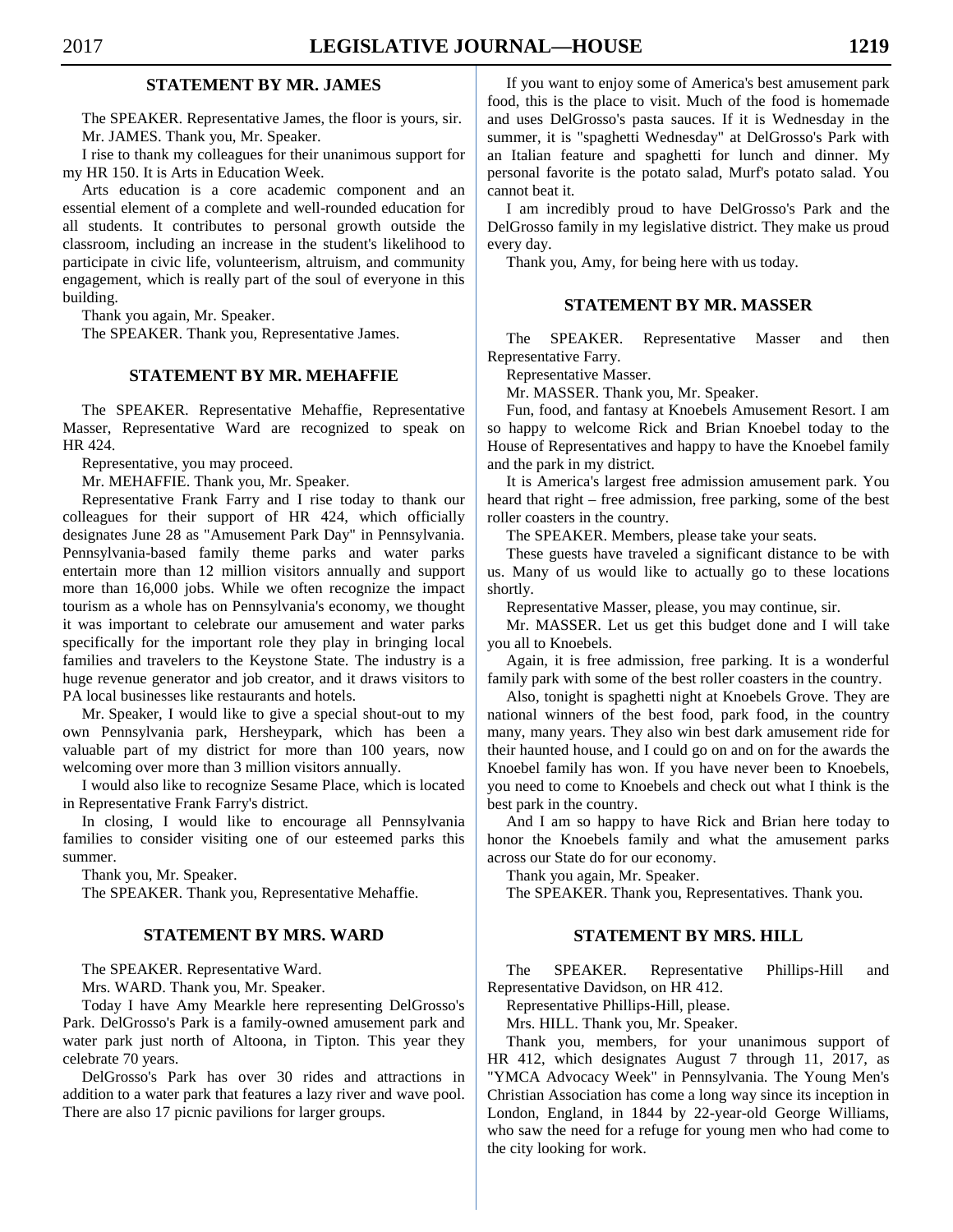The first YMCA in the United States opened in 1851. Today Pennsylvania is home to 174 YMCA chapters, the most of any State in our nation. While much has changed in 173 years, the goal of helping people and communities to learn, grow, and thrive remains the same.

 Please join us in welcoming to the hall of the House one of those leaders charged with carrying out the YMCA's mission. I ask you to join me and Representative Davidson in a round of applause for Mr. Richard Curl, president of the Harrisburg YMCA.

Thank you, President Curl, and thank you, Mr. Speaker.

# **STATEMENT BY MRS. DAVIDSON**

The SPEAKER. Representative Davidson.

Mrs. DAVIDSON. Thank you, Mr. Speaker.

 For over a century the YMCA has provided important services throughout the Commonwealth of Pennsylvania, including child care, swimming instruction, tutoring, mentoring, coaching, and so much more. These important programs help to provide for residents regardless of income.

 You may not know this, but the YMCA is the largest child-care service provider in the Commonwealth, providing reduced and low-cost child care for one in five children here in Pennsylvania. With 65 associations and 109 branch locations throughout the Commonwealth, the Y provides a myriad of family-building services that include child care, summer camps to all its members. There are more than 900,000 members statewide and over 180,000 program participants.

 Again, I would like to thank my cochair, Representative Hill, and my colleagues for their support of this HR 412, and please remember to share this message back in your districts that supporting the YMCAs supports families in Pennsylvania.

Thank you, Mr. Speaker.

The SPEAKER. Thank you.

# **STATEMENT BY MR. RABB**

 The SPEAKER. Members, Representative Rabb is recognized to speak on HR 423.

 I am going to ask everybody to please take their seats. He is going to be speaking on an esteemed deceased individual, Ahmeenah Young. So I am going to ask everybody to please take their seats. If the conversations could occur off the House floor, we would appreciate it. Thank you so much.

Representative Rabb, you may proceed, sir.

Mr. RABB. Thank you, Mr. Speaker.

 And I thank you, my colleague, Representative Harris, for sponsoring HR 423, which honors the life and legacy of Ahmeenah Young.

 I am joined by a number of my colleagues here to pay a brief tribute—

The SPEAKER. Sir, just please suspend for a moment.

 Mr. RABB. I am joined by a number of my colleagues here to pay a brief tribute to Ms. Young, who was the first African-American and the first woman to become president and CEO (chief executive officer) of the Pennsylvania Convention Center.

 Sadly, Ms. Young died on June 2 after battling cancer. During her life she conquered countless challenges and paved the way for many young women, young African-American women in particular, to have the opportunity to take on leading roles in the hospitality and business sectors. She continuously fought to expand the rights of those who needed them the most. This is exemplified in her work with the American Friends Service Committee, where she fought to end discrimination, violence, and mass incarceration. She also fought for equal rights during her 20-year tenure with the Pennsylvania Convention Center, where she at one point served as the director of affirmative action. This work continued once she became president and CEO in 2008. As president and CEO, Ms. Young ensured that the convention center's \$787 million expansion in 2011 brought into the fold historically and systematically underrepresented certified vendors.

 As a trailblazer and as one of my constituents, it is my great privilege to honor the late Ahmeenah Young. May she be remembered for her kindness and love of service to Philadelphia and our Commonwealth.

 And with us today are her son, Pakeso Young, and his wife, Judith, and their son, Ayinde; her daughter, Asiya Young, and her son, Kumasi.

 The SPEAKER. Would you stand, please. Thank you so much for being with us today.

Representative Rabb, thank you.

 Members, typically, we do a standing moment of silence for a fallen military person or law enforcement or a former member, but I would ask everybody, if you could, at your seats to just take a moment of silence for Ms. Young.

(Whereupon, a moment of silence was observed.)

 The SPEAKER. Thank you very much. Thank you, members.

# **STATEMENT BY MR. MURT**

 The SPEAKER. Representative Tom Murt is recognized on HR 422.

Mr. MURT. Thank you, Mr. Speaker.

 Mr. Speaker, I want to thank my colleagues for their support in drawing attention to this important issue. Spinal muscular atrophy is a rare genetically inherited disease affecting the area of the nervous system that controls voluntary muscle movement. Mr. Speaker, it is the leading cause of death for infants and toddlers.

 Among autosomal recessive disorders, spinal muscular atrophy is second in birth prevalence only to cystic fibrosis. This rare disorder can interfere with basic life functions, and there is no known cure for this disease.

 Mr. Speaker, it is my hope that by passing this resolution we will raise awareness about the consequences of this devastating illness. Mr. Speaker, we must help families understand that 1 in every 50 Americans is a genetic carrier of the disease and it will impact as many as 1 in 10,000 people. Symptoms in the mildest cases include muscle weakness, muscle twitching, and lack of muscle tone. In the most severe cases, this rare disorder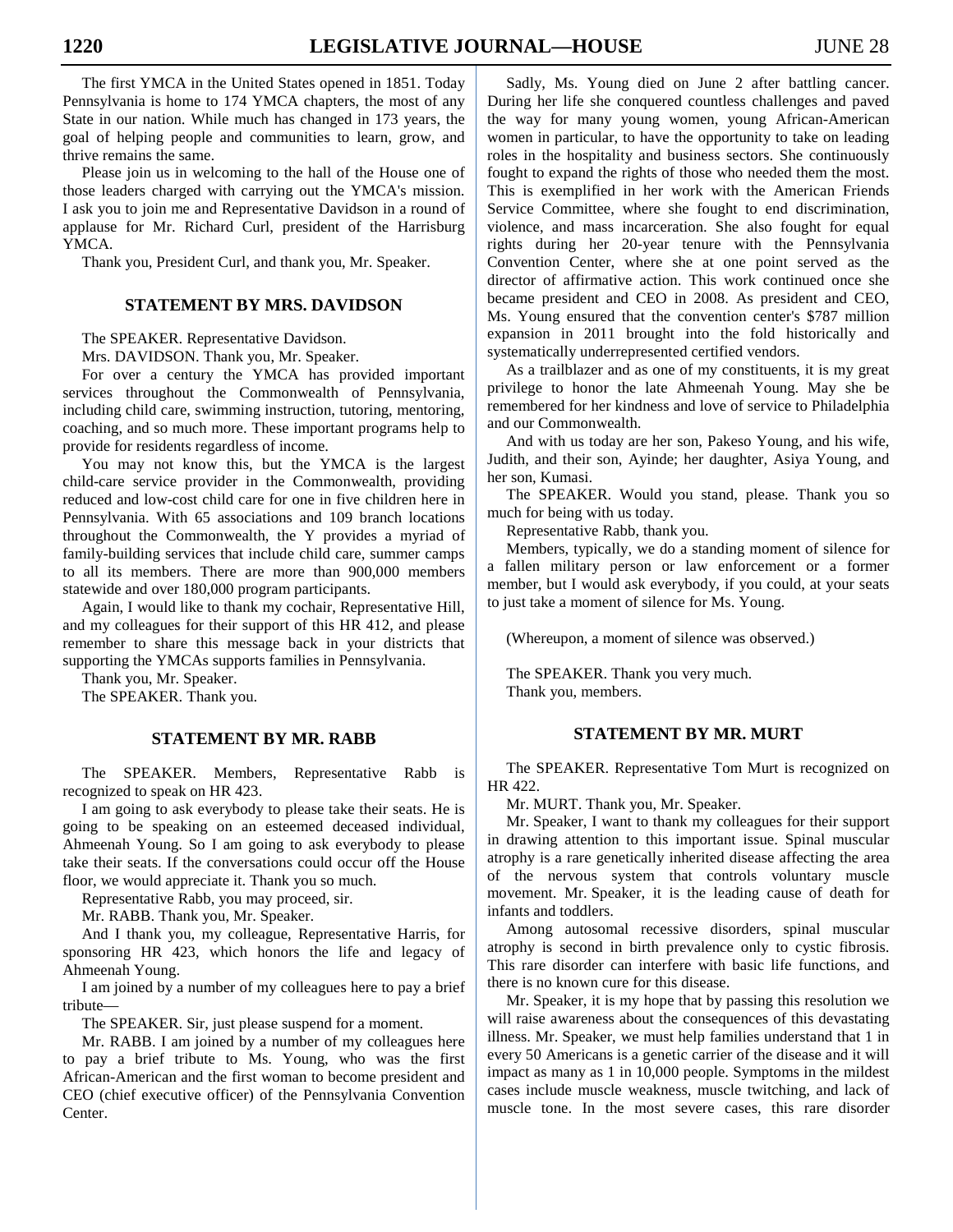interferes with one's ability to sit unsupported and causes breathing and swallowing difficulties. Early detection is the key to managing symptoms and preventing the illness from progressing and interfering with one's basic life functions.

 Mr. Speaker, this is why it is so important that we declare August 2017 as "Spinal Muscular Atrophy Awareness Month" in the Commonwealth of Pennsylvania. Thank you, Mr. Speaker.

The SPEAKER. Thank you, Representative Murt.

# **STATEMENT BY MR. WENTLING**

 The SPEAKER. Representative Wentling, please. Mr. WENTLING. Thank you, Mr. Speaker.

 Thank you for declaring July 2017 as "Lake Awareness Month" in Pennsylvania. With a State that is home to more than 1500 lakes, ponds, and reservoirs, these bodies of water provide sources of recreation, scenic beauty, and habitat for wildlife. Lakes are a valuable economic resource for the Commonwealth's businesses, tourism, and municipal governments. Lakes also provide flood control, irrigation for farms, and supply homes with drinking water.

# **REMARKS SUBMITTED FOR THE RECORD**

 Mr. WENTLING. I would like to submit for the record a list containing a sample of lakes chosen by each cosponsor of this resolution. Thank you, Mr. Speaker.

The SPEAKER. Thank you, Representative Wentling.

 Mr. WENTLING submitted the following remarks for the Legislative Journal:

Pennsylvania lakes:

 Harveys (Boback) Shenango (Longietti) Nockamixon (Kinsey) Ontelaunee (Caltagirone) Cowanesque (Baker) Conneaut Lake (Readshaw) Allegheny Reservoir (Causer) Silver (Murt) Edinboro (Bizzarro) Canoe Creek (Ward) Briar Creek (Millard) Wallenpaupack (Peifer) Kyle (Dush) Erie (Harkins and Sonney) Minsi (Freeman) Pymatuning (Wentling)

# **GUESTS INTRODUCED**

The SPEAKER. Members, some guests.

 To the left of the rostrum, Adia Berkel and Raven Dorsey are working with Representative Rabb. Please stand. It is great to have you here today. Thank you so much for being with us.

 These guests did get a little interesting seats. They are guests from my district, three different high schools: Gabby Hart – Gabby, please stand – she is at North Catholic; Drew Lund is at Pine-Richland; and Pavle Djokic is North Allegheny. Thanks so much for being with us today, everybody.

 Representative White has with her one of her winners of the "There Ought To Be a Law" contest, Nilo Morocho. Nilo, where are you? Please stand. Great to have you. Make sure you come up here a little bit later, Nilo. Thank you.

 Representative Grove has these guests. They are in the rear of the House, if they will stand when I call their names: Tristan Irvine, a senior at Millersville, and Megan Young, a senior at Lancaster Bible College. Great to have you both here today. Thank you.

 In the rear of the House, Representative McCarter has with him Sam Wollman – Sam, please stand – Katherine Bell, and Samira Allen. They are going to be interning with Representative McCarter for the summer. Thanks so much for being with us.

 Representative Mike Carroll has brought with him Liam Bradigan and Bridgeen Joyce. If they will please stand. Great to have you. They are going to be interning with him this summer.

 And I know that these guests were earlier introduced, but I think we acknowledged all the guests with respect to our outstanding amusement parks in our Commonwealth. I understand that we have folks from Hersheypark, Knoebels, Dorney, and DelGrosso. So it is just great having all of you here. Thank you so much, the group in the back. Thank you so much for being with us.

We are going to break for committee meetings right now.

# **APPROPRIATIONS COMMITTEE MEETING**

 The SPEAKER. Stan Saylor, our Appropriations chair, for a committee announcement, sir. Thank you.

Mr. SAYLOR. Thank you, Mr. Speaker.

 The Appropriations Committee will meet immediately in the majority caucus room. Again, it will meet immediately in the majority caucus room, Mr. Speaker. Thank you.

 The SPEAKER. The Appropriations Committee will meet immediately in the majority caucus room.

 Representative Reed. Sorry about that. The Rules Committee met, and all those bills are completed.

# **REPUBLICAN CAUCUS**

 The SPEAKER. Representative Toepel, our majority caucus chair, for an announcement, please.

Mrs. TOEPEL. Thank you, Mr. Speaker.

 Republicans will caucus at 12. We would be prepared to return to the floor at 1 o'clock.

# **DEMOCRATIC CAUCUS**

 The SPEAKER. Representative Dan Frankel, for a minority caucus announcement.

Mr. FRANKEL. Thank you, Mr. Speaker.

 Democrats will caucus at 12 noon. Democrats will caucus at 12 noon.

The SPEAKER. Thank you.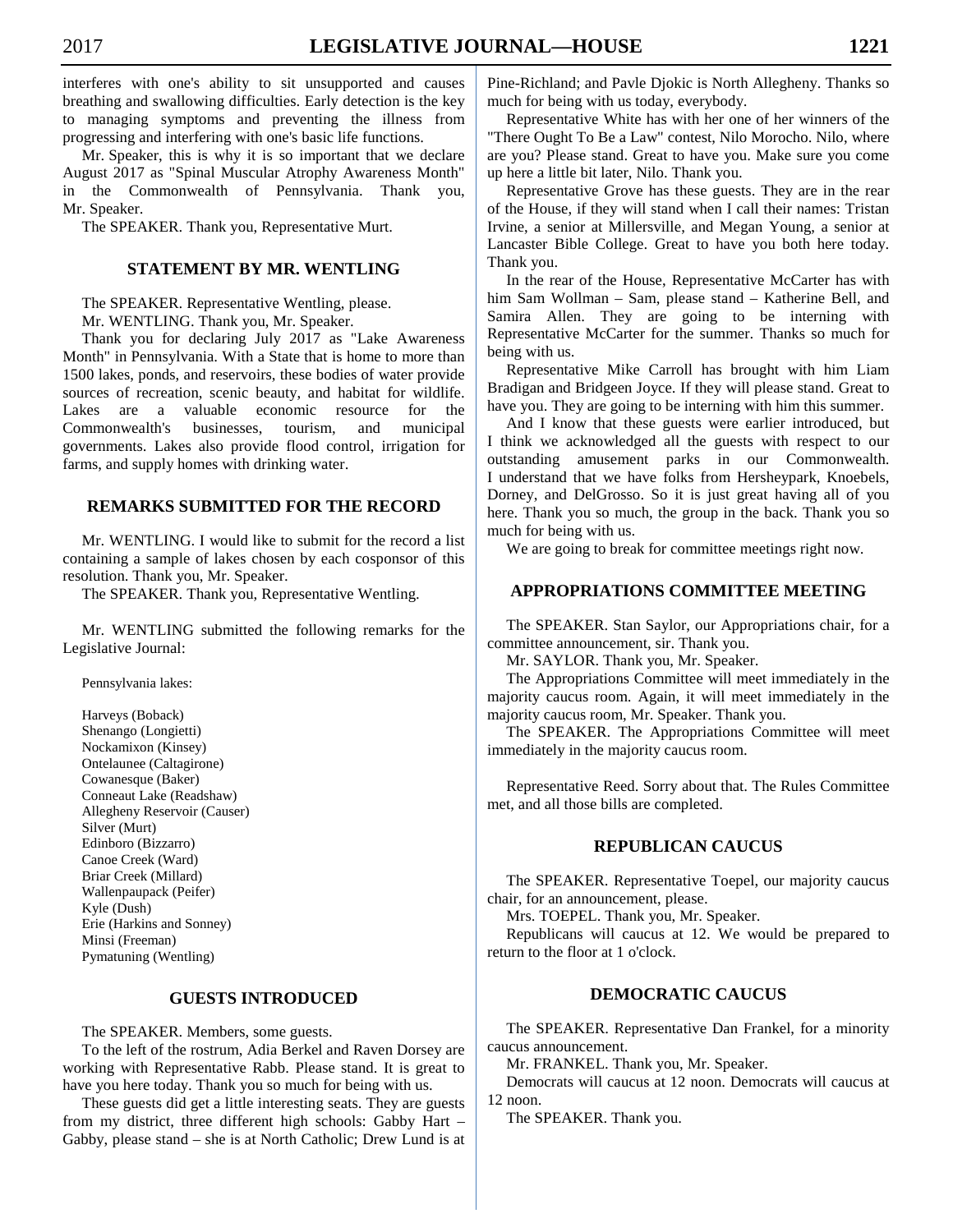# **HEALTH COMMITTEE MEETING**

 The SPEAKER. Members, Representative Matt Baker, for a committee announcement, sir.

Mr. BAKER. Thank you very much, Mr. Speaker.

 There will be an immediate meeting of the Health Committee for a quick one-vote bill that we will be considering in room G-50 in the Irvis Office Building. Thank you, Mr. Speaker.

The SPEAKER. Thank you.

 There will be an immediate meeting of the Health Committee for a quick one-vote bill in room G-50 in the Irvis Office Building.

#### **RECESS**

 The SPEAKER. Members, we will be returning to the floor promptly at 1 p.m. We will be returning to the floor promptly at 1 p.m.

# **RECESS EXTENDED**

The time of recess was extended until 1:15 p.m.

### **AFTER RECESS**

 The time of recess having expired, the House was called to order.

# **LEAVE OF ABSENCE**

 The SPEAKER. Representative Todd STEPHENS requests to be placed on leave. Without objection, that will be granted.

### **BILLS REREPORTED FROM COMMITTEE**

**HB 229, PN 196** By Rep. SAYLOR

An Act amending Title 75 (Vehicles) of the Pennsylvania Consolidated Statutes, in general provisions, further providing for definitions; in fees, providing for recreational trailers and for special procedures for trailer registration; and, in size, weight and load, further providing for registered gross weight.

APPROPRIATIONS.

**HB 927, PN 1080** By Rep. SAYLOR

An Act amending the act of July 28, 1988 (P.L.556, No.101), known as the Municipal Waste Planning, Recycling and Waste Reduction Act, in recycling and waste reduction, further providing for municipal implementation of recycling programs.

APPROPRIATIONS.

**HB 1034, PN 2157** By Rep. SAYLOR

An Act amending Title 53 (Municipalities Generally) of the Pennsylvania Consolidated Statutes, in municipal authorities, further providing for money of authority.

APPROPRIATIONS.

**HB 1215, PN 2012** By Rep. SAYLOR

An Act designating the bridge on State Route 125 before Ridge Road in Pitman, Schuylkill County, as the Abner Yoder Memorial Bridge.

APPROPRIATIONS.

**HB 1231, PN 2158** By Rep. SAYLOR

An Act amending Title 51 (Military Affairs) of the Pennsylvania Consolidated Statutes, in Department of Military and Veterans Affairs, providing for veterans registry.

APPROPRIATIONS.

**SB 354, PN 992** By Rep. SAYLOR

An Act amending the act of July 2, 1993 (P.L.345, No.48), entitled "An act empowering the General Counsel or his designee to issue subpoenas for certain licensing board activities; providing for hearing examiners in the Bureau of Professional and Occupational Affairs; providing additional powers to the Commissioner of Professional and Occupational Affairs; and further providing for civil penalties and license suspension," further providing for definitions; providing for reporting of sanctions and criminal proceedings and for temporary and automatic suspension; and further providing for civil penalties.

APPROPRIATIONS.

# **BILL REPORTED FROM COMMITTEE, CONSIDERED FIRST TIME, AND RECOMMITTED TO COMMITTEE ON RULES**

**HB 1595, PN 2104** By Rep. BAKER

An Act amending the act of June 13, 1967 (P.L.31, No.21), known as the Human Services Code, in public assistance, providing for medical assistance reimbursement for pharmacies.

# HEALTH.

# **SUPPLEMENTAL CALENDAR B**

# **BILLS ON THIRD CONSIDERATION**

 The House proceeded to third consideration of **HB 927, PN 1080,** entitled:

An Act amending the act of July 28, 1988 (P.L.556, No.101), known as the Municipal Waste Planning, Recycling and Waste Reduction Act, in recycling and waste reduction, further providing for municipal implementation of recycling programs.

 On the question, Will the House agree to the bill on third consideration? Bill was agreed to.

(Bill analysis was read.)

 The SPEAKER. This bill has been considered on three different days and agreed to and is now on final passage. The question is, shall the bill pass finally?

 Representative Vitali wishes to be recognized? Yes, sir, you may proceed.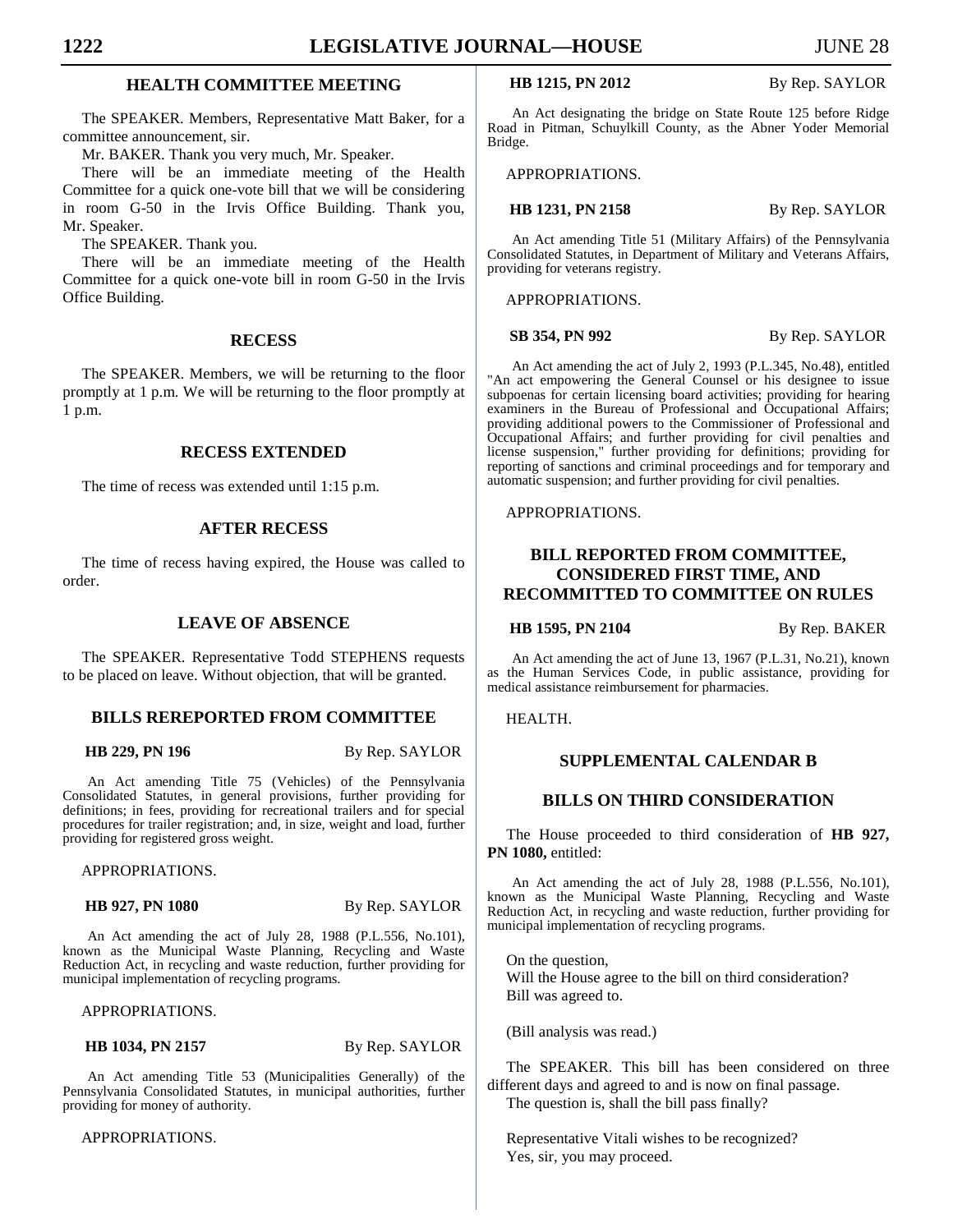Mr. VITALI. Thank you, Mr. Speaker.

 First of all, I want to congratulate the maker of the bill, the gentleman from Monroe County, who really is being a true advocate for his district, trying to make sure that money is bei spent wisely and not unnecessarily, and he was nice enough sit down with me and explain his intent here.

I just have some concerns and questions about the b I think there should be a change in the current laws relating leaf recycling. I have some concerns that the bill in its curr form needs a little tweaking. I will mention at the outset that Department of Environmental Protection is on the record opposing this bill and they opposed its predecessor last term. Now, the reasons they stated were that it would exempt many municipalities from the recycling requirements. I am sure if their data is updated, because I know that the gentlem in an effort to make this a better bill, has changed it from term.

As I tried to work through the language, I think it co probably be phrased better. There is a little bit of ambiguity there. I really do think that this bill, if it is worked better, co really give a practical solution to some municipalities where leaf recycling really maybe is not practical, but I just have some concerns about the bill. We have reached out to various recycling organizations, but I think it just came on this vot schedule a little too fast to deal with. But I just kind of wan to lay out my concerns, which I think is a good solid concept. I just do not think it is as good as it quite could be right now. I will leave it at that.

 Thank you, Mr. Speaker. The SPEAKER. Thank you, Representative Vitali. Representative Rader? Waives off.

 On the question recurring, Shall the bill pass finally?

 The SPEAKER. Agreeable to the provisions of the Constitution, the yeas and nays will now be taken.

The following roll call was recorded:

#### YEAS–141

| Baker            | Fee          | Longietti  | Reed          |
|------------------|--------------|------------|---------------|
| <b>Barbin</b>    | Flynn        | Mackenzie  | Reese         |
| Barrar           | <b>Fritz</b> | Maher      | Roae          |
| Benninghoff      | Gabler       | Mako       | Roe           |
| <b>Bernstine</b> | Galloway     | Maloney    | Rothman       |
| <b>Bizzarro</b>  | Gillen       | Marsico    | Ryan          |
| <b>Bloom</b>     | Gillespie    | Masser     | Saccone       |
| <b>Boback</b>    | Godshall     | McGinnis   | Sainato       |
| Brown, R.        | Greiner      | Mehaffie   | Sankey        |
| <b>Burns</b>     | Grove        | Mentzer    | Santora       |
| Caltagirone      | Hahn         | Metcalfe   | Saylor        |
| Charlton         | Harkins      | Metzgar    | Schemel       |
| Christiana       | Harper       | Miccarelli | Simmons       |
| Conklin          | Harris, A.   | Millard    | Snyder        |
| Cook             | Heffley      | Miller, B. | Sonney        |
| Corbin           | Helm         | Milne      | <b>Staats</b> |
| Costa, P.        | Hennessey    | Moul       | Tallman       |
| Cox              | Hickernell   | Murt       | Taylor        |
| Culver           | Hill         | Mustio     | Thomas        |
| Cutler           | Irvin        | Neilson    | Tobash        |
| Day              | James        | Nelson     | Toepel        |
| Delozier         | Jozwiak      | Nesbit     | Toohil        |
| DeLuca           | Kampf        | Neuman     | Topper        |
| Diamond          | Kaufer       | O'Neill    | Walsh         |
| DiGirolamo       | Kauffman     | Oberlander | Ward          |
| Dowling          | Kavulich     | Ortitay    | Warner        |

| ing              | Emrick          | Klunk      | Pyle                | White       |
|------------------|-----------------|------------|---------------------|-------------|
| ı to             | English         | Knowles    | Quinn, C.           | Zimmerman   |
|                  | Evankovich      | Kortz      | Quinn, M.           |             |
|                  | Everett         | Kulik      | Rader               | Turzai,     |
| ill.             | Fabrizio        | Lawrence   | Rapp                | Speaker     |
| ι to             | Farry           | Lewis      | Readshaw            |             |
| ent:             |                 |            |                     |             |
| the              |                 |            | $NAYS-57$           |             |
| as               | Boyle           | Deasy      | Keller, W.          | Rabb        |
| rm.              | <b>Bradford</b> | DeLissio   | Kinsey              | Ravenstahl  |
| too              | <b>Briggs</b>   | Dermody    | Kirkland            | Roebuck     |
| not              | Brown, V.       | Donatucci  | Krueger             | Rozzi       |
|                  | <b>Bullock</b>  | Evans      | Madden              | Samuelson   |
| ian,             | Carroll         | Fitzgerald | Markosek            | Schlossberg |
| last             | Cephas          | Frankel    | Matzie              | Schweyer    |
|                  | Comitta         | Freeman    | McCarter            | <b>Sims</b> |
| uld              | Costa, D.       | Gainey     | McClinton           | Solomon     |
| $\frac{1}{\pi}$  | Cruz            | Gergely    | McNeill             | Sturla      |
|                  | Daley           | Goodman    | Miller, D.          | Vazquez     |
| uld              | Davidson        | Haggerty   | Mullery             | Vitali      |
| ere              | Davis           | Hanna      | O'Brien             | Wheatley    |
| me               | Dawkins         | Harris, J. | Pashinski           | Youngblood  |
| ous              | Dean            |            |                     |             |
| ing              |                 |            |                     |             |
| ıted             |                 |            | <b>NOT VOTING-0</b> |             |
| $\sim$ $\sim$ 4. |                 |            |                     |             |
|                  |                 |            |                     |             |

Driscoll Keefer Peifer Warren Dunbar Keller, F. Petrarca Watson<br>
Dush Keller, M.K. Petri Wentling

Kim Pickett Wheeland

Dush Keller, M.K. Petri<br>Ellis Kim Picke

#### EXCUSED–5

| Causer | Marshall | Quigley | Stephens |
|--------|----------|---------|----------|
| Corr   |          |         |          |

 The majority required by the Constitution having voted in the affirmative, the question was determined in the affirmative and the bill passed finally.

 Ordered, That the clerk present the same to the Senate for concurrence.

\* \* \*

 The House proceeded to third consideration of **SB 354, PN 992,** entitled:

An Act amending the act of July 2, 1993 (P.L.345, No.48), entitled "An act empowering the General Counsel or his designee to issue subpoenas for certain licensing board activities; providing for hearing examiners in the Bureau of Professional and Occupational Affairs; providing additional powers to the Commissioner of Professional and Occupational Affairs; and further providing for civil penalties and license suspension," further providing for definitions; providing for reporting of sanctions and criminal proceedings and for temporary and automatic suspension; and further providing for civil penalties.

 On the question, Will the House agree to the bill on third consideration? Bill was agreed to.

(Bill analysis was read.)

 The SPEAKER. This bill has been considered on three different days and agreed to and is now on final passage.

The question is, shall the bill pass finally?

 Agreeable to the provisions of the Constitution, the yeas and nays will now be taken.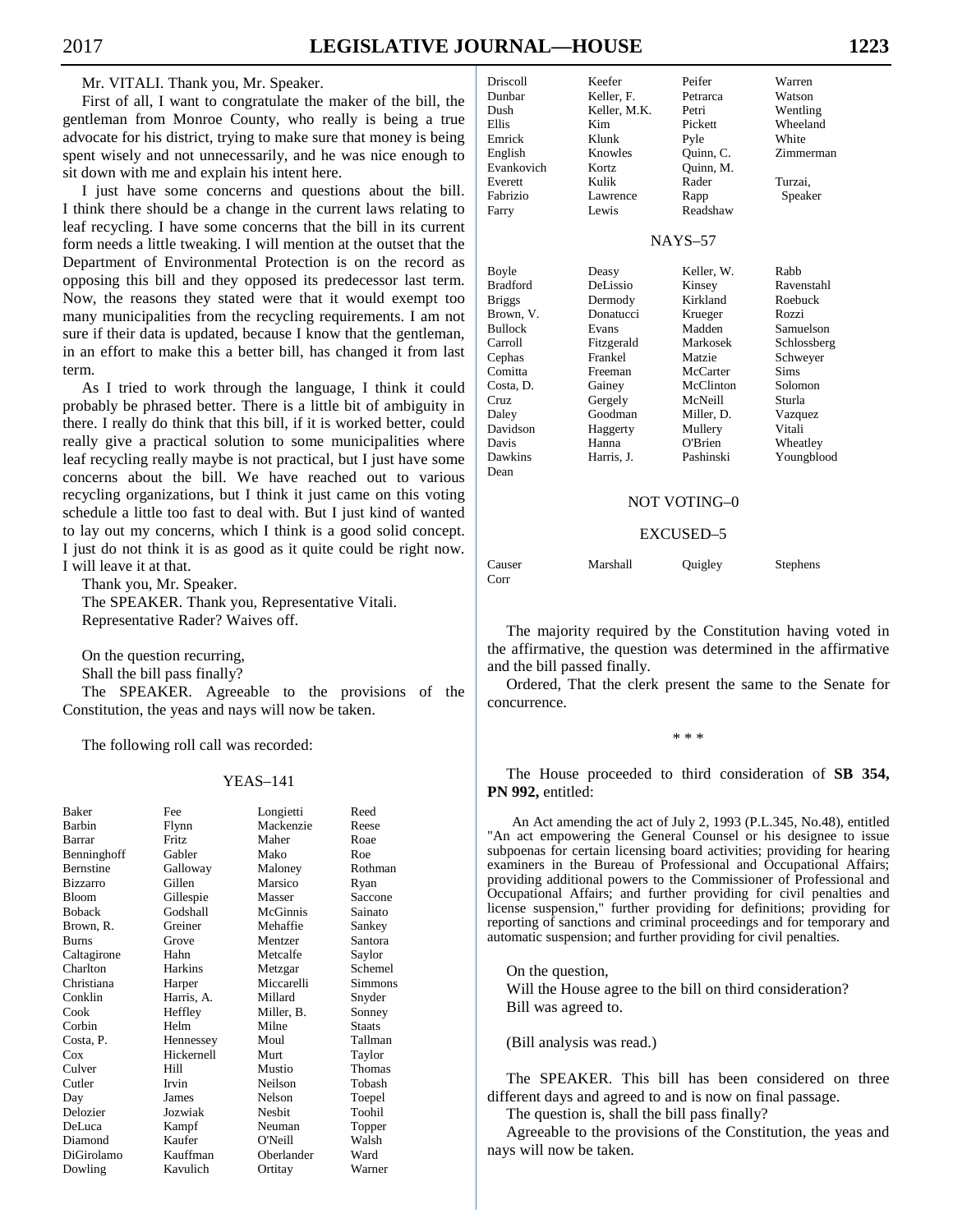The following roll call was recorded:

#### YEAS–198

| Baker                                                    |
|----------------------------------------------------------|
| Barbin                                                   |
| Barrar                                                   |
| Benninghoff                                              |
| Bernstine                                                |
| Bizzarro                                                 |
| Bloom                                                    |
|                                                          |
| <b>Boback</b>                                            |
| Boyle                                                    |
| <b>Bradford</b>                                          |
| <b>Briggs</b>                                            |
| Brown, R.                                                |
| Brown,<br>V.                                             |
| <b>Bullock</b>                                           |
| <b>Burns</b>                                             |
| Caltagirone                                              |
| Carroll                                                  |
| Cephas                                                   |
| Charlton                                                 |
|                                                          |
| Christiana                                               |
| Comitta                                                  |
| Conklin                                                  |
| Cook                                                     |
| Corbin                                                   |
|                                                          |
|                                                          |
| Corom<br>Costa, D.<br>Costa, P.<br>Cox<br>Cruz<br>Culver |
|                                                          |
|                                                          |
| Cutler                                                   |
| Daley                                                    |
|                                                          |
| Davidson                                                 |
| Davis                                                    |
| Dawkins                                                  |
| Day                                                      |
| Dean                                                     |
| Deasy                                                    |
| DeLissio                                                 |
| Delozier                                                 |
| DeLuca                                                   |
| Dermody                                                  |
|                                                          |
| Diamond                                                  |
| DiGirolamo                                               |
| Donatucci                                                |
| Dowling                                                  |
| Driscoll                                                 |
| Dunbar                                                   |
| Dush                                                     |
| Ellis                                                    |
| Emrick                                                   |
|                                                          |
|                                                          |

English Kortz Evankovich Krueger<br>Evans Kulik Barrar Evans Kulik Readshaw Everett Lawrence Bernstine Fabrizio Lewis Reese Farry Longietti Fee Mackenzie Fitzgerald Madden<br>Flynn Maher Boyle Flynn Maher Rothman Frankel Mako Freeman Maloney Fritz Markosek<br>Gabler Marsico Marsico Gainey Masser Galloway Matzie Gergely McCarter<br>Gillen McClintor McClinton Gillespie McGinnis Godshall McNeill Goodman Mehaffie<br>Greiner Mentzer Mentzer Conklin Grove Metcalfe Sims Haggerty Metzgar Hahn Miccarelli<br>
Hanna Millard Costa, D. Hanna Millard Sonney Harkins Miller, B. Harper Miller, D.<br>
Harris, A. Milne Harris, A. Milne<br>Harris, J. Moul Harris, J. Heffley Mullery Daley Helm Murt Tobash Hennessey Mustio<br>Hickernell Neilson Hickernell Dawkins Hill Nelson Topper Day Irvin Nesbit Vazquez Dean James Neuman Vitali Jozwiak O'Brien DeLissio Kampf O'Neill Ward Kaufer Oberlander<br>Kauffman Ortitav Kauffman Kavulich Pashinski Diamond Keefer Peifer Wentling Keller, F. Petrarca Keller, M.K. Petri Keller, W. Pickett Driscoll Kim Pyle Youngblood Kinsey Quinn, C.<br>Kirkland Quinn, M. Ouinn, M. Ellis Klunk Rabb Turzai, Knowles Rader Speaker

| Rapp          |
|---------------|
| Ravenstahl    |
| Readshaw      |
| Reed          |
|               |
| Reese         |
| Roae          |
| Roe           |
| Roebuck       |
| Rothman       |
| Rozzi         |
| Ryan          |
| Saccone       |
| Sainato       |
| Samuelson     |
| Sankey        |
| Santora       |
| Saylor        |
| Schemel       |
| Schlossberg   |
|               |
| Schweyer      |
| Simmons       |
| Sims          |
| Snyder        |
| Solomon       |
| Sonney        |
| <b>Staats</b> |
| Sturla        |
| Tallman       |
| Taylor        |
| Thomas        |
| Tobash        |
| Toepel        |
| Toohil        |
|               |
| Topper        |
| Vazquez       |
| Vitali        |
| Walsh         |
| Ward          |
| Warner        |
| Warren        |
| Watson        |
| Wentling      |
| Wheatley      |
| Wheeland      |
| White         |
|               |
| Youngblood    |
| Zimmerman     |
|               |
| Turzai,       |

#### NAYS–0

#### NOT VOTING–0

#### EXCUSED–5

| . .<br>×.<br>$\sim$<br>۰.<br>$\sim$<br>v |  |
|------------------------------------------|--|
|                                          |  |

Marshall Quigley Stephens

 The majority required by the Constitution having voted in the affirmative, the question was determined in the affirmative and the bill passed finally.

 Ordered, That the clerk return the same to the Senate with the information that the House has passed the same with amendment in which the concurrence of the Senate is requested.

 The House proceeded to third consideration of **HB 229, PN 196,** entitled:

An Act amending Title 75 (Vehicles) of the Pennsylvania Consolidated Statutes, in general provisions, further providing for definitions; in fees, providing for recreational trailers and for special procedures for trailer registration; and, in size, weight and load, further providing for registered gross weight.

 On the question, Will the House agree to the bill on third consideration? Bill was agreed to.

(Bill analysis was read.)

 The SPEAKER. This bill has been considered on three different days and agreed to and is now on final passage.

The question is, shall the bill pass finally?

 Agreeable to the provisions of the Constitution, the yeas and nays will now be taken.

The following roll call was recorded:

### YEAS–191

| Baker             | Emrick          | Klunk      | Rabb        |
|-------------------|-----------------|------------|-------------|
| Barbin            | English         | Knowles    | Rader       |
| Barrar            | Evankovich      | Kortz      | Ravenstahl  |
| Benninghoff       | Evans           | Krueger    | Readshaw    |
| <b>Bernstine</b>  | Everett         | Kulik      | Reed        |
| <b>Bizzarro</b>   | Fabrizio        | Lawrence   | Reese       |
| <b>Bloom</b>      | Farry           | Lewis      | Roe         |
| <b>Boback</b>     | Fee             | Longietti  | Roebuck     |
| Boyle             | Fitzgerald      | Mackenzie  | Rothman     |
| <b>Bradford</b>   | Flynn           | Madden     | Rozzi       |
| <b>Briggs</b>     | Frankel         | Maher      | Ryan        |
| Brown, R.         | Freeman         | Mako       | Saccone     |
| Brown, V.         | Fritz           | Maloney    | Sainato     |
| <b>Bullock</b>    | Gainey          | Markosek   | Samuelson   |
| <b>Burns</b>      | Galloway        | Marsico    | Santora     |
| Caltagirone       | Gergely         | Masser     | Saylor      |
| Carroll           | Gillen          | Matzie     | Schemel     |
| Cephas            | Gillespie       | McCarter   | Schlossberg |
| Charlton          | Godshall        | McClinton  | Schweyer    |
| Christiana        | Goodman         | McGinnis   | Simmons     |
| Comitta           | Greiner         | McNeill    | Sims        |
| Conklin           | Grove           | Mehaffie   | Snyder      |
| Cook              | Haggerty        | Mentzer    | Solomon     |
| Corbin            | Hahn            | Miccarelli | Sonney      |
| Costa, D.         | Hanna           | Millard    | Staats      |
| Costa, P.         | Harkins         | Miller, B. | Sturla      |
| Cox               | Harper          | Miller, D. | Tallman     |
| Cruz              | Harris, A.      | Milne      | Taylor      |
| Culver            | Harris, J.      | Moul       | Thomas      |
| Cutler            | Heffley         | Mullery    | Tobash      |
| Daley             | Helm            | Murt       | Toepel      |
| Davidson          | Hennessey       | Mustio     | Toohil      |
| Davis             | Hickernell      | Neilson    | Topper      |
| Dawkins           | Hill            | Nelson     | Vazquez     |
| Day               | Irvin           | Nesbit     | Vitali      |
| Dean              | James           | Neuman     | Walsh       |
|                   | Jozwiak         | O'Brien    | Ward        |
| Deasy<br>DeLissio |                 | O'Neill    | Warren      |
|                   | Kampf<br>Kaufer |            |             |
| Delozier          | Kauffman        | Oberlander | Watson      |
| DeLuca            |                 | Ortitay    | Wentling    |
| Dermody           | Kavulich        | Pashinski  | Wheatley    |
| Diamond           | Keefer          | Peifer     | Wheeland    |
| DiGirolamo        | Keller, F.      | Petrarca   | White       |
| Donatucci         | Keller, M.K.    | Petri      | Youngblood  |
| Dowling           | Keller. W.      | Pickett    | Zimmerman   |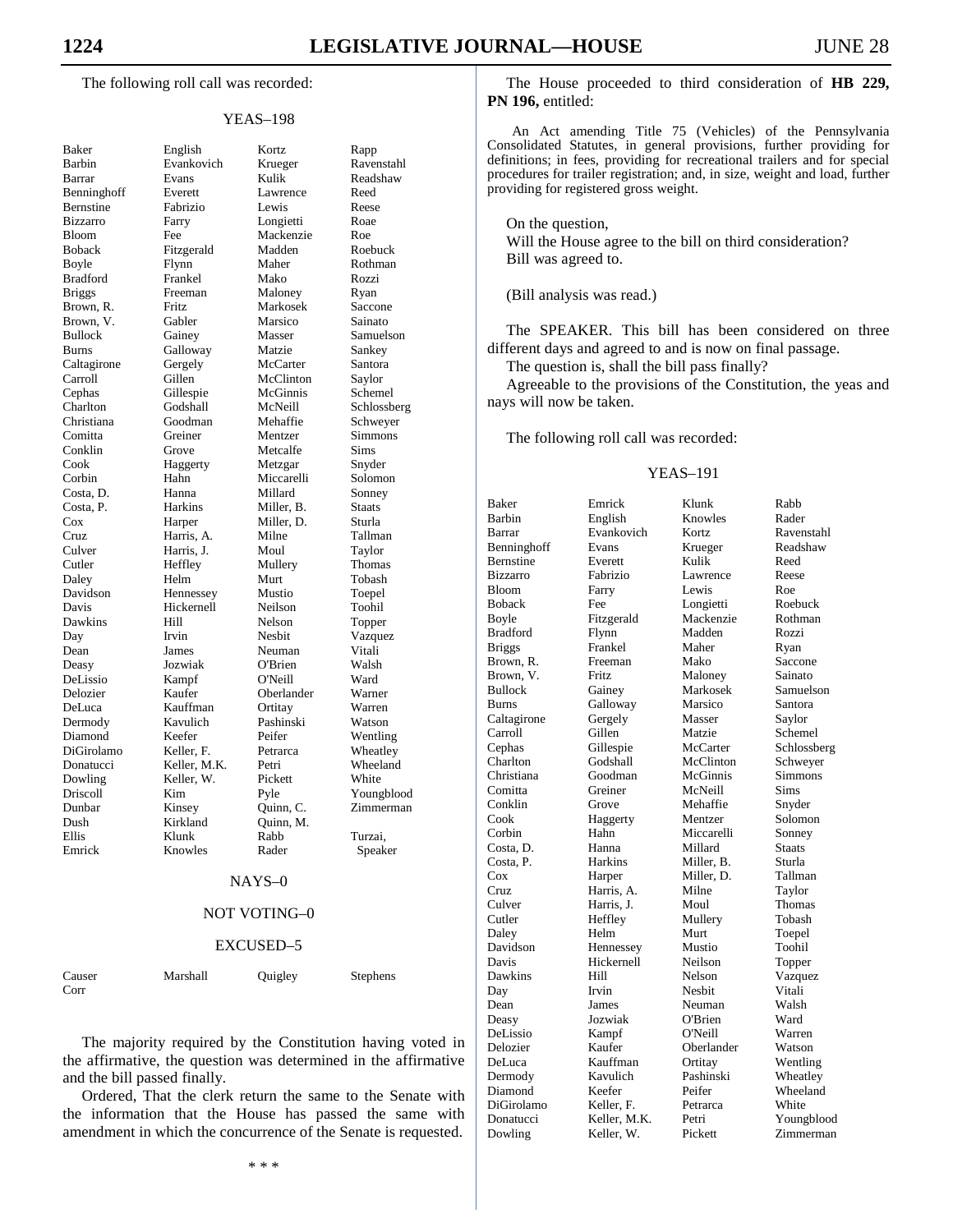| Driscoll<br>Dunbar<br>Dush<br>Ellis | Kim<br>Kinsey<br>Kirkland | Pyle<br>Quinn, C.<br>Ouinn, M. | Turzai.<br>Speaker |  |  |
|-------------------------------------|---------------------------|--------------------------------|--------------------|--|--|
|                                     |                           | $NAYS-7$                       |                    |  |  |
| Gabler<br>Metcalfe                  | Metzgar<br>Rapp           | Roae<br>Sankey                 | Warner             |  |  |
| NOT VOTING-0                        |                           |                                |                    |  |  |
| <b>EXCUSED-5</b>                    |                           |                                |                    |  |  |
| Causer<br>Corr                      | Marshall                  | Quigley                        | Stephens           |  |  |

 The majority required by the Constitution having voted in the affirmative, the question was determined in the affirmative and the bill passed finally.

 Ordered, That the clerk present the same to the Senate for concurrence.

\* \* \*

 The House proceeded to third consideration of **HB 1215, PN 2012,** entitled:

An Act designating the bridge on State Route 125 before Ridge Road in Pitman, Schuylkill County, as the Abner Yoder Memorial Bridge.

 On the question, Will the House agree to the bill on third consideration? Bill was agreed to.

(Bill analysis was read.)

 The SPEAKER. This bill has been considered on three different days and agreed to and is now on final passage.

The question is, shall the bill pass finally?

 Agreeable to the provisions of the Constitution, the yeas and nays will now be taken.

The following roll call was recorded:

#### YEAS–198

| Baker            | English    | Kortz     | Rapp        |
|------------------|------------|-----------|-------------|
| Barbin           | Evankovich | Krueger   | Ravenstahl  |
| Barrar           | Evans      | Kulik     | Readshaw    |
| Benninghoff      | Everett    | Lawrence  | Reed        |
| <b>Bernstine</b> | Fabrizio   | Lewis     | Reese       |
| <b>Bizzarro</b>  | Farry      | Longietti | Roae        |
| <b>Bloom</b>     | Fee        | Mackenzie | Roe         |
| <b>Boback</b>    | Fitzgerald | Madden    | Roebuck     |
| Boyle            | Flynn      | Maher     | Rothman     |
| <b>Bradford</b>  | Frankel    | Mako      | Rozzi       |
| <b>Briggs</b>    | Freeman    | Maloney   | Ryan        |
| Brown, R.        | Fritz      | Markosek  | Saccone     |
| Brown, V.        | Gabler     | Marsico   | Sainato     |
| <b>Bullock</b>   | Gainey     | Masser    | Samuelson   |
| Burns            | Galloway   | Matzie    | Sankey      |
| Caltagirone      | Gergely    | McCarter  | Santora     |
| Carroll          | Gillen     | McClinton | Saylor      |
| Cephas           | Gillespie  | McGinnis  | Schemel     |
| Charlton         | Godshall   | McNeill   | Schlossberg |

| Christiana | Goodman        | Mehaffie      | Schweyer      |
|------------|----------------|---------------|---------------|
| Comitta    | Greiner        | Mentzer       | Simmons       |
| Conklin    | Grove          | Metcalfe      | Sims          |
| Cook       | Haggerty       | Metzgar       | Snyder        |
| Corbin     | Hahn           | Miccarelli    | Solomon       |
| Costa, D.  | Hanna          | Millard       | Sonney        |
| Costa, P.  | <b>Harkins</b> | Miller, B.    | <b>Staats</b> |
| Cox        | Harper         | Miller, D.    | Sturla        |
| Cruz       | Harris, A.     | Milne         | Tallman       |
| Culver     | Harris, J.     | Moul          | Taylor        |
| Cutler     | Heffley        | Mullery       | Thomas        |
| Daley      | Helm           | Murt          | Tobash        |
| Davidson   | Hennessey      | Mustio        | Toepel        |
| Davis      | Hickernell     | Neilson       | Toohil        |
| Dawkins    | Hill           | Nelson        | Topper        |
| Day        | Irvin          | <b>Nesbit</b> | Vazquez       |
| Dean       | James          | Neuman        | Vitali        |
| Deasy      | Jozwiak        | O'Brien       | Walsh         |
| DeLissio   | Kampf          | O'Neill       | Ward          |
| Delozier   | Kaufer         | Oberlander    | Warner        |
| DeLuca     | Kauffman       | Ortitay       | Warren        |
| Dermody    | Kavulich       | Pashinski     | Watson        |
| Diamond    | Keefer         | Peifer        | Wentling      |
| DiGirolamo | Keller, F.     | Petrarca      | Wheatley      |
| Donatucci  | Keller, M.K.   | Petri         | Wheeland      |
| Dowling    | Keller, W.     | Pickett       | White         |
| Driscoll   | Kim            | Pyle          | Youngblood    |
| Dunbar     | Kinsey         | Ouinn, C.     | Zimmerman     |
| Dush       | Kirkland       | Quinn, M.     |               |
| Ellis      | Klunk          | Rabb          | Turzai.       |
| Emrick     | Knowles        | Rader         | Speaker       |
|            |                |               |               |

#### NAYS–0

#### NOT VOTING–0

#### EXCUSED–5

| Causer | Marshall | Quigley | Stephens |
|--------|----------|---------|----------|
| Corr   |          |         |          |

 The majority required by the Constitution having voted in the affirmative, the question was determined in the affirmative and the bill passed finally.

 Ordered, That the clerk present the same to the Senate for concurrence.

# **MOTION TO PROCEED TO CONSIDERATION UNDER RULE 24**

 The SPEAKER. Representative Solomon has HB 1231. That cannot be passed until 2:10 p.m., and Representative Mako has HB 1034. That cannot be passed until 2:01 p.m.

 Representative Benninghoff is going to move that we proceed on these two bills. So we are going to call on Representative Kerry Benninghoff.

Mr. BENNINGHOFF. Thank you, Mr. Speaker.

 I would ask that we have a motion to proceed on HB 1034 and HB 1231.

The SPEAKER. Thank you, sir.

 On the question, Will the House agree to the motion?

 The SPEAKER. Representatives Dermody or Hanna, on the motion to proceed?

Representative Hanna.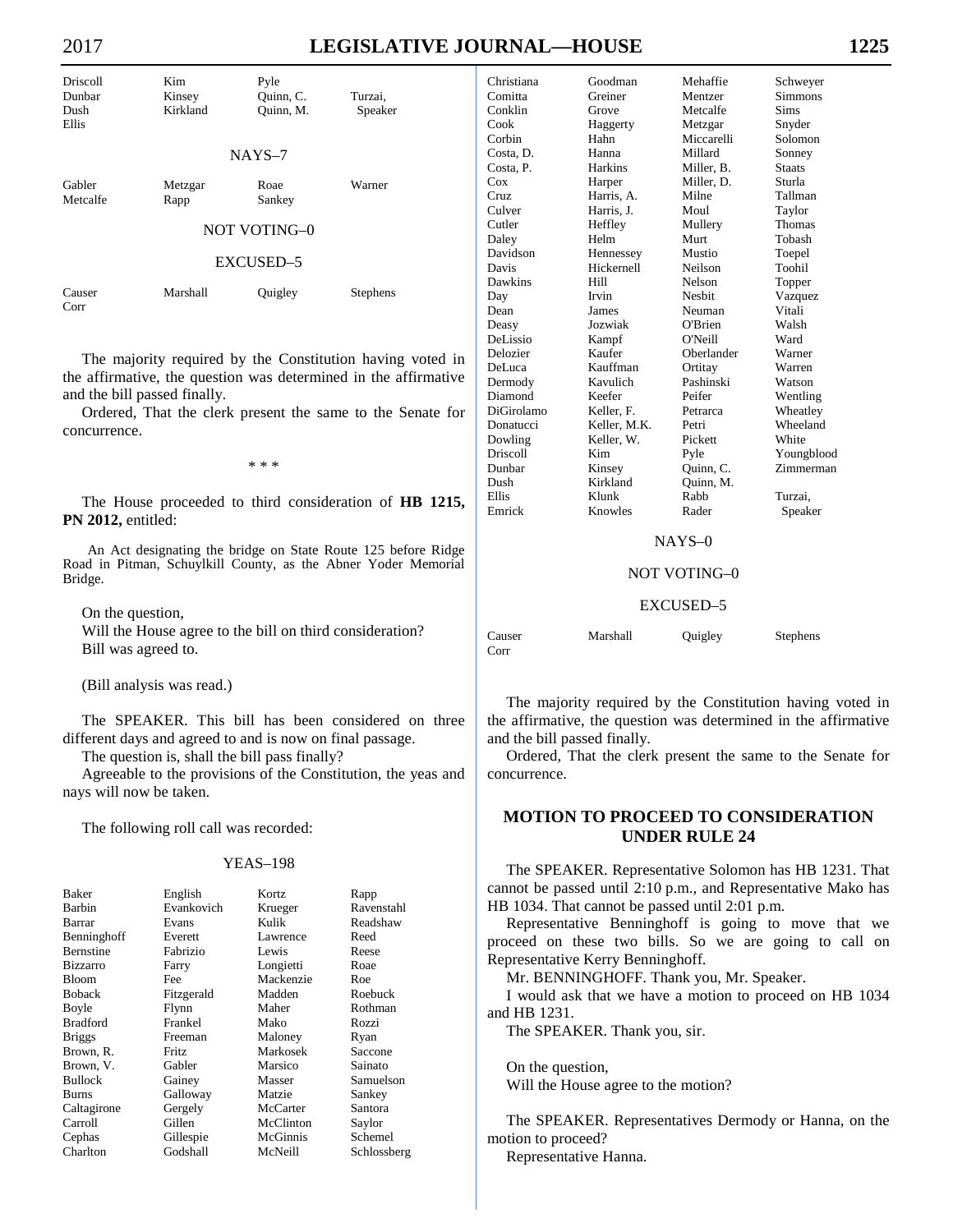Mr. HANNA. Thank you, Mr. Speaker. We encourage a "yes" vote on the motion to proceed. The SPEAKER. Thank you, sir.

 On the question recurring, Will the House agree to the motion?

The following roll call was recorded:

### YEAS–179

| Baker            | Dush         | Kim        | Readshaw    |
|------------------|--------------|------------|-------------|
| Barbin           | Ellis        | Kinsey     | Reed        |
| Barrar           | Emrick       | Kirkland   | Reese       |
| Benninghoff      | English      | Klunk      | Roae        |
| <b>Bernstine</b> | Evankovich   | Knowles    | Roe         |
| <b>Bizzarro</b>  | Evans        | Kortz      | Roebuck     |
| <b>Bloom</b>     | Everett      | Kulik      | Rothman     |
| <b>Boback</b>    | Fabrizio     | Lawrence   | Rozzi       |
| Boyle            | Farry        | Lewis      | Ryan        |
| <b>Bradford</b>  | Fee          | Longietti  | Saccone     |
| <b>Briggs</b>    | Fitzgerald   | Mackenzie  | Sainato     |
| Brown, R.        | Flynn        | Madden     | Sankey      |
| Brown, V.        | Frankel      | Maher      | Santora     |
| <b>Bullock</b>   | Fritz        | Mako       | Saylor      |
| <b>Burns</b>     | Gabler       | Maloney    | Schemel     |
| Caltagirone      | Gainey       | Markosek   | Schlossberg |
| Carroll          | Galloway     | Marsico    | Schweyer    |
| Cephas           | Gergely      | Masser     | Simmons     |
| Charlton         | Gillespie    | McClinton  | Sims        |
| Christiana       | Godshall     | McGinnis   | Solomon     |
| Comitta          | Goodman      | McNeill    | Sonney      |
| Conklin          | Greiner      | Mehaffie   | Staats      |
| Cook             | Grove        | Mentzer    | Sturla      |
| Corbin           | Haggerty     | Metcalfe   | Taylor      |
| Costa, D.        | Hahn         | Miccarelli | Thomas      |
| Costa, P.        | Hanna        | Millard    | Tobash      |
| $\cos$           | Harkins      | Moul       | Toepel      |
| Cruz             | Harper       | Murt       | Toohil      |
| Culver           | Harris, A.   | Mustio     | Topper      |
| Cutler           | Harris, J.   | Neilson    | Vazquez     |
| Daley            | Heffley      | Nelson     | Vitali      |
| Davis            | Helm         | Nesbit     | Walsh       |
| Dawkins          | Hickernell   | O'Brien    | Ward        |
| Day              | Hill         | O'Neill    | Warner      |
| Dean             | Irvin        | Oberlander | Warren      |
| Deasy            | James        | Ortitay    | Watson      |
| DeLissio         | Jozwiak      | Pashinski  | Wentling    |
| Delozier         | Kampf        | Peifer     | Wheatley    |
| DeLuca           | Kaufer       | Petri      | Wheeland    |
| Dermody          | Kauffman     | Pickett    | White       |
| Diamond          | Kavulich     | Pyle       | Youngblood  |
| DiGirolamo       | Keefer       | Quinn, C.  | Zimmerman   |
| Donatucci        | Keller, F.   | Ouinn. M.  |             |
| Dowling          | Keller, M.K. | Rader      | Turzai,     |
| Driscoll         | Keller, W.   | Rapp       | Speaker     |
| Dunbar           |              |            |             |

#### NAYS–18

| Davidson | McCarter   | Mullery  | Ravenstahl | <b>CIUZ</b> | пашь, д.   |  |
|----------|------------|----------|------------|-------------|------------|--|
| Freeman  | Metzgar    | Neuman   | Samuelson  | Culver      | Harris, J. |  |
| Gillen   | Miller, B. | Petrarca | Snyder     | Cutler      | Heffley    |  |
| Krueger  | Miller, D. | Rabb     | Tallman    | Daley       | Helm       |  |
|          |            |          |            | Davidson    | Hennessey  |  |
| Matzie   | Milne      |          |            | Davis       | Hickernell |  |

### NOT VOTING–1

Hennessey

#### EXCUSED–5

Corr

# Causer Marshall Quigley Stephens

 A majority of the members required by the rules having voted in the affirmative, the question was determined in the affirmative and the motion was agreed to.

# **BILLS ON THIRD CONSIDERATION**

 The House proceeded to third consideration of **HB 1231, PN 2158,** entitled:

An Act amending Title 51 (Military Affairs) of the Pennsylvania Consolidated Statutes, in Department of Military and Veterans Affairs, providing for veterans registry.

 On the question, Will the House agree to the bill on third consideration? Bill was agreed to.

(Bill analysis was read.)

 The SPEAKER. This bill has been considered on three different days and agreed to and is now on final passage.

The question is, shall the bill pass finally?

 Agreeable to the provisions of the Constitution, the yeas and nays will now be taken.

The following roll call was recorded:

#### YEAS–198

| Baker            | English    | Kortz         | Rapp          |
|------------------|------------|---------------|---------------|
| <b>Barbin</b>    | Evankovich | Krueger       | Ravenstahl    |
| Barrar           | Evans      | Kulik         | Readshaw      |
| Benninghoff      | Everett    | Lawrence      | Reed          |
| <b>Bernstine</b> | Fabrizio   | Lewis         | Reese         |
| <b>Bizzarro</b>  | Farry      | Longietti     | Roae          |
| <b>Bloom</b>     | Fee        | Mackenzie     | Roe           |
| <b>Boback</b>    | Fitzgerald | Madden        | Roebuck       |
| Boyle            | Flynn      | Maher         | Rothman       |
| <b>Bradford</b>  | Frankel    | Mako          | Rozzi         |
| <b>Briggs</b>    | Freeman    | Maloney       | Ryan          |
| Brown, R.        | Fritz      | Markosek      | Saccone       |
| Brown, V.        | Gabler     | Marsico       | Sainato       |
| <b>Bullock</b>   | Gainey     | Masser        | Samuelson     |
| <b>Burns</b>     | Galloway   | Matzie        | Sankey        |
| Caltagirone      | Gergely    | McCarter      | Santora       |
| Carroll          | Gillen     | McClinton     | Saylor        |
| Cephas           | Gillespie  | McGinnis      | Schemel       |
| Charlton         | Godshall   | McNeill       | Schlossberg   |
| Christiana       | Goodman    | Mehaffie      | Schweyer      |
| Comitta          | Greiner    | Mentzer       | Simmons       |
| Conklin          | Grove      | Metcalfe      | Sims          |
| Cook             | Haggerty   | Metzgar       | Snyder        |
| Corbin           | Hahn       | Miccarelli    | Solomon       |
| Costa, D.        | Hanna      | Millard       | Sonney        |
| Costa, P.        | Harkins    | Miller. B.    | <b>Staats</b> |
| Cox              | Harper     | Miller, D.    | Sturla        |
| Cruz             | Harris, A. | Milne         | Tallman       |
| Culver           | Harris, J. | Moul          | Taylor        |
| Cutler           | Heffley    | Mullery       | Thomas        |
| Daley            | Helm       | Murt          | Tobash        |
| Davidson         | Hennessey  | Mustio        | Toepel        |
| Davis            | Hickernell | Neilson       | Toohil        |
| Dawkins          | Hill       | Nelson        | Topper        |
| Day              | Irvin      | <b>Nesbit</b> | Vazquez       |
| Dean             | James      | Neuman        | Vitali        |
| Deasy            | Jozwiak    | O'Brien       | Walsh         |
| DeLissio         | Kampf      | O'Neill       | Ward          |
| Delozier         | Kaufer     | Oberlander    | Warner        |
| DeLuca           | Kauffman   | Ortitay       | Warren        |
| Dermody          | Kavulich   | Pashinski     | Watson        |
|                  |            |               |               |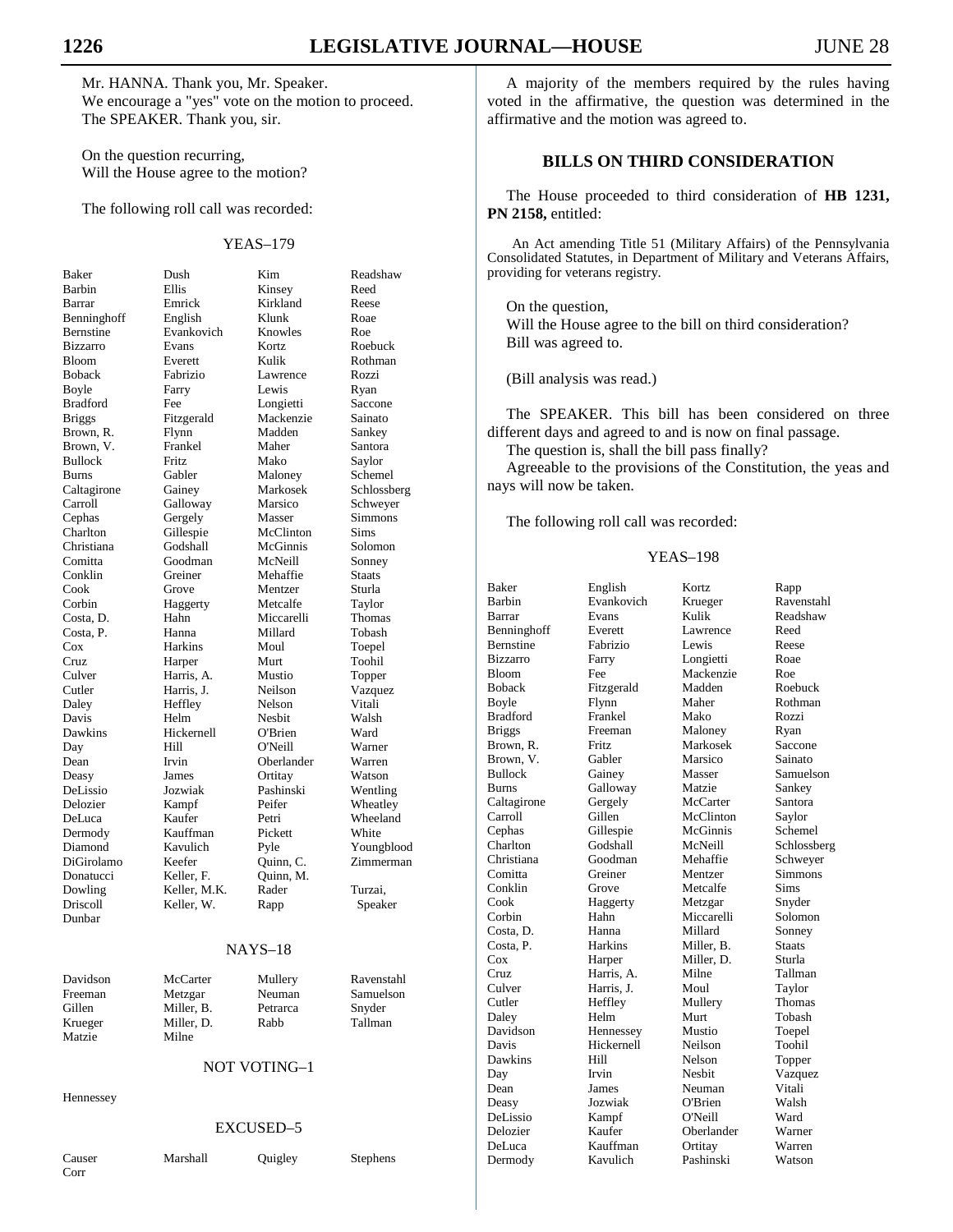Corr

# 2017 **LEGISLATIVE JOURNAL—HOUSE 1227**

| Diamond    | Keefer       | Peifer              | Wentling        |
|------------|--------------|---------------------|-----------------|
| DiGirolamo | Keller, F.   | Petrarca            | Wheatley        |
| Donatucci  | Keller, M.K. | Petri               | Wheeland        |
| Dowling    | Keller, W.   | Pickett             | White           |
| Driscoll   | Kim.         | Pyle                | Youngblood      |
| Dunbar     | Kinsey       | Quinn, C.           | Zimmerman       |
| Dush       | Kirkland     | Ouinn, M.           |                 |
| Ellis      | Klunk        | Rabb                | Turzai,         |
| Emrick     | Knowles      | Rader               | Speaker         |
|            |              | $NAYS-0$            |                 |
|            |              | <b>NOT VOTING-0</b> |                 |
|            |              | EXCUSED-5           |                 |
| Causer     | Marshall     | Ouigley             | <b>Stephens</b> |

 The majority required by the Constitution having voted in the affirmative, the question was determined in the affirmative and the bill passed finally.

 Ordered, That the clerk present the same to the Senate for concurrence.

\* \* \*

 The House proceeded to third consideration of **HB 1034, PN 2157,** entitled:

An Act amending Title 53 (Municipalities Generally) of the Pennsylvania Consolidated Statutes, in municipal authorities, further providing for money of authority.

 On the question, Will the House agree to the bill on third consideration? Bill was agreed to.

(Bill analysis was read.)

 The SPEAKER. This bill has been considered on three different days and agreed to and is now on final passage.

The question is, shall the bill pass finally?

 Agreeable to the provisions of the Constitution, the yeas and nays will now be taken.

The following roll call was recorded:

### YEAS–198

| <b>Baker</b>     | English      | Kortz     | Rapp       |
|------------------|--------------|-----------|------------|
| Barbin           | Evankovich   | Krueger   | Ravenstahl |
| Barrar           | Evans        | Kulik     | Readshaw   |
| Benninghoff      | Everett      | Lawrence  | Reed       |
| <b>Bernstine</b> | Fabrizio     | Lewis     | Reese      |
| <b>Bizzarro</b>  | Farry        | Longietti | Roae       |
| <b>Bloom</b>     | Fee          | Mackenzie | Roe        |
| <b>Boback</b>    | Fitzgerald   | Madden    | Roebuck    |
| Boyle            | Flynn        | Maher     | Rothman    |
| <b>Bradford</b>  | Frankel      | Mako      | Rozzi      |
| <b>Briggs</b>    | Freeman      | Maloney   | Ryan       |
| Brown, R.        | <b>Fritz</b> | Markosek  | Saccone    |
| Brown, V.        | Gabler       | Marsico   | Sainato    |
| <b>Bullock</b>   | Gainey       | Masser    | Samuelson  |
| Burns            | Galloway     | Matzie    | Sankey     |
| Caltagirone      | Gergely      | McCarter  | Santora    |

| Carroll    | Gillen         | McClinton     | Saylor        |
|------------|----------------|---------------|---------------|
| Cephas     | Gillespie      | McGinnis      | Schemel       |
| Charlton   | Godshall       | McNeill       | Schlossberg   |
| Christiana | Goodman        | Mehaffie      | Schweyer      |
| Comitta    | Greiner        | Mentzer       | Simmons       |
| Conklin    | Grove          | Metcalfe      | <b>Sims</b>   |
| Cook       | Haggerty       | Metzgar       | Snyder        |
| Corbin     | Hahn           | Miccarelli    | Solomon       |
| Costa, D.  | Hanna          | Millard       | Sonney        |
| Costa, P.  | <b>Harkins</b> | Miller, B.    | <b>Staats</b> |
| Cox        | Harper         | Miller, D.    | Sturla        |
| Cruz       | Harris, A.     | Milne         | Tallman       |
| Culver     | Harris, J.     | Moul          | Taylor        |
| Cutler     | Heffley        | Mullery       | Thomas        |
| Daley      | Helm           | Murt          | Tobash        |
| Davidson   | Hennessey      | Mustio        | Toepel        |
| Davis      | Hickernell     | Neilson       | Toohil        |
| Dawkins    | Hill           | Nelson        | Topper        |
| Day        | Irvin          | <b>Nesbit</b> | Vazquez       |
| Dean       | James          | Neuman        | Vitali        |
| Deasy      | Jozwiak        | O'Brien       | Walsh         |
| DeLissio   | Kampf          | O'Neill       | Ward          |
| Delozier   | Kaufer         | Oberlander    | Warner        |
| DeLuca     | Kauffman       | Ortitay       | Warren        |
| Dermody    | Kavulich       | Pashinski     | Watson        |
| Diamond    | Keefer         | Peifer        | Wentling      |
| DiGirolamo | Keller, F.     | Petrarca      | Wheatley      |
| Donatucci  | Keller, M.K.   | Petri         | Wheeland      |
| Dowling    | Keller, W.     | Pickett       | White         |
| Driscoll   | Kim            | Pyle          | Youngblood    |
| Dunbar     | Kinsey         | Quinn, C.     | Zimmerman     |
| Dush       | Kirkland       | Quinn, M.     |               |
| Ellis      | Klunk          | Rabb          | Turzai,       |
| Emrick     | Knowles        | Rader         | Speaker       |

#### NAYS–0

# NOT VOTING–0

#### EXCUSED–5

 The majority required by the Constitution having voted in the affirmative, the question was determined in the affirmative and the bill passed finally.

 Ordered, That the clerk present the same to the Senate for concurrence.

# **CALENDAR CONTINUED**

# **BILLS ON SECOND CONSIDERATION**

 The House proceeded to second consideration of **HB 1518, PN 2069,** entitled:

An Act amending the act of April 9, 1929 (P.L.177, No.175), known as The Administrative Code of 1929, in organization of independent administrative boards and commissions, further providing for Agricultural Lands Condemnation Approval Board.

On the question,

 Will the House agree to the bill on second consideration? Bill was agreed to.

\* \* \*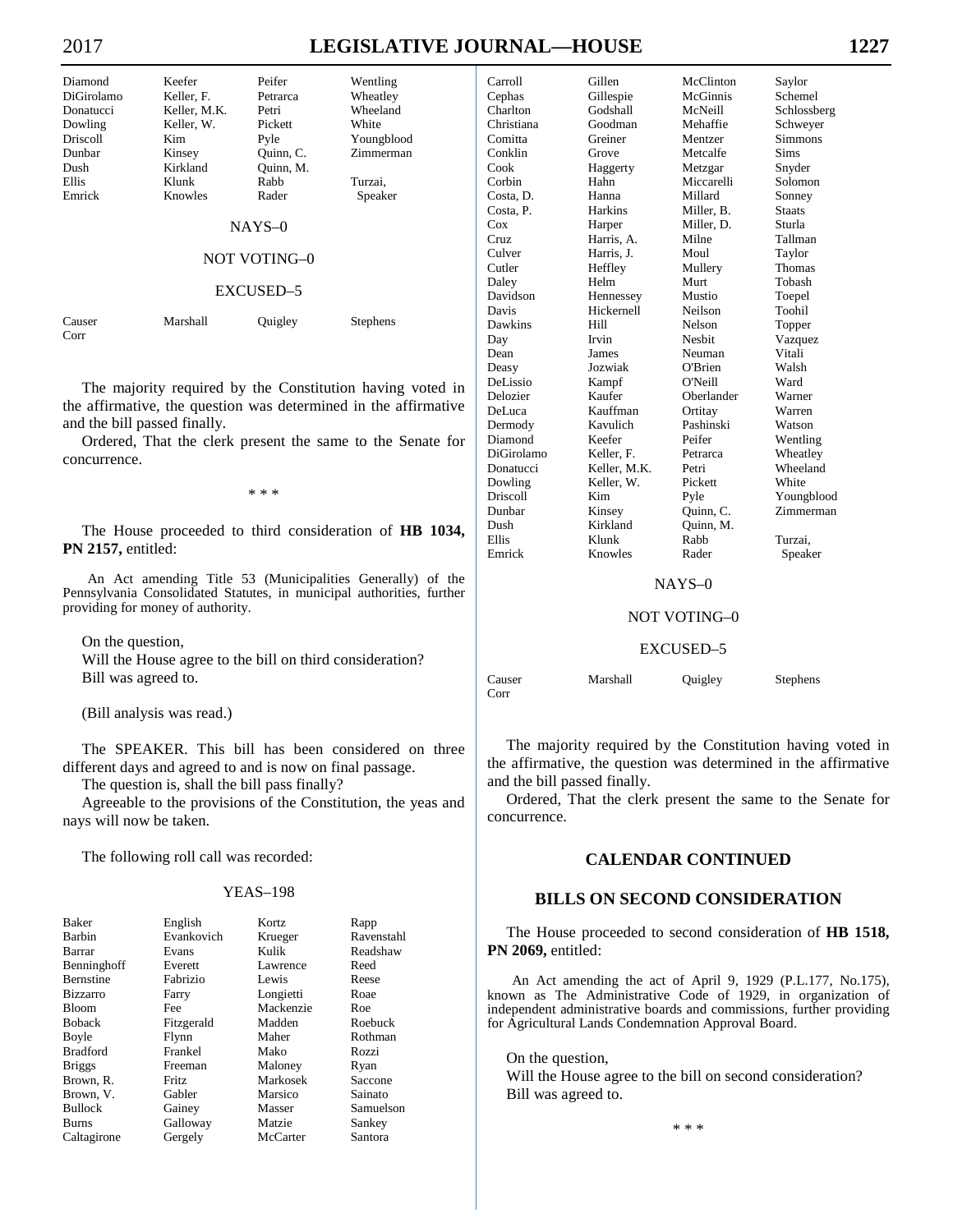The House proceeded to second consideration of **HB 1550, PN 2070,** entitled:

An Act amending the act of June 30, 1981 (P.L.128, No.43), known as the Agricultural Area Security Law, further providing for purchase of agricultural conservation easements.

On the question,

 Will the House agree to the bill on second consideration? Bill was agreed to.

\* \* \*

 The House proceeded to second consideration of **HB 1094, PN 1356,** entitled:

An Act amending the act of November 29, 2006 (P.L.1463, No.163), known as the Credit Reporting Agency Act, further providing for definitions and for security freeze; and providing for protected persons security freeze.

On the question,

 Will the House agree to the bill on second consideration? Bill was agreed to.

\* \* \*

 The House proceeded to second consideration of **HB 1364, PN 2017,** entitled:

An Act amending the act of October 27, 1979 (P.L.241, No.78), entitled "An act authorizing political subdivisions, municipality authorities and transportation authorities to enter into contracts for the purchase of goods and the sale of real and personal property where no bids are received," further providing for title of the act; adding a short title; and providing for contracts for services.

 On the question, Will the House agree to the bill on second consideration? Bill was agreed to.

\* \* \*

 The House proceeded to second consideration of **HB 1452, PN 2143,** entitled:

An Act amending the act of June 19, 1931 (P.L.589, No.202), referred to as the Barbers' License Law, further providing for definitions.

 On the question, Will the House agree to the bill on second consideration? Bill was agreed to.

\* \* \*

 The House proceeded to second consideration of **SB 137, PN 91,** entitled:

An Act amending Titles 51 (Military Affairs) and 74 (Transportation) of the Pennsylvania Consolidated Statutes, in Department of Military Affairs, providing for Civil Air Patrol; and, in authority of Department of Transportation, further providing for authority of department.

 On the question, Will the House agree to the bill on second consideration? Bill was agreed to.

\* \* \*

 The House proceeded to second consideration of **HB 544, PN 710,** entitled:

An Act amending the act of February 2, 1966 (1965 P.L.1860, No.586), entitled "An act encouraging landowners to make land and water areas available to the public for recreational purposes by limiting liability in connection therewith, and repealing certain acts," further providing for liability for landowners to recreational users; and providing for attorney fees and court costs.

On the question,

Will the House agree to the bill on second consideration?

 The SPEAKER. Members, there are a wide variety of amendments on the bill.

 On the question recurring, Will the House agree to the bill on second consideration?

 Mr. **MAHER** offered the following amendment No. **A01763:**

Amend Bill, page 2, line 24, by inserting a bracket before "and" Amend Bill, page 2, line 24, by inserting after "and"

 $\mathbf{I}$ Amend Bill, page 2, line 25, by inserting a bracket before the period after "sites"

Amend Bill, page 2, line 25, by inserting after "sites." ] and creation, mapping or maintenance of trails to which an owner has granted public access.

 On the question, Will the House agree to the amendment?

 The SPEAKER. At this time the Chair recognizes— Representative Maher waives off.

 Representative Moul, do you wish to speak on the amendment?

 Mr. MOUL. Yes; Mr. Speaker, thank you. This is an agreed-to amendment. Thank you.

The SPEAKER. Thank you, sir.

 On the question recurring, Will the House agree to the amendment?

The following roll call was recorded:

### YEAS–198

| Baker       | English    | Kortz     | Rapp       |
|-------------|------------|-----------|------------|
| Barbin      | Evankovich | Krueger   | Ravenstahl |
| Barrar      | Evans      | Kulik     | Readshaw   |
| Benninghoff | Everett    | Lawrence  | Reed       |
| Bernstine   | Fabrizio   | Lewis     | Reese      |
| Bizzarro    | Farry      | Longietti | Roae       |
| Bloom       | Fee        | Mackenzie | Roe        |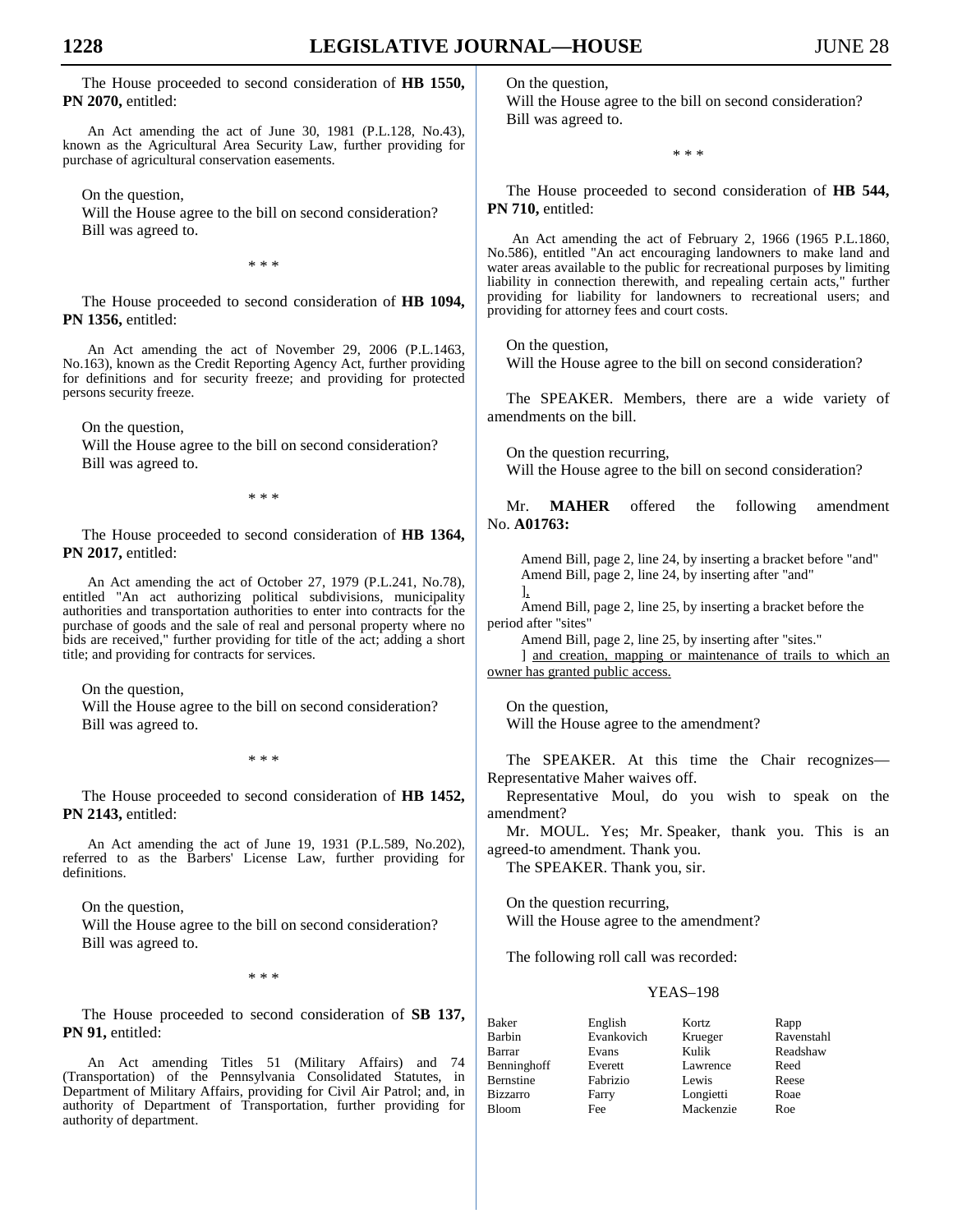# 2017 **LEGISLATIVE JOURNAL—HOUSE 1229**

Boback Fitzgerald Madden Roebuck Boyle Flynn Maher Rothman<br>Bradford Frankel Mako Rozzi Bradford Frankel Mako Rozzi Briggs Freeman Maloney Ryan Brown, R. Fritz Markosek Saccone Brown, V. Gabler Marsico Sainato Bullock Gainey Masser Samuelson Burns Galloway Matzie Sankey Caltagirone Gergely McCarter Santora Carroll Gillen McClinton Saylor Cephas Gillespie McGinnis Schemel<br>Charlton Godshall McNeill Schlossb Christiana Goodman Mehaffie Schweyer Comitta Greiner Mentzer Simmons Conklin Grove Metcalfe Sims Cook Haggerty Metzgar Snyder Corbin Hahn Miccarelli Solomon<br>
Costa, D. Hanna Millard Sonney Costa, D. Hanna Millard Sonney Costa, P. Harkins Miller, B. Staats Cox Harper Miller, D. Sturla Cruz Harris, A. Milne Tallman Harris, J. Cutler Heffley Mullery Thomas Daley Helm Murt Tobash Davidson Hennessey Mustio Toepel Davis Hickernell Neilson Toohil Dawkins Hill Nelson Topper Day Irvin Nesbit Vazquez Dean James Neuman Vitali Deasy Jozwiak O'Brien Walsh DeLissio Kampf O'Neill Ward Delozier Kaufer Oberlander Warner DeLuca Kauffman Ortitay Warren Dermody Kavulich Pashinski Watson Diamond Keefer Peifer Wentling DiGirolamo Keller, F. Petrarca Wheatley Donatucci Keller, M.K. Petri Wheeland Dowling Keller, W. Pickett White Driscoll  $\begin{array}{ccc}\n\text{Xim} & \text{Pyle} & \text{Youngblood} \\
\text{Dunbar} & \text{Kinsey} & \text{Quinn, C.} & \text{Zimmerman}\n\end{array}$ Kinsey Quinn, C. Zimmerman<br>Kirkland Quinn, M. Dush Kirkland Quinn, M. Ellis Klunk Rabb Turzai, Emrick Knowles Rader Speaker

Schlossberg

#### NAYS–0

### NOT VOTING–0

#### EXCUSED–5

| Causer | Marshall | Quigley | Stephens |
|--------|----------|---------|----------|
| Corr   |          |         |          |

 The majority having voted in the affirmative, the question was determined in the affirmative and the amendment was agreed to.

On the question,

 Will the House agree to the bill on second consideration as amended?

 Ms. **HARPER** offered the following amendment No. **A01670:**

Amend Bill, page 1, lines 6 and 7, by striking out "; and providing for attorney fees and court costs"

Amend Bill, page 4, lines 15 through 19, by striking out all of said lines

Amend Bill, page 4, line 20, by striking out "3" and inserting  $\mathcal{D}$ 

 On the question, Will the House agree to the amendment?

 The SPEAKER. On the amendment, the Chair recognizes Representative Harper.

Ms. HARPER. Thank you, Mr. Speaker.

 First, let me say I think this is an excellent bill. We need this bill, and there have been court decisions that have confused the public, the legal community, and the property owners about what is immune under the Recreational Use of Land and Water Act.

 We have tried this before. Unfortunately, the bill always gets stopped because it includes one very unusual provision, which drastically changes 300 years of Pennsylvania law. My amendment would strip out the provision in the bill that says that if the landowner wins the lawsuit, he gets his attorney's fees back from the plaintiff.

 Pennsylvania, like every other State in America, generally follows the American rule, which is that everybody bears their own attorney's fees. This particular bill has language in it that would change that. We change it on some very unusual situations. We did it, for example, in the Castle Doctrine bill. But in general – think car accidents, regular cases – in general, everybody pays their own attorney's fees. The reason for this is because doing otherwise would really place in jeopardy the rights of people who have been injured or hurt. Because the outcome of litigation is uncertain at best, it is unfair to penalize a party – and it is a penalty – simply for prosecuting a lawsuit that they thought was brought in good faith.

 So my amendment strips that language out and I think makes this a better bill, and we need this bill. And I think with my language to strip out the attorney's fee provision, you have an excellent bill that we can pass without worrying that we are hurting people who in good faith are injured and believe that they have a right to bring a lawsuit.

Thank you, Mr. Speaker.

 The SPEAKER. Representative Millard, on the amendment, sir.

Mr. MILLARD. Thank you, Mr. Speaker.

 Mr. Speaker, I stand in opposition to the Harper amendment. I think that if an individual opens their land for recreational use, free of charge, and a frivolous lawsuit is imposed upon them, that they ought not to be liable for legal fees to defend against that suit, and if the suit is not found in their favor, that they are found wrong, they should be released from any financial obligation with regard to that suit.

 So I ask for a "no" vote on the Harper amendment. Thank you.

The SPEAKER. Representative Longietti.

Mr. LONGIETTI. Thank you, Mr. Speaker.

 Mr. Speaker, while I certainly hold in great esteem my distinguished colleague from Adams County as well as the majority chair from Columbia County, I serve as the minority chair of the Tourism Committee.

 I stand in support of the Harper amendment. This provision is not, is not about frivolous lawsuits. We already have statutes on the books that deal with frivolous lawsuits.

 Now, what we have to understand is, under current law and under this bill and the circumstances defined by the bill, the only time a landowner is held responsible is for willful or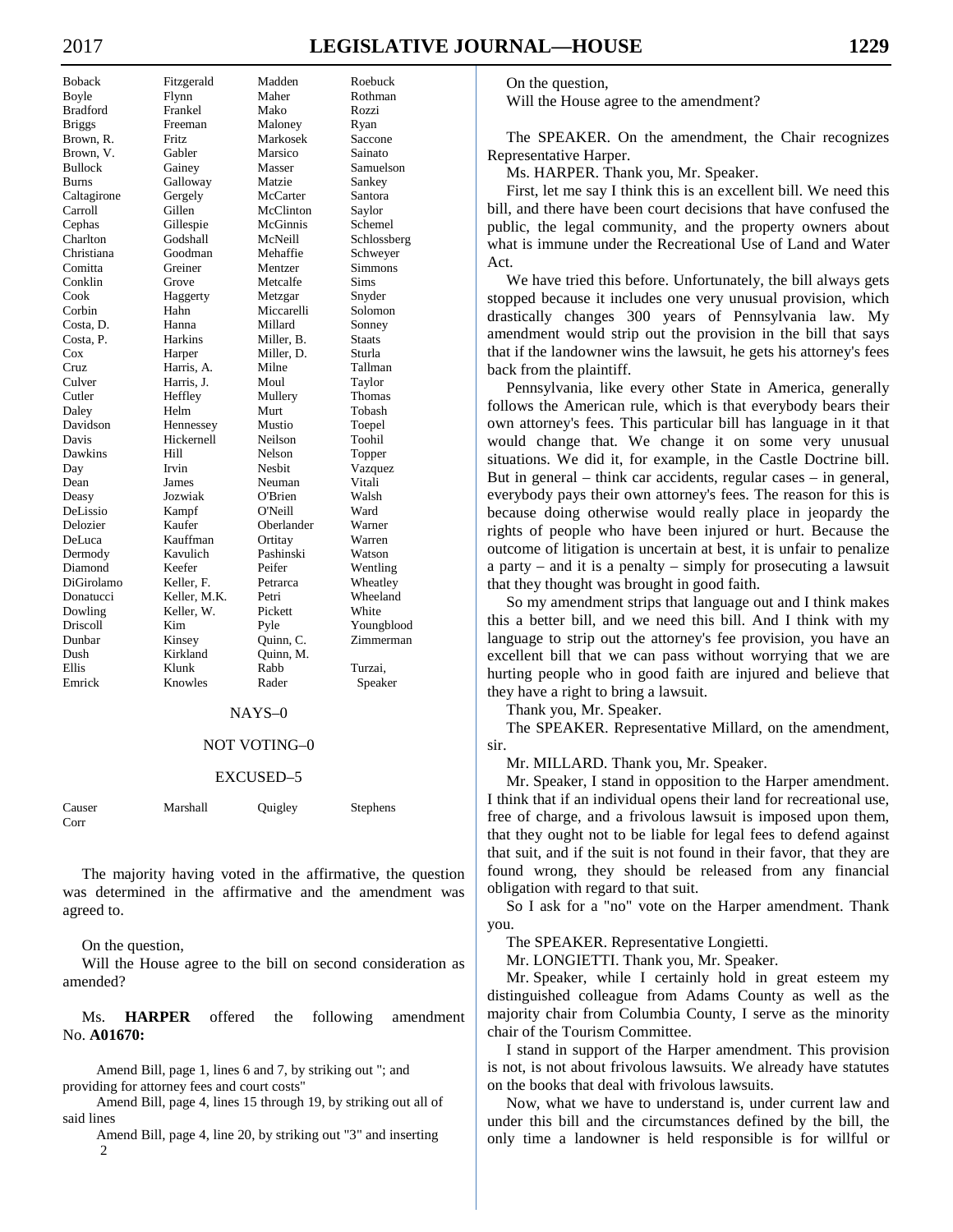malicious conduct. In other words, essentially I intended to hurt somebody or I had such an utter disregard that it was like I intended to hurt someone. So a plaintiff could bring a case who was injured innocently. They could prove negligence on the part of the landowner. They could prove gross negligence, which is recklessness on the part of the landowner, but not prove willful or malicious conduct and lose the lawsuit. And so without the Harper amendment, that person, even though they were not at fault, even though the landowner was negligent, even though the landowner was grossly negligent, they would have to pay attorney's fees. I do not think that is where we want our law to be in this case.

 Further, what this bill does not do, it creates an unequal playing field unless this amendment is adopted, because if the plaintiff does prevail without this amendment, if the plaintiff does prevail, they do not get attorney's fees from the landowner who may be very difficult in not wanting to a settle a claim.

 And so I support the Harper amendment. It reflects the status of our laws, as the good lady indicated, for over 300 years and it reflects what we do in other injury cases. Whether those are automobile accident cases, medical malpractice cases, we do not assess attorney's fees on either party.

 So I stand in strong support of the Harper amendment. It is not about frivolous lawsuits. It is about fairness.

# BILL PASSED OVER TEMPORARILY

 The SPEAKER. Members, at this time we are going to go over the bill temporarily. We are going to go over the bill temporarily.

 Representative Evankovich, we are going to be calling up your amendment at this time.

\* \* \*

 The House proceeded to second consideration of **HB 1469, PN 2016,** entitled:

An Act amending the act of November 10, 1999 (P.L.491, No.45), known as the Pennsylvania Construction Code Act, in adoption and enforcement by municipalities, further providing for administration and enforcement.

On the question recurring,

Will the House agree to the bill on second consideration?

 Mr. **EVANKOVICH** offered the following amendment No. **A01999:**

Amend Bill, page 1, lines 10 through 14, by striking out all of said lines and inserting

Section 1. Section 501(b)(1), (2) and (3) of the act of November 10, 1999 (P.L.491, No.45), known as the Pennsylvania Construction Code Act, are amended and the section is amended by adding subsections to read:

Section 501. Administration and enforcement.

\* \* \*

(b) Municipal administration and enforcement.–This act may be administered and enforced by municipalities in any of the following ways:

(1) By the designation of an employee to serve as the municipal code official to act on behalf of the municipality for administration and enforcement of this act. A municipal code official may utilize third-party agencies to supplement the municipal code enforcement program's plan review and inspection services or may utilize third-party agencies to perform plan review and inspection services in categories which its program does not possess the necessary personnel to administer.

(2) By the retention of one or more [construction code officials or] third-party agencies to act on behalf of the municipality for administration and enforcement of this act[.], except that the provisions of subsection (b.1) shall apply if the municipality contracts with only one third-party agency for administration and enforcement.

(3) Two or more municipalities may provide for the joint administration and enforcement of this act through an intermunicipal agreement under 53 Pa.C.S. Ch. 23 Subch. A (relating to intergovernmental cooperation)[.], except that the provisions of subsection (b.1) shall apply if the agreement provides for only one third-party agency for administration and enforcement. \* \* \*

(b.1) Exclusive administration and enforcement.–The following apply:

(1) If a municipality contracts with one third-party agency for administration and enforcement of this act, an applicant may utilize the services of another third-party agency if the alternative third-party agency agrees to remit a surcharge for its services to the municipality. The surcharge shall be a percentage of the total amount of fees charged by the alternative third-party agency. The percentage shall be established by the municipality by ordinance as a percentage not to exceed 10%. If the municipality fails to establish a surcharge as specified under this paragraph, the surcharge shall be 1% of the total fees charged by the alternative third-party agency for the alternative third-party agency's services on a project.

(2) In accordance with the municipality's overall permitting process for a project, the municipality shall notify the applicant that the applicant may utilize the services of an alternative third-party agency of the applicant's choice for the construction requirements of the application covered by this act, including all plan review and inspection services. The applicant shall be notified of the information required under subsection (b.2).

(3) The applicant shall notify the municipality and its contracted third-party agency of its intent to utilize an alternative third-party agency for the construction requirements required by this act for a project. The applicant shall provide, in its notification, the name of the alternative third-party agency that will be utilized and appropriate contact information.

(4) Before performing services on a project, the alternative third-party agency being utilized by the applicant shall notify the municipality and its contracted third-party agency that it is performing services required by this act on the project for the applicant. On the date of issuance of the permit required by this act, the alternative third-party agency shall provide the municipality and its exclusive third-party agency with a copy of the permit issued for the project and the approved plans of record for the project.

(5) The applicant shall utilize the services of the alternative third-party agency for all requirements of this act associated with a project.

(6) On the date of issuance of the final inspection report for a project, the alternative third-party agency shall forward the following to the municipality and the municipality's third-party agency:

(i) The final inspection report that was issued for the project.

(ii) A summary of total fees charged to the applicant.

(iii) Payment of the surcharge assessed under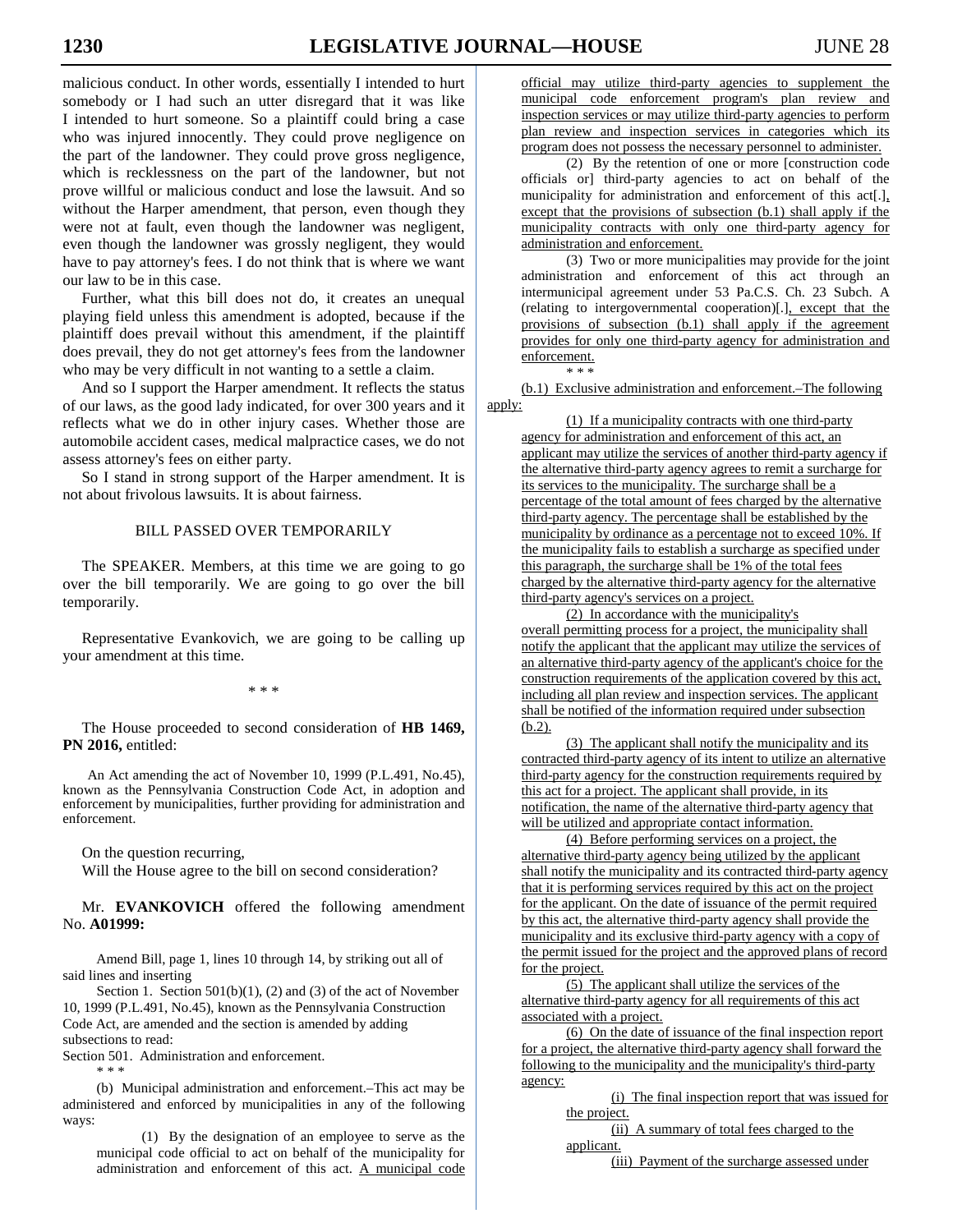paragraph (1).

(iv) The fee required under section  $703(a)$ . (v) Any additional documentation associated with the project that is requested by the municipality.

(7) The municipality or its contracted third-party agency, whichever is applicable, shall accept the final inspection report with respect to the requirements of this act. The contracted thirdparty agency shall be immune from any civil liability associated with contents of the final inspection report.

(8) The municipality or its contracted third-party agency may withhold issuance of the certificate of occupancy for a project if the alternative third-party agency fails to comply with paragraph (6).

(9) The municipality may notify the department of a possible violation of this act if an alternative third-party agency fails to comply with paragraph (6). Upon receiving notice by the municipality, the department shall conduct an investigation. The department may consider an intentional failure to comply with paragraph (6) as just cause for decertification of the alternative third-party agency under section 701(h).

(10) A professional services contract between a municipality and a third-party agency for the exclusive administration and enforcement of this act in effect before the effective date of this subsection shall remain in effect and the provisions of this subsection shall apply upon the expiration of the original terms of the professional services contract.

Amend Bill, page 1, line 15, by striking out "(b.1)" and inserting (b.2)

On the question recurring,

Will the House agree to the amendment?

 The SPEAKER. Representative Heffley, on the amendment, please. Representative Heffley, on the amendment, please.

Mr. HEFFLEY. Thank you, Mr. Speaker.

 Mr. Speaker, the maker of the amendment and myself both agree to this amendment. This is a good amendment that will enhance the bill, and I think it is important to note we had a long debate on this a few days ago. So not to rehash all the arguments, but I think it is really important to note that some of the parties that are objecting to this amendment are supporting other amendments and the underlying bill, which seeks to address the issue, and the fact that they are supporting those other amendments says that there is an issue, and this will provide relief for our homeowners and for our builders and for our small businesses.

 In a recent poll, 87 percent of the respondents to an NFIB (National Federation of Independent Business) small business survey cited the enforcement by third-party TPAs and monopolies as one of the biggest obstacles to businesses in this State. That is 87 percent of these small businesses have identified this single problem.

 I did not go out seeking and looking for this problem. This problem existed and this amendment will fix it. It will provide relief. It is good for businesses. It is good for the homeowner who just wants to get an HOP permit (highway occupancy permit) for a small project that they get at their house.

 So I would appreciate the support of this amendment. It will not affect any municipality that has their own in-house third-party official, such as Philadelphia or Pittsburgh. It does nothing to affect any of those municipalities and how they enforce the code right now.

 Mr. Speaker, I would ask for an affirmative vote on this amendment. Thank you.

The SPEAKER. Representative Harper.

Ms. HARPER. Thank you, Mr. Speaker.

 Would the maker of the amendment stand for brief interrogation?

 The SPEAKER. He has indicated he will so stand, and you may proceed.

Ms. HARPER. Thank you very much.

 We did debate this amendment for hours the other day, and the amendment was defeated. Does this amendment allow a builder or contractor to select his own building inspector even when there has been no complaint against that building inspector?

Mr. EVANKOVICH. Thank you, Mr. Speaker.

Could the gentlelady please rephrase the question?

 Ms. HARPER. Sure. Does this amendment allow a builder or a contractor to select his own building inspector even when there have been no complaints about the building inspector?

 Mr. EVANKOVICH. The amendment as drafted allows any applicant in the Commonwealth, including residents whom we all represent, to choose an inspector that is licensed in the State of Pennsylvania at the time when their permit is issued, not after the permit is issued, at the time the permit is applied for – excuse me – not after the permit application has been submitted. So before the permit has been submitted for application, it allows any applicant to choose a licensed building code inspector that is licensed by their professional licensure board in the State of Pennsylvania.

 Ms. HARPER. Thank you. Mr. Speaker, on the amendment?

The SPEAKER. Yes; you may proceed.

Ms. HARPER. Thank you.

 Mr. Speaker, I remain opposed to allowing contractors and builders to select their own building inspectors. The purpose of the statewide Uniform Construction Code is to protect the public. The purpose is to make sure that the eventual users of the buildings are the beneficiaries of codes that protect their safety from fire, electricity, and elsewise. If you allow applicants to select their own inspectors, I do not think that we are going to ensure the public's safety. On the contrary, I think we are ensuring that the building inspectors who go easiest on the applicant will get the most business and be rewarded financially for being easy on the requirements.

 Now, most of you are familiar with the fact that London just experienced an awful fire where 79 people died because the cladding on the building, instead of being fire-resistant, actually allowed the fire to run up the floors, all the way to the top where people were trapped and could not get out. The amendment has the possibility of incentivizing weak interpretations of our statewide building code, and I do not think that is a good thing for the public's safety.

 Now, understanding that the bill in chief chooses to deal with the problem of inspectors who are unreasonable or just bad, I have an amendment already filed and waiting, which will allow for complaints to the Department of Labor and Industry and will also have whistleblower protections, so that if you complain, the code officer cannot retaliate against you.

 If we are trying to get rid of bad inspectors – and that is the stated purpose of the bill according to the prime sponsor – then we ought to go after bad inspectors. What we should not do is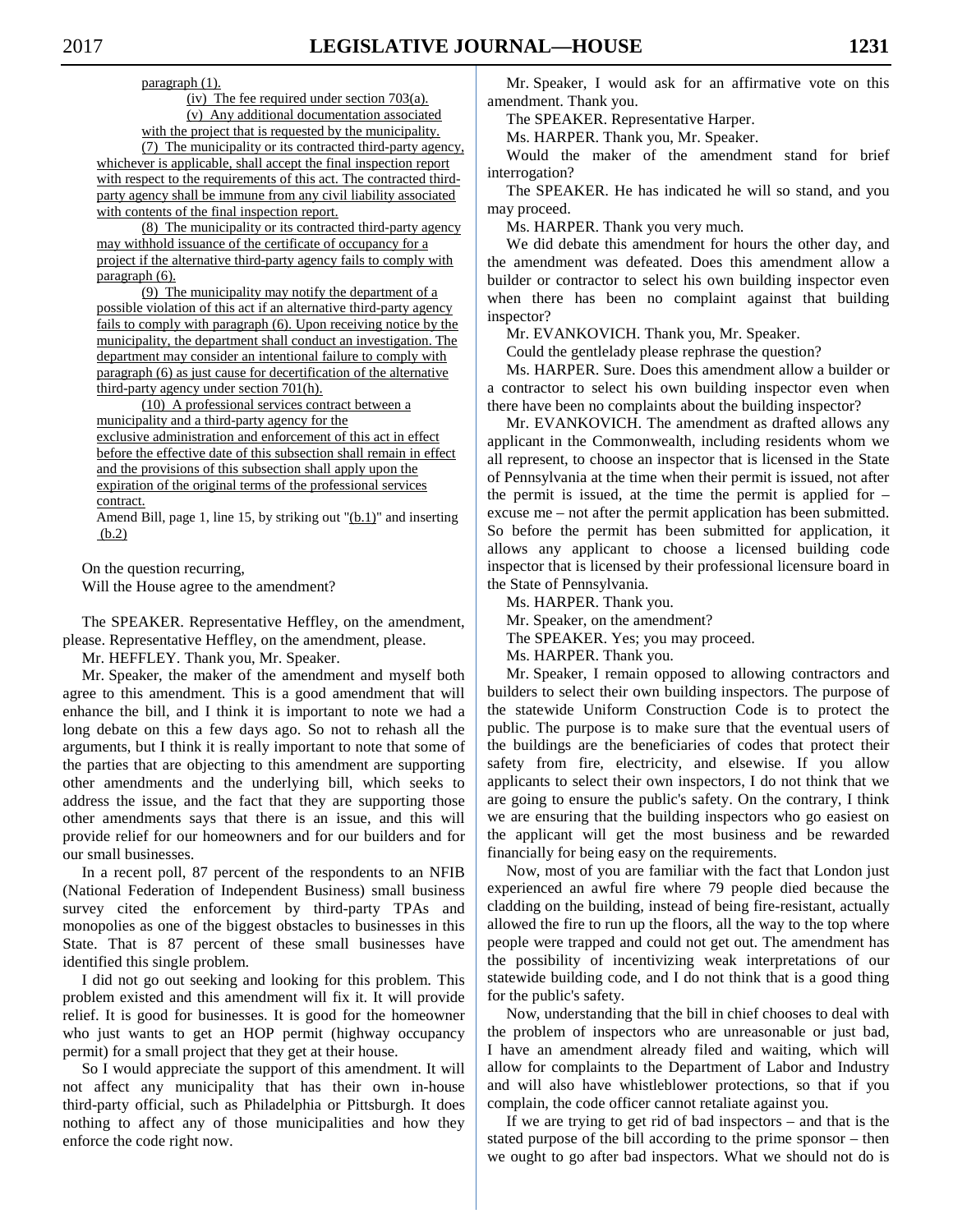what this amendment proposes, which is to allow builders to pick their own inspectors. As I said before, if I could have picked my own bar exam and bar examiner, I surely would have done that, because the one I had to take under Pennsylvania law was very difficult and probably made sure that we only get good lawyers.

 So it does not make sense to approve this amendment. You turned it down before. Please turn it down again. The public health, safety, and welfare are at stake. The ability of people to feel secure in the buildings they go to but did not build to work or the buildings they go to but did not build to live or the buildings their schoolchildren go to or the buildings their grandmothers are in as nursing homes depends on a good code and good inspectors, and this amendment gets in the way of that. Please vote "no" on this amendment.

 If you are concerned about the guys out there who are bad apples – and there are always a few – I have an amendment that will deal with the bad apples. You do not have to say pick your own inspector.

Thank you very much, Mr. Speaker.

The SPEAKER. Representative Bob Freeman.

Mr. FREEMAN. Thank you, Mr. Speaker.

 Mr. Speaker, we debated at great length this amendment last week and it was voted down by a vote of 94 to 98. It was voted down for a very good reason. It is bad public policy, pure and simple. It sets the stage for an opportunity for the fox to guard the henhouse. By allowing the builder to pick their third-party agent of choice, it sets up the potential for conflicts of interest, for a flagrant show of favoritism, incentivize that favoritism, because if there is a third-party agent who will benefit financially from being chosen over and over again because he is extremely lenient with the enforcement of the UCC or bends over backwards to accommodate the builder, then you are creating a conflict of interest and you are creating an opportunity for a substandard inspection of properties and buildings.

 The UCC was put in place, with, I might add, the strong support of the Builders Association, to create a safety standard. The current process of allowing municipalities, in fact empowering municipalities, to pick the third-party agent is an important charge that belongs with the municipality. They are responsible for the safety and health of their citizens, of their residents, and they should be the agency or they should be the entity of government or the partner who chooses the proper third-party agency based upon the qualifications of that agency to uphold the standards of the UCC. If you allow the builder to choose that agent to inspect their buildings and their plans, you are creating a scenario that we have all known about throughout history – he who pays the piper calls the tune – and that is what will happen if the builder is allowed to pick the third-party agent.

 The responsibility for hiring third parties belongs with municipalities and should stay with municipalities because they truly are the ones who are going to look out for the public health and safety. Nothing has changed on that issue. It is the same as it was last week when we voted this amendment down.

 Proponents of the Evankovich amendment made the statements last session, or last week rather, that since all third-party agents are professionals and they have a standard to adhere by, that therefore there should be no problem with allowing the builder to pick their third-party agent to review

their plans. They are all professionals. They will all do a good job. If that is the case, what is the complaint against the municipally chosen third-party agent? They are all professionals. They all do a good job. So they should not be looked upon as being less than adequate in their role in supporting a proper inspection of buildings and of plans based upon the UCC code. Let us keep that power with our municipalities, not hand it over to the builder who has a vested interest in trying to find a third-party agent who will bend over backwards for their demands.

 All of us received an e-mail on Monday from the Pennsylvania Association of Building Code Officials. They are the ICC (International Code Council) professional chapter for the Commonwealth of Pennsylvania, representing approximately 1100 municipal and third-party agent code officials as well as architects, engineers, contractors, and other professionals engaged or concerned with code administration and enforcement in Pennsylvania. They strongly oppose the Evankovich amendment and urged a "no" vote on the amendment. They gave a series of reasons, but let me highlight the most important of those reasons why these code inspectors believe that this is truly a bad idea. They note that allowing a permit applicant, the builder, to choose an alternative third- party agency where a sole source relationship exists in a municipality, simply allowing the applicant to shop for an agency that they feel will, A, offer them a better price; B, conduct a less thorough plan review and approval; C, conduct less thorough inspections; D, allow their project to proceed from start to finish with the least amount of oversight, put simply, this is a proposal to allow for plan review and inspector shopping. Do we really want to set the stage for the very important role of health and safety in our communities to be entrusted to plan review shopping and inspector shopping?

 The other point they raised, which is a very strong point against this legislation, is that the contracted sole source third-party agency cannot be involved in this process at all  $-$  in other words, the ones that are hired – or accept the results of plan review and inspections performed by another third party without seriously jeopardizing its required errors and omissions insurance coverage. The underwriting involved in those policies does not allow for a third-party agency that when hired by the municipality to accept any decisions or actions by another party, including another third-party agency over which it does not have direct or substantial control. As their e-mail states, this crucial element is being ignored in this amendment and the very concept being proposed.

 So the third-party agencies that will still be hired by the municipality are not permitted to successfully review the plans and approvals by the third-party agency hired by the builder. We are taking away all the safeguards that ensure that there is a proper review of those building plans and permits.

 Stand by safety in Pennsylvania; stand by the public health. Vote "no" on the Evankovich amendment.

The SPEAKER. Representative Mark Mustio.

Mr. MUSTIO. Thank you, Mr. Speaker.

I would like to interrogate the maker of the amendment.

The SPEAKER. Yes; you may proceed.

Mr. MUSTIO. Thank you, sir.

 Mr. Speaker, I come from a district where my municipalities have employed building inspectors, and some of what I have heard from my colleagues in caucus—

Mr. Speaker, may I have some order?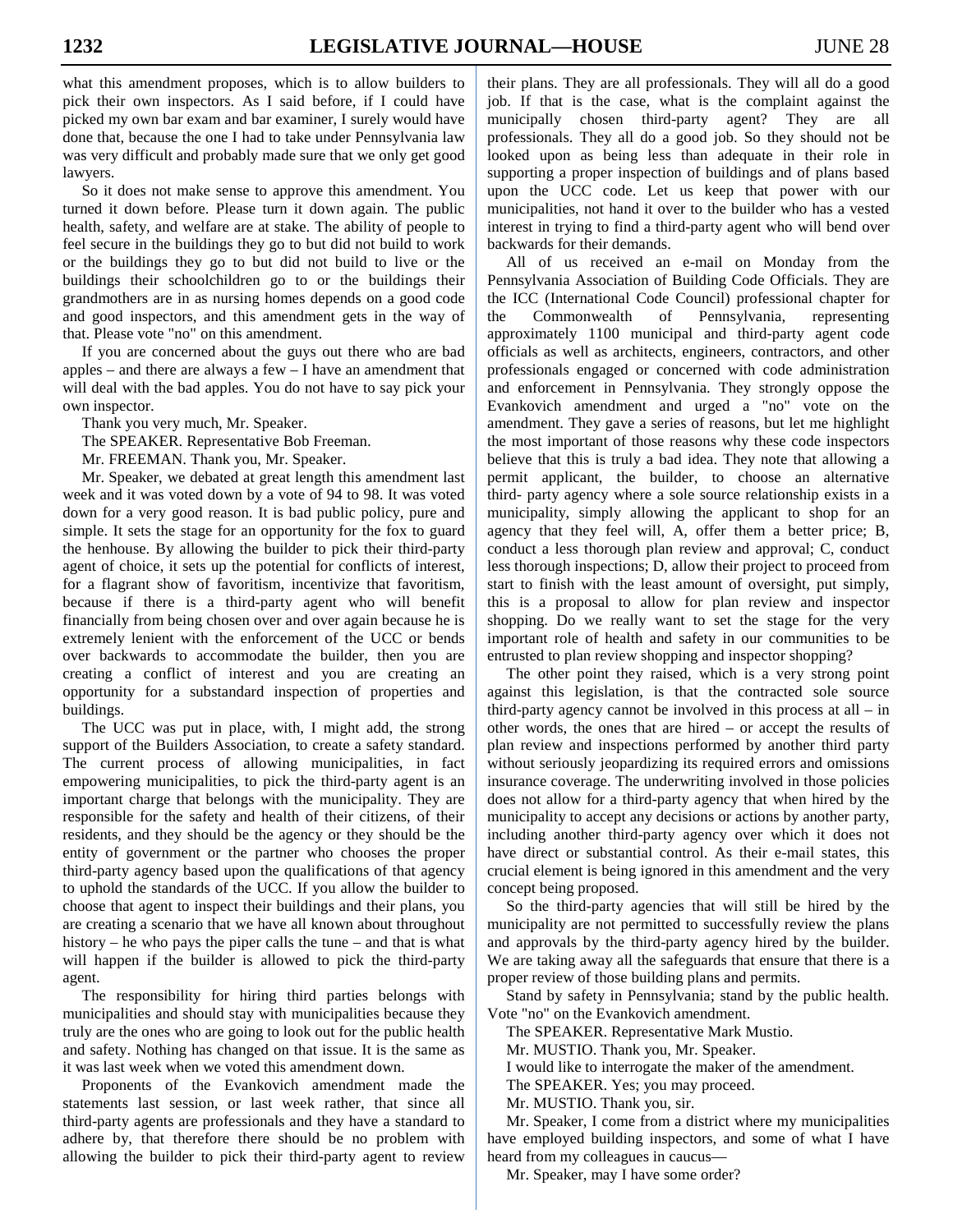The SPEAKER. Members, please take your seats.

Mr. MUSTIO. Thank you, Mr. Speaker. It was—

 The SPEAKER. Sir, hold on for just a moment. Just please suspend for a moment.

 Representative Mustio will be followed by Representative Maloney, followed by Representative Santora, followed by Representative Dush.

 At this time I would ask all members to please take your seats. We have a lot to get through. Please take your seats.

Representative Mustio, you may proceed.

Mr. MUSTIO. Thank you, Mr. Speaker.

 I think it was just, it may have been an internal buzz in my ear, I am not sure, but I think it is fixed now.

 Mr. Speaker, like I said, I come from a district that has municipalities that employ their own inspectors. But in listening in caucus, there are concerns by some members not just for the contractor but for the homeowner that wants to do an addition or do a little deck or something onto their home and the municipality has hired a third-party inspector that has one employee, themselves, that goes on vacation and there is no option. Mr. Speaker, the amendment that you have drafted, the inspectors, are they all licensed in the same manner as those that are hired by the municipalities as third-party inspectors?

Mr. EVANKOVICH. Yes.

 Mr. MUSTIO. Are there different standards, moral codes, any other qualifications that the municipally hired third-party inspector would go through that the contractor or homeowner hired would not?

 Mr. EVANKOVICH. Mr. Speaker, to my knowledge, every building code inspector in the State of Pennsylvania has to undergo the exact same licensing parameters and criteria.

 Mr. MUSTIO. I am sympathetic to the prior two speakers' comments about, you know, a building burns in London and we want to care about people's safety, but there is the practicality of this whole issue that is what is happening on a day-to-day basis. And sometimes we get caught up in the rhetoric to defend an issue that is not totally accurate. Heck, we have it happen to us where, you know, the public will send e-mails saying the legislators are all scum and, you know, that does not apply to everyone – in fact, it does not apply to anyone in this room – but they give these reasons to say, oh, we need to do something else.

 Mr. Speaker, there are other opportunities and other processes in business that hire third parties. When a worker is injured and the employer and the employee disagree on what the actual treatment is, you get a third- party examiner. In this particular case, the way I look at this amendment, it is giving the opportunity to keep the current system on their toes. It is creating some competition and letting those municipalities know that you cannot run roughshod over your constituents.

 Are there unscrupulous building inspectors? Maybe there are; I do not know. But I think it is more about efficiencies and having availability and saying, hey, I am not necessarily the only game in town.

 Mr. Speaker, on the amendment. Thank you for— If you think about our State store system, when I grew up we had bars and you had to ask somebody to get it. Well, when you threaten with competition, all the things start to change, right? There is much better service. There is much better accountability. There is better pricing. That is how I look at this. It is an opportunity to keep the current system on its toes. If we do not pass this amendment, what is going to really change? Nothing is going to change. But this gives an opportunity for some serious discussion and maybe some other amendments in the Senate, but I think this needs to be passed into the bill so that we make a stand for those individuals in our communities that have had a tough time working under the current system. Thank you.

The SPEAKER. Representative Dave Maloney.

Mr. MALONEY. Thank you, Mr. Speaker.

 It is probably no surprise that I support this amendment. I came from this industry. I actually take somewhat of an offense to some of the things that I already heard today about weak interpretations, about those that are not certified but they are. How about we pick our own solicitor?

 You know, my experience was so adverse that my daughter had to leave the house that she was trying to buy because a third-party agency hired by unscrupulous individuals made a plan to deny their own township line. The third-party agency came into the meetings that I paid the attorneys to come to figure this plan out and said, "Yeah, we have a problem." I said, "Is there a problem with my engineered surveyed plan that matches the county map?" They said, "No." I said, "So then what is the problem?" "Well, this township on this side of the line said they had this old survey plan." I said, "Well, a thirdparty agency. Is that a legal plan?" "No." I said, "So then why are we discussing this?" "Because they told me so."

 This is why accountability, consistency, and using people who are certified that can say that is not legal; I ethically cannot do that to you. Just like when the owner of the third-party agency came to my legislative office that I built after being elected and told me that I had to do something with the electrical service and I challenged him on the code and he said, "Oh, let me call my commercial inspector." I said, "Why are you here then?" This is what happens.

 So to insinuate that somebody who is a builder or a developer, which, by the way, is whoever has a plan in front of their municipality, that is how you are labeled. So the insinuation that they, we, whoever that might be has some ulterior motive so that they can pick something, that they might build a building that is going fall down, it annoys me. It is probably pretty obvious. This is why all this is, is good practice of consistent certification to the people whom we expect to be doing the job.

Thank you, Mr. Speaker.

The SPEAKER. Representative Jamie Santora.

Mr. SANTORA. Thank you, Mr. Speaker.

 I am here to speak in favor of this amendment. Mine is not about a big developer. It is not about a town. It is about individuals. A family coming into my office in tears because the local building inspector would not come out and inspect their home prior to them selling it, before it went to foreclosure, and they lost the sale of the home because it did go to foreclosure and they did not have that opportunity to close.

 It is about an inspector who decides that Monday nights at 7 p.m. if you can meet me, I will give you a permit; no other time. It is about an inspector who is also the zoning officer and the business manager for the borough.

 When a borough is fortunate enough to get a large project that they have never seen before and their inspector cannot handle it, they have the opportunity to go out and hire another third party that can handle that size project and understand what goes on in a large-scale project. But a local resident does not have that opportunity today. They are stuck with what they have.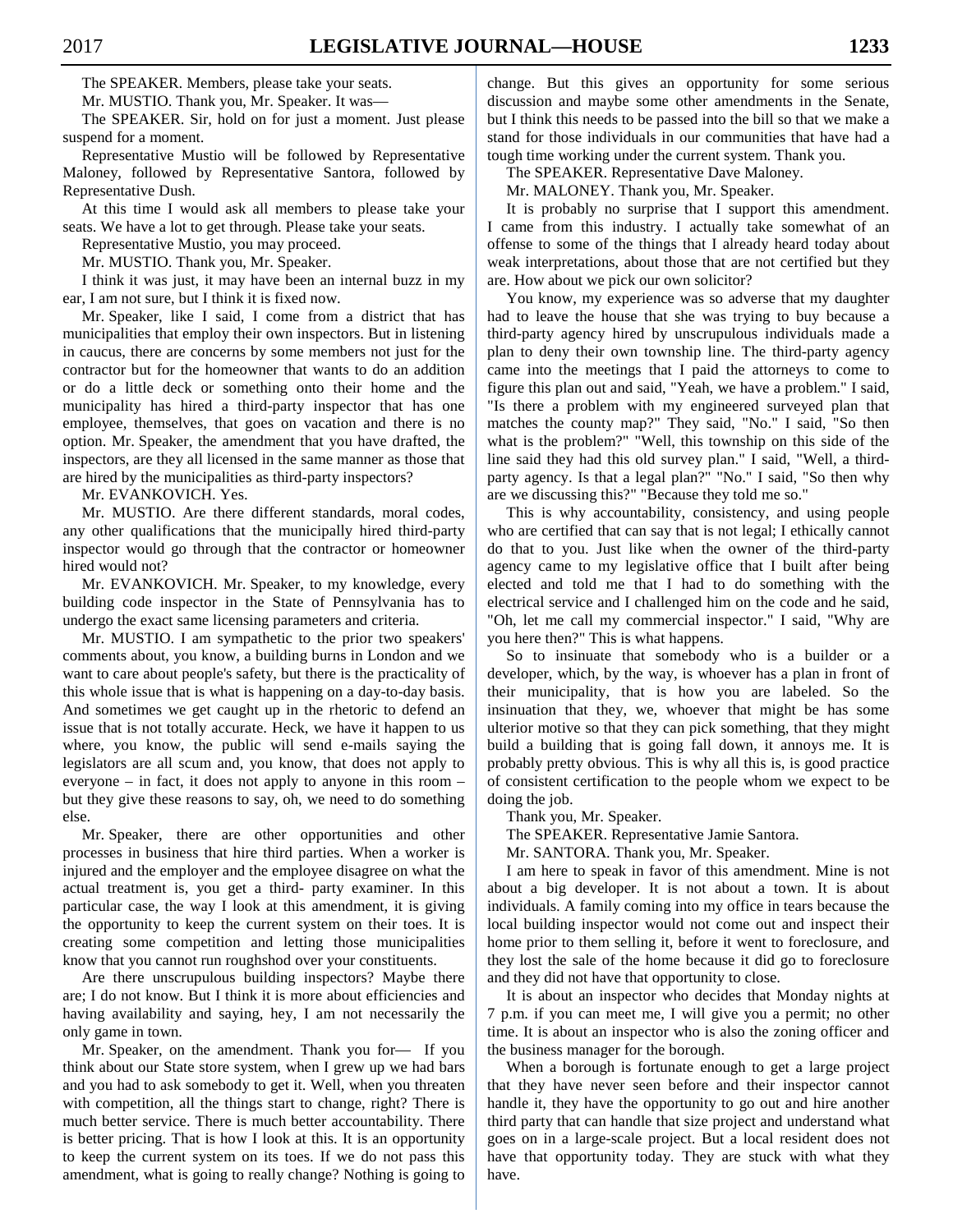Yes, there are arguments that the borough should have other opportunities. They can fire that guy. They just do not. Unfortunately, they do not. And people are left with houses that are not complete, unable to sell their homes; different decisions on different days, no consistency.

 And yes, there are opportunities, and I heard one of my colleagues talk about an amendment that is coming up where you can file a complaint. But it does not fix the problem now. You need to be able to- How long will it take? How many months will you be delayed? Are you going to lose your financing? Are you going to lose your construction loan? Those are things that are going through people's heads each and every day.

 I have a borough that has 75 percent of its main street that is vacant, and people will not come in to work because they do not want to work with this inspector, unfortunately.

 This is a good amendment that will help a situation in many boroughs across the Commonwealth. Please consider voting in favor of this amendment.

Thank you, Mr. Speaker.

# **LEAVE OF ABSENCE CANCELED**

 The SPEAKER. Representative Todd Stephens is on the House floor and should be placed back on the master roll.

# **CONSIDERATION OF HB 1469 CONTINUED**

The SPEAKER. Representative Cris Dush.

Mr. DUSH. Thank you, Mr. Speaker.

Will the maker stand for brief interrogation?

The SPEAKER. He has indicated he will so stand.

 Mr. DUSH. Mr. Speaker, just to clarify, I understand this is supposed to be about – the whole process of the building inspectors is to protect the individual, the homeowner, the business owner. We have licensed engineers. Do we allow the municipalities to determine what engineers are used for design and construction?

 Mr. EVANKOVICH. Mr. Speaker, to my knowledge, we do not allow municipalities to choose what engineers are used on private projects, no.

Mr. DUSH. Do we allow them to do it for architects?

 Mr. EVANKOVICH. To my knowledge, no, we do not allow municipalities to do that.

 Mr. DUSH. Do we allow the municipalities to select the builders and the contractors that are licensed in Pennsylvania?

Mr. EVANKOVICH. To my knowledge, we do not.

Mr. DUSH. Thank you, Mr. Speaker.

To the amendment, please.

The SPEAKER. On the amendment, you may proceed.

 Mr. DUSH. Mr. Speaker, there has been an awful lot of talk about safety. The three areas that I have talked about – engineers, architects, and licensed builders – they are all about safety as well as our building inspectors.

 Mr. Speaker, I live in a house that was built in the 1880s. Doing remodeling work on that, I found knob-and-tube wiring in there, old gas lines that I did not realize were still active until I started doing the work, and I ended up having to take that stuff out. But that thing was built back in the 1880s. It still has the original slate roof on it. We did not have building inspectors out there inspecting that and it is a very safe home. You could shoot it with a .30-06 and not get through those 5 inches of solid wood to get into the house.

 That is what I am getting at. This is about choice for the individual. It is about, yes, the building inspectors, the laws were passed to try and provide safety and some standards. The people who are inspecting have been licensed. They have gone through all the process. And when I have constituents who cannot get somebody to come out and inspect the property in a timely fashion, holding up construction, or in one case the building inspector says "Oh, you can't use this material on the flooring," they adjust the flooring and now all of a sudden the wiring boxes that have been in there ahead of time now have to be moved up a half an inch when the inspector comes back and takes a look to make sure that the flooring was right. And then there was another list that came on after that and after that. Mr. Speaker, the point of the entire inspection code was to protect individuals. This is about individual rights to select who is taking on and protecting their safety.

 Just having lived 4 1/2 years over in England, the remarks about London, unless things have changed since I was over there, they have been inspecting those buildings at the city level in London, especially in London's West End where that fire occurred, since long before I was there in the 1980s. So they have government-run inspectors already taking a look at that. Mistakes get made, yes, but it does not matter if it is the government-sanctioned one or the ones that are government licensed that have already proven themselves.

Thank you, Mr. Speaker. I am in support of this bill.

 The SPEAKER. Representative Kate Harper, for the second time.

Ms. HARPER. Thank you, Mr. Speaker.

 The problem with the amendment that we are debating again now is that it actually incentivizes lax inspections and easy going by building inspectors so that they get more work. By giving the builders the right to choose who their inspector will be because builders and inspectors tend to see one another over and over again either in the same municipality or in the next municipality or in the next municipality, we are incentivizing inspectors to go easy and not do the job that they should do free of that kind of influence. Since inspectors who are hired as contracted inspectors by a municipality make money, the more inspections they do, they are incentivized to curry favor with those whom they are inspecting.

 Now, will some of them be able to resist that and do the good job that they are certified to do regardless? Sure. Will there be a few bad apples? Yes; there always are.

 So if the point of this bill is to address bad actors among inspectors, if it is to address incompetence, negligence, or unethical conduct, you should vote for the Harper amendment, which will allow the builder to make a complaint to the Department of Labor and Industry and be protected with whistleblower protection when they do so. The governing body of the municipality will be notified so that they know if they get multiple complaints or even if they just get one, that they have got a problem with the company they hired to do the inspections.

 I am not unsympathetic to the idea that builders and contractors are on a strict time schedule. They are usually small business people, and they need to get the job done. But I do not want to give up the prime reason that we have a statewide building code in Pennsylvania, and that is to protect the people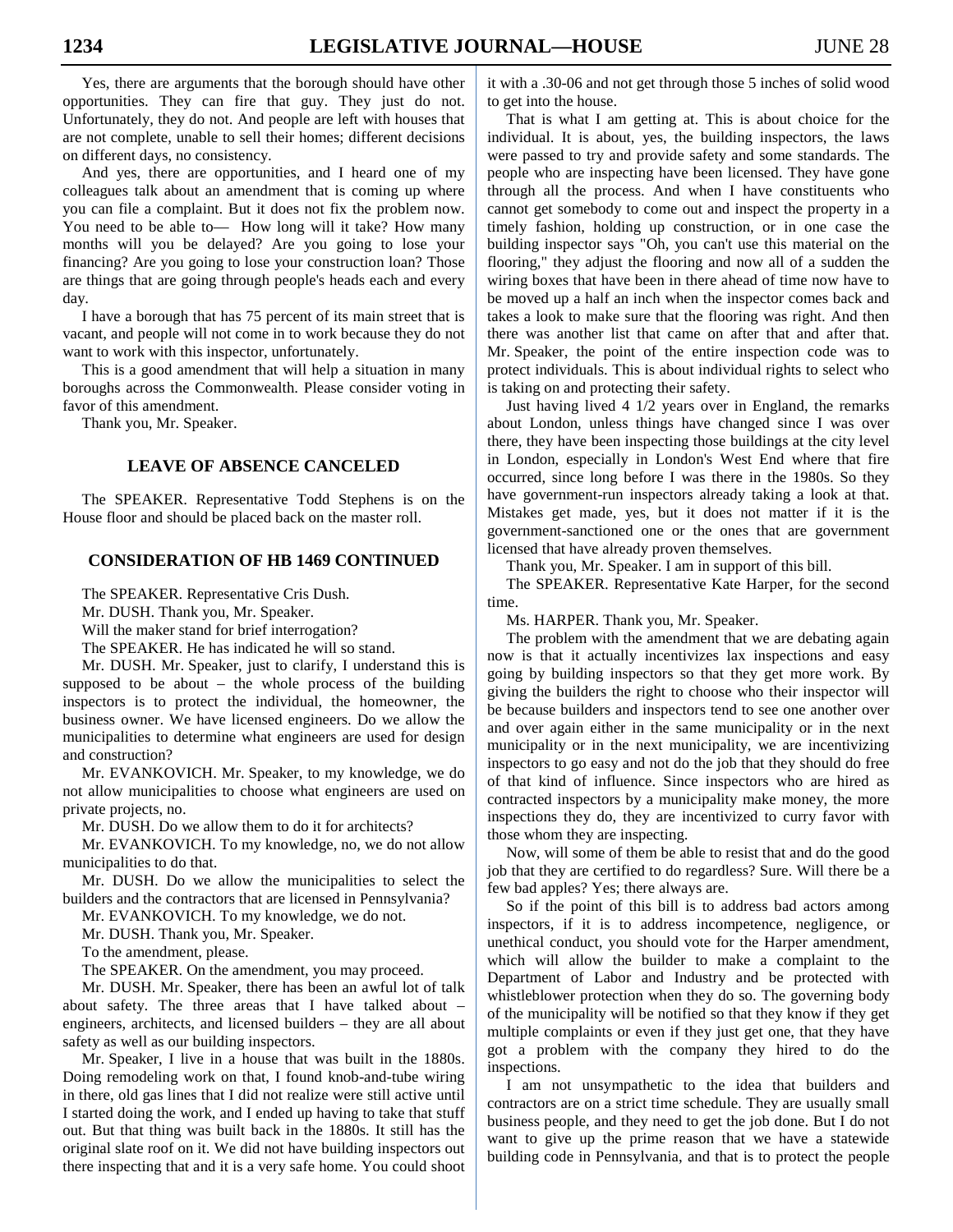who are not builders and not building inspectors but who will be using these buildings in the future. Their lives depend on it.

 Please vote "no" on the Evankovich amendment. The Harper amendment is coming up. Thank you.

The SPEAKER. Representative Doyle Heffley.

Mr. HEFFLEY. Thank you, Mr. Speaker.

 And I apologize for speaking twice on this, but I have to address some of the concerns.

For anybody to say that this  $is - that we are going to have$ buildings falling down—

The SPEAKER. Members, please take your seats.

 After Representative Heffley, the maker of the amendment will go last, Representative Evankovich. There are no other speakers on the amendment.

Representative Heffley, the floor is yours.

Mr. HEFFLEY. Thank you, Mr. Speaker.

 For anybody to say that we are going to have buildings falling down if we do not have a monopoly that is hired by that municipality to enforce the code, I would say that 10 percent of the municipalities across this Commonwealth right now opt out, and if 10 percent of those municipalities, like Fayette County, people can hire whom they choose to have the inspections done, those inspections are done as thoroughly there as they are anywhere else. We do not have issues with buildings falling down or safety concerns, no more in those 10 percent of the municipalities than we do in the other municipalities.

 The other point to be made is the same third-party inspectors who are hired as a monopoly inspector in this municipality are the same third-party inspectors who are going to be doing the inspections in municipalities where they can compete. They are the same inspectors. Are you telling me that they are going to do less of a code inspection? Well, if they are going to do less over here, then they should have never been appointed as a monopoly inspector in this borough or township.

 I think it is interesting to point out as well that elevators, we all ride on one every day pretty much here in the Capitol. The municipality does not select and mandate whom we have to use to inspect our elevators. You are allowed to hire a third-party inspection agency. I thank that third-party inspection agency because I ride those elevators and I want to be safe.

 I have a family, I have a daughter, I have friends, and I want them to be able to live in communities that have safe buildings, and this amendment will do nothing to jeopardize the inspection process.

 What it will do is it will help that woman who came to my office in tears because she had the opportunity to purchase a bed and breakfast in Carbon County and for 2 1/2 years a UCC third-party inspector held up that project to the point where she was bankrupt, in tears in my office begging because she could not sell the property and she could do nothing just because this guy had an ax to grind with her. He is also the zoning official and the SEO (sewage enforcement officer) and if you fight him on one issue, he is going to fight you on everything.

 We should not be subjecting Pennsylvanians to this type of abuse. This is the body that can stop it. I did not come here and run on a platform to address this issue, but when you are talking to people who are getting taken advantage of and abused by these folks whom we give that authority to, I think it is time that we as a body act responsibly and provide them the relief so they can get a safe, thorough home inspection done at an affordable cost and we can help our constituents.

Mr. Speaker, I would ask for an affirmative vote.

 The SPEAKER. Representative Eli Evankovich, on the amendment.

Mr. EVANKOVICH. Thank you, Mr. Speaker.

 I want to thank my colleagues who have all spoken in favor of and against my amendment.

 We have heard a lot of opposition and you are hearing a lot of opposition from outside groups as to why you should oppose my amendment. The argument is this, the argument that they make is that if you have more than one third-party agency, then they can be corrupted. But yet the supposition is that if you have one third-party agency, they cannot be corrupted in the same manner.

 Mr. Speaker, how many times have you received phone calls from people in your district, how many times has someone called you and said, "Mr. or Mrs. Representative, my building, my home, my patio was not inspected well enough." How many times have you heard someone call in and say, "The municipality's third-party agency inspected my building and my building is dangerous? I do not trust the work that they did." That is not what we hear.

 These building inspectors are not the corrupt people that everyone is trying to make them out to be. Some may be. And the market and their license is the mechanism that we in government have to keep people, have to use to keep people safe that we represent.

 Mr. Speaker, 10 percent of municipalities already allow any licensed inspector to do their inspecting. My amendment, in addition, does not impact certain areas like the city of Philadelphia and the city of Pittsburgh. In addition, my amendment allows local governments to keep their contracts with their third-party agency of their choice. It allows them to keep those contracts.

 My amendment does not incentivize inspectors to go easier on builders any more so than the existing law incentivizes bad behavior. My amendment is about standing with the people whom we represent versus standing with this notion of control, government control, whether it is at the State level or at the local level. Mr. Speaker, our State in many ways is in a race to the bottom. This is one thing that we can do, one thing that we can do to allow the power to be returned to the people to make choices for themselves.

I urge an affirmative vote. Thank you.

 On the question recurring, Will the House agree to the amendment?

The following roll call was recorded:

#### YEAS–101

| <b>Baker</b>     | Everett    | Mako          | Rozzi   |
|------------------|------------|---------------|---------|
| Barbin           | Fee        | Maloney       | Ryan    |
| Barrar           | Fritz      | Masser        | Saccone |
| Benninghoff      | Gabler     | McClinton     | Sankey  |
| <b>Bernstine</b> | Gillen     | McGinnis      | Santora |
| <b>Bloom</b>     | Greiner    | Mentzer       | Saylor  |
| <b>Boback</b>    | Grove      | Metcalfe      | Schemel |
| Brown, R.        | Hahn       | Metzgar       | Simmons |
| Charlton         | Heffley    | Millard       | Sonney  |
| Christiana       | Helm       | Moul          | Tallman |
| Cook             | Hickernell | Mustio        | Taylor  |
| Corbin           | Hill       | Neilson       | Tobash  |
| Cox              | Irvin      | Nelson        | Toepel  |
| Cruz             | James      | <b>Nesbit</b> | Toohil  |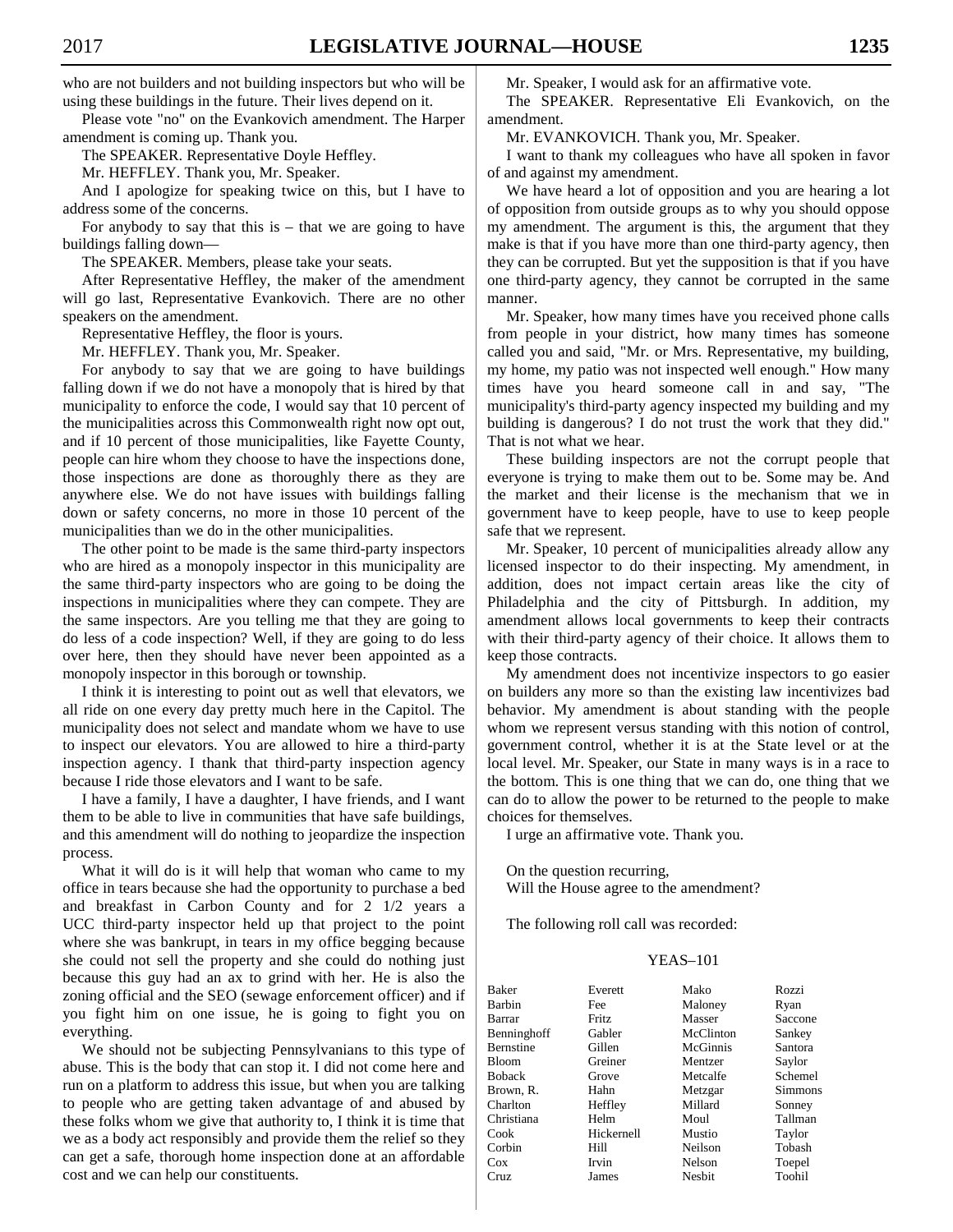# **1236 LEGISLATIVE JOURNAL—HOUSE** JUNE 28

| Cutler          | Jozwiak      | Oberlander | Topper      |
|-----------------|--------------|------------|-------------|
| Dawkins         | Kampf        | Ortitay    | Walsh       |
| Delozier        | Kaufer       | Petrarca   | Ward        |
| Diamond         | Keefer       | Pickett    | Warner      |
| Donatucci       | Keller, F.   | Pyle       | Wentling    |
| Driscoll        | Keller, M.K. | Quinn, C.  | Wheeland    |
| Dunbar          | Keller, W.   | Rapp       | White       |
| Dush            | Klunk        | Reed       | Zimmerman   |
| Ellis           | Knowles      | Reese      |             |
| Emrick          | Lawrence     | Roae       | Turzai,     |
| English         | Lewis        | Roe        | Speaker     |
| Evankovich      | Mackenzie    | Rothman    |             |
|                 |              | NAYS-98    |             |
| Bizzarro        | Dowling      | Kirkland   | Petri       |
| Boyle           | Evans        | Kortz      | Quinn, M.   |
| <b>Bradford</b> | Fabrizio     | Krueger    | Rabb        |
| <b>Briggs</b>   | Farry        | Kulik      | Rader       |
| Brown, V.       | Fitzgerald   | Longietti  | Ravenstahl  |
| <b>Bullock</b>  | Flynn        | Madden     | Readshaw    |
| Burns           | Frankel      | Maher      | Roebuck     |
| Caltagirone     | Freeman      | Markosek   | Sainato     |
| Carroll         | Gainey       | Marsico    | Samuelson   |
| Cephas          | Galloway     | Matzie     | Schlossberg |
| Comitta         | Gergely      | McCarter   | Schweyer    |
| Conklin         | Gillespie    | McNeill    | Sims        |
| Costa, D.       | Godshall     | Mehaffie   | Snyder      |
| Costa, P.       | Goodman      | Miccarelli | Solomon     |
| Culver          | Haggerty     | Miller, B. | Staats      |
| Daley           | Hanna        | Miller, D. | Stephens    |
| Davidson        | Harkins      | Milne      | Sturla      |
| Davis           | Harper       | Mullery    | Thomas      |
| Day             | Harris, A.   | Murt       | Vazquez     |
| Dean            | Harris, J.   | Neuman     | Vitali      |
| Deasy           | Hennessey    | O'Brien    | Warren      |
| DeLissio        | Kauffman     | O'Neill    | Watson      |
| DeLuca          | Kavulich     | Pashinski  | Wheatley    |
| Dermody         | Kim          | Peifer     | Youngblood  |
| DiGirolamo      | Kinsey       |            |             |
|                 |              |            |             |

### NOT VOTING–0

#### EXCUSED–4

| Quigley |
|---------|
|         |

 The majority having voted in the affirmative, the question was determined in the affirmative and the amendment was agreed to.

On the question,

 Will the House agree to the bill on second consideration as amended?

 Ms. **HARPER** offered the following amendment No. **A02371:**

Amend Bill, page 1, line 7, by striking out the period after "enforcement" and inserting

; and, in training and certification of inspectors, further providing for training of inspectors.

Amend Bill, page 1, lines 10 through 12, by striking out all of said lines and inserting

Section 1. Sections 501 and 701 of the act of November 10, 1999 (P.L.491, No.45), known as the Pennsylvania Construction Code Act, are amended by adding subsections to read:

Amend Bill, page 2, by inserting between lines 23 and 24 Section 701. Training of inspectors. \* \* \*

(h.1) Code administrator complaints.–The following apply: (1) The department shall accept and review a complaint submitted by a building permit applicant about a code administrator and the secretary shall have the discretion to enforce remedial actions if necessary, including actions to decertify the code administrator or revoke the code administrator's certification for a period of time as determined by the secretary. The department shall review a complaint about a code administrator regarding any of the following allegations: (i) Incompetence, negligence or unethical

conduct.

(ii) Failure to abide by a deadline specified under this act for a code enforcement action which results in an unduly delay in the progress of a project.

(iii) Duplicative, undisclosed or exorbitant fees assessed as a result of a code enforcement action.

(iv) An interpretation of the Uniform Construction Code which demonstrates professional incompetence or differs from standard practice, including the establishment of a different requirement after plan approval.

(v) A violation of 34 Pa. Code § 401.14 (relating to decertification or refusal to certify). (2) After reviewing a complaint as specified under

paragraph (1), the department shall have the following duties: (i) Notifying the municipality where the code

administrator subject to the complaint is being utilized as to the existence of the complaint and recommending remedial actions that the department determines to be necessary to correct deficiencies.

(ii) Notifying the code administrator who is the subject of the complaint.

(iii) Investigating the complaint.

(3) The secretary may issue an order to a municipality to allow a building permit holder who submitted a complaint under this subsection to utilize another third-party agency of the building permit holder's choice for any remaining code enforcement actions necessary to utilize a project. The order may also include a provision to allow the building permit holder to permanently utilize a third-party agency of the permit holder's choice for future projects in the municipality if the secretary deems that it is possible that the building permit holder will be retaliated against for filing a complaint to the department by a code administrator.

(4) If a building permit applicant makes a complaint to the department concerning a third-party agency or code administrator, the department may not disclose the identity of the building permit holder's complaint without the building permit holder's consent unless disclosure is unavoidable as a result of an investigation of a code administrator under this subsection.

(5) A code administrator may not discriminate, threaten, coerce or otherwise retaliate against a building permit applicant who files a complaint under this subsection. A person who alleges a violation of this paragraph may bring a civil action in a court of competent jurisdiction for appropriate injunctive relief or damages within 180 days of occurrence of the alleged violation. \* \* \*

On the question,

Will the House agree to the amendment?

 The SPEAKER. On the amendment, Representative Harper. Ms. HARPER. Thank you, Mr. Speaker.

 This is the amendment that addresses the bad apples in the building inspector community. This is how we should handle bad actors. It allows a contractor or builder to file a complaint with the agency that certifies them. As the Representative who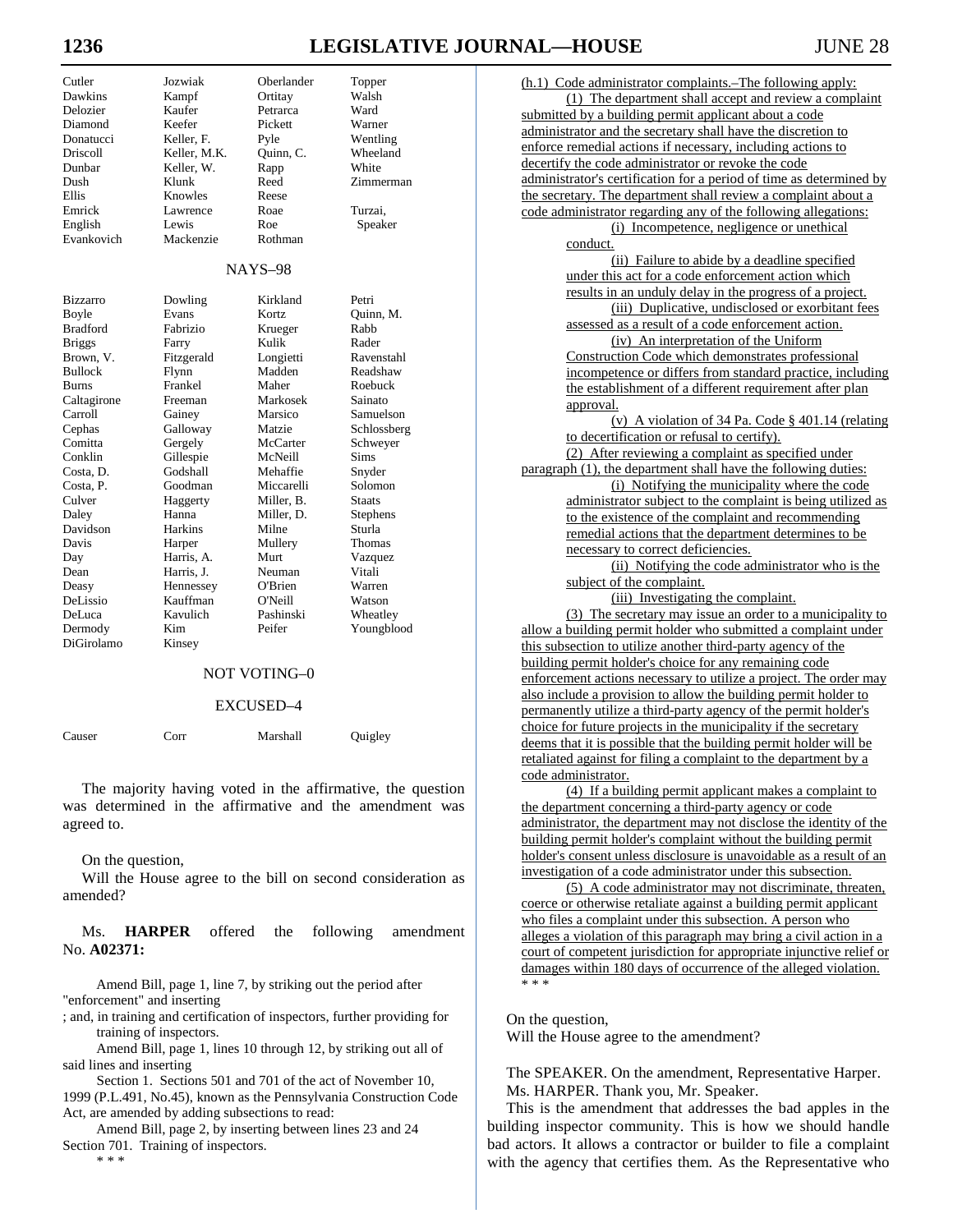sponsored the last amendment pointed out, we actually have a department who certifies these people, and if there is a problem, the complaints should be made to the department.

 On the other hand, it is reasonable for a contractor or builder to worry about retaliation. So my amendment not only provides that retaliation is specifically prohibited and can get the building inspector in even more trouble than they are already in, but also that governing bodies of these municipalities are notified whenever a complaint is filed because they are the ones who hire these people.

 So I respectfully request that if we are really interested in getting rid of bad apples, that we provide a mechanism for doing so with the department that is charged with certifying them. I actually agree with the speaker on the last amendment that that department should take care of making sure that anybody certified is doing the job appropriately. So the Harper amendment would specify a procedure with protections in it for the builder to take care of the problem. Thank you very much.

The SPEAKER. Thank you.

Representative Heffley, on the amendment.

Mr. HEFFLEY. Thank you, Mr. Speaker.

 Mr. Speaker, I think this amendment is well intended and I think it does highlight the fact that there is an issue, and I think folks should have a better opportunity and recourse to file these complaints and they should be pursued either way, if the UCC inspector is not doing a thorough job or being abusive.

 My concern is the cost. We did get a fiscal note on this amendment and there is going to be a cost involved, and I believe that L&I is not supportive of this amendment. So while I would like to be supportive of it, I do believe I am going to ask for a "no" vote on those two grounds.

 I would like to work further with the maker of this amendment and see if we can get that issue resolved with L&I and that we could put forth a better process for filing complaints. But at this time I would ask for a "no" vote.

 The SPEAKER. Representative Freeman, on the amendment, please.

Mr. FREEMAN. Thank you, Mr. Speaker.

 Mr. Speaker, I rise in favor of the Harper amendment. I think this amendment gets at the crux of what this debate has been about for the last 2 weeks. If there are legitimate concerns on the part of builders that third-party agencies are not doing a proper job, that they feel they are lagging behind in the kind of inspections that they want to see done promptly, this is the way to solve the problem: provide a process of redress where those builders can file a complaint, where L&I can supervise and find out what is going on and get to the heart of anyone who is not doing their job properly. With the Harper amendment, we address that issue and we do so without throwing the baby out with the bathwater in terms of the inspection process.

So I urge a "yes" vote.

 On the question recurring, Will the House agree to the amendment?

The following roll call was recorded:

#### YEAS–133

| <b>Barbin</b>   |
|-----------------|
| Barrar          |
| <b>Bizzarro</b> |

Dush Keller, W. Petri English Kim Quinn, M. Evankovich Kinsey Rabb

| Boyle           | Evans        | Kirkland   | Rader         |
|-----------------|--------------|------------|---------------|
| <b>Bradford</b> | Everett      | Kortz      | Ravenstahl    |
| <b>Briggs</b>   | Fabrizio     | Krueger    | Readshaw      |
| Brown, R.       | Farry        | Kulik      | Roe           |
| Brown, V.       | Fitzgerald   | Lewis      | Roebuck       |
| Bullock         | Flynn        | Longietti  | Rothman       |
| Burns           | Frankel      | Madden     | Rozzi         |
| Caltagirone     | Freeman      | Markosek   | Sainato       |
| Carroll         | <b>Fritz</b> | Marsico    | Samuelson     |
| Cephas          | Gabler       | Matzie     | Saylor        |
| Charlton        | Gainey       | McCarter   | Schemel       |
| Comitta         | Galloway     | McClinton  | Schlossberg   |
| Conklin         | Gergely      | McNeill    | Schweyer      |
| Costa, D.       | Gillen       | Mehaffie   | Sims          |
| Costa, P.       | Godshall     | Metzgar    | Snyder        |
| Cruz            | Goodman      | Miccarelli | Solomon       |
| Culver          | Grove        | Millard    | <b>Staats</b> |
| Daley           | Haggerty     | Miller, B. | Stephens      |
| Davidson        | Hanna        | Miller, D. | Sturla        |
| Davis           | Harkins      | Milne      | Taylor        |
| Dawkins         | Harper       | Mullery    | Thomas        |
| Day             | Harris, A.   | Murt       | Toepel        |
| Dean            | Harris, J.   | Mustio     | Toohil        |
| Deasy           | Hennessey    | Neilson    | Vazquez       |
| DeLissio        | Hill         | Neuman     | Vitali        |
| Delozier        | James        | O'Brien    | Warren        |
| DeLuca          | Kampf        | O'Neill    | Watson        |
| Dermody         | Kauffman     | Pashinski  | Wheatley      |
| DiGirolamo      | Kavulich     | Peifer     | White         |
| Donatucci       | Keller, M.K. | Petrarca   | Youngblood    |
| Driscoll        |              |            |               |
|                 |              |            |               |
|                 |              | NAYS-66    |               |

# Baker Greiner Masser Saccone Benninghoff Hahn McGinnis Sankey<br>Bernstine Heffley Mentzer Santora Bernstine Bloom Helm Metcalfe Simmons Boback Hickernell Moul Sonney Christiana Irvin Nelson Tallman Jozwiak Corbin Kaufer Oberlander Topper Cox Keefer Ortitay Walsh Cutler Keller, F. Pickett Ward Diamond Klunk Pyle Warner Dowling Knowles Quinn, C. Wentling<br>
Dunbar Lawrence Rapp Wheeland Wheeland Ellis Mackenzie Reed Zimmerman Emrick Maher Reese Fee Mako Roae Turzai, Gillespie Maloney Ryan Speaker NOT VOTING–0 EXCUSED–4 Causer Corr Marshall Quigley

 The majority having voted in the affirmative, the question was determined in the affirmative and the amendment was agreed to.

On the question recurring,

 Will the House agree to the bill on second consideration as amended?

#### AMENDMENT WITHDRAWN

 The SPEAKER. The Heffley amendment has been withdrawn. Amendment 1998 is withdrawn.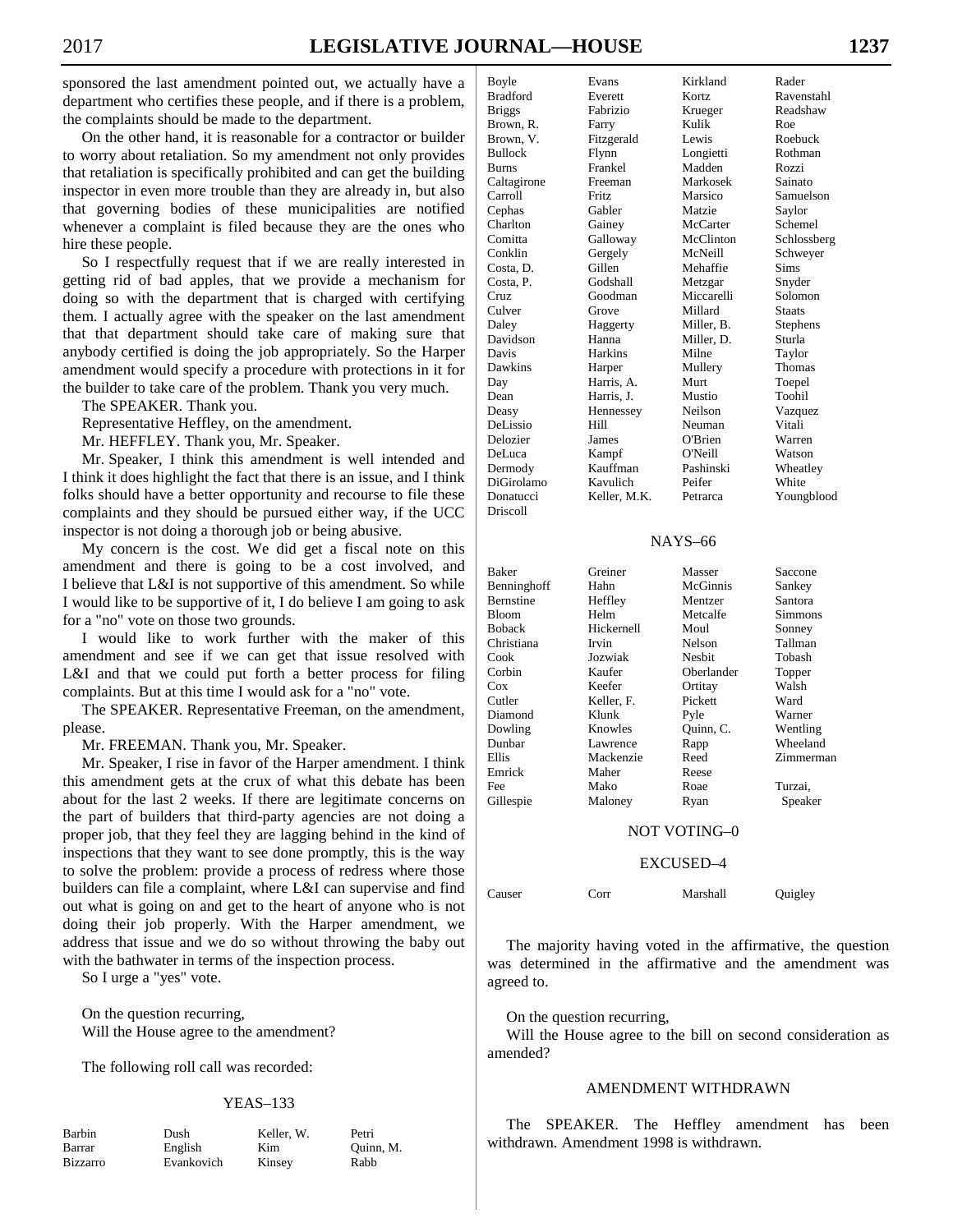On the question recurring,

 Will the House agree to the bill on second consideration as amended?

# BILL PASSED OVER TEMPORARILY

 The SPEAKER. We are going to temporarily go over. I understand there is going to be a motion for reconsideration filed.

# **STATEMENT BY MR. RADER**

 The SPEAKER. Representative Jack Rader. Representative Jack Rader is recognized on unanimous consent.

Mr. RADER. Thank you, Mr. Speaker.

 I would just like to thank my colleagues for voting for HB 927. It is a commonsense bill and I think it was important to pass.

 The genesis of the bill was, there are a number of larger townships in my district and just because they are larger townships landmasswise does not mean they have the population density to really need leaf collection. Leaf collection can be extremely expensive. It can cost four or five hundred thousand dollars to buy the equipment; then you have to also run the equipment.

 So this is a bill the townships are going to like. It does not really impact leaf collection to where it is necessary. Like I said, my townships have a lot of animals but they do not have a lot of curbs. So those areas where it is important to have it, they can still do it.

 So I would just like to thank my colleagues again for their votes. Thank you.

 The SPEAKER. Thank you very much, Representative Rader.

# **MOTION TO RECONSIDER AMENDMENT A01999**

 The SPEAKER. Representative Harper and Representative Freeman have moved that the vote by which amendment 1999 to HB 1469 was passed moments ago on June 28 be reconsidered.

 On the question, Will the House agree to the motion?

 The SPEAKER. On the motion for reconsideration, Representative Harper.

Ms. HARPER. Thank you, Mr. Speaker.

 Chairman Freeman and I filed the motion to reconsider because as chairs of the House Local Government Committee, we are very concerned that the Evankovich amendment removes from local governments the ability to select the person they feel best and safest with to take care of building inspections.

 I am as tired of arguing over this as the rest of you are, but when I watched the board go above a majority, below a majority, above a majority, below a majority, and then it was locked so that the Evankovich amendment passed, what I realized wasThe SPEAKER. Please suspend. Please suspend.

 A majority of the votes in this House voted in favor of the amendment. The integrity of the Chair will not be impugned.

# MOTION PASSED OVER TEMPORARILY

 The SPEAKER. We will go over the motion for reconsideration at this time.

 When the integrity of the votes of each of these individuals in this chamber is questioned, the Chair will call it out.

# **CONSIDERATION OF HB 544 CONTINUED**

 The SPEAKER. Representative Moul calls on HB 544, PN 710.

### BILL PASSED OVER TEMPORARILY

 The SPEAKER. We will be going over HB 544 for the time being.

# **BILLS ON SECOND CONSIDERATION**

 The House proceeded to second consideration of **HB 1497, PN 2007,** entitled:

An Act amending the act of April 12, 1951 (P.L.90, No.21), known as the Liquor Code, in preliminary provisions, further defining "alcoholic cider" and "public venue"; and, in licenses and regulations for liquor, alcohol and malt and brewed beverages, further providing for wine and spirits auction permits.

On the question. Will the House agree to the bill on second consideration?

 Mr. **WARREN** offered the following amendment No. **A01922:**

Amend Bill, page 1, line 20, by inserting after "PERMITS" and for local option

Amend Bill, page 4, line 14, by striking out "SECTION" where it occurs the second time and inserting

Sections

Amend Bill, page 4, line 14, by inserting after "(12)"

and 472(a)

Amend Bill, page 5, by inserting between lines 4 and 5

Section 472. Local Option.–(a) In any municipality or any part of a municipality where such municipality is split so that each part thereof is separated by another municipality, an election may be held, subject to subsection (c), not oftener than once in four years, to determine the will of the electors with respect to the granting of liquor licenses to hotels, restaurants, resort facilities and clubs, not oftener than once in four years, to determine the will of the electors with respect to the granting of liquor licenses to public venues, to performing arts facilities, to continuing care retirement communities, to hotels located on property owned by an accredited college or university, to privately-owned private golf courses or to privatelyowned public golf courses, not oftener than once in four years, to determine the will of the electors with respect to the granting of licenses to retail dispensers of malt and brewed beverages, not oftener than once in four years, to determine the will of the electors with respect to granting of licenses to wholesale distributors and importing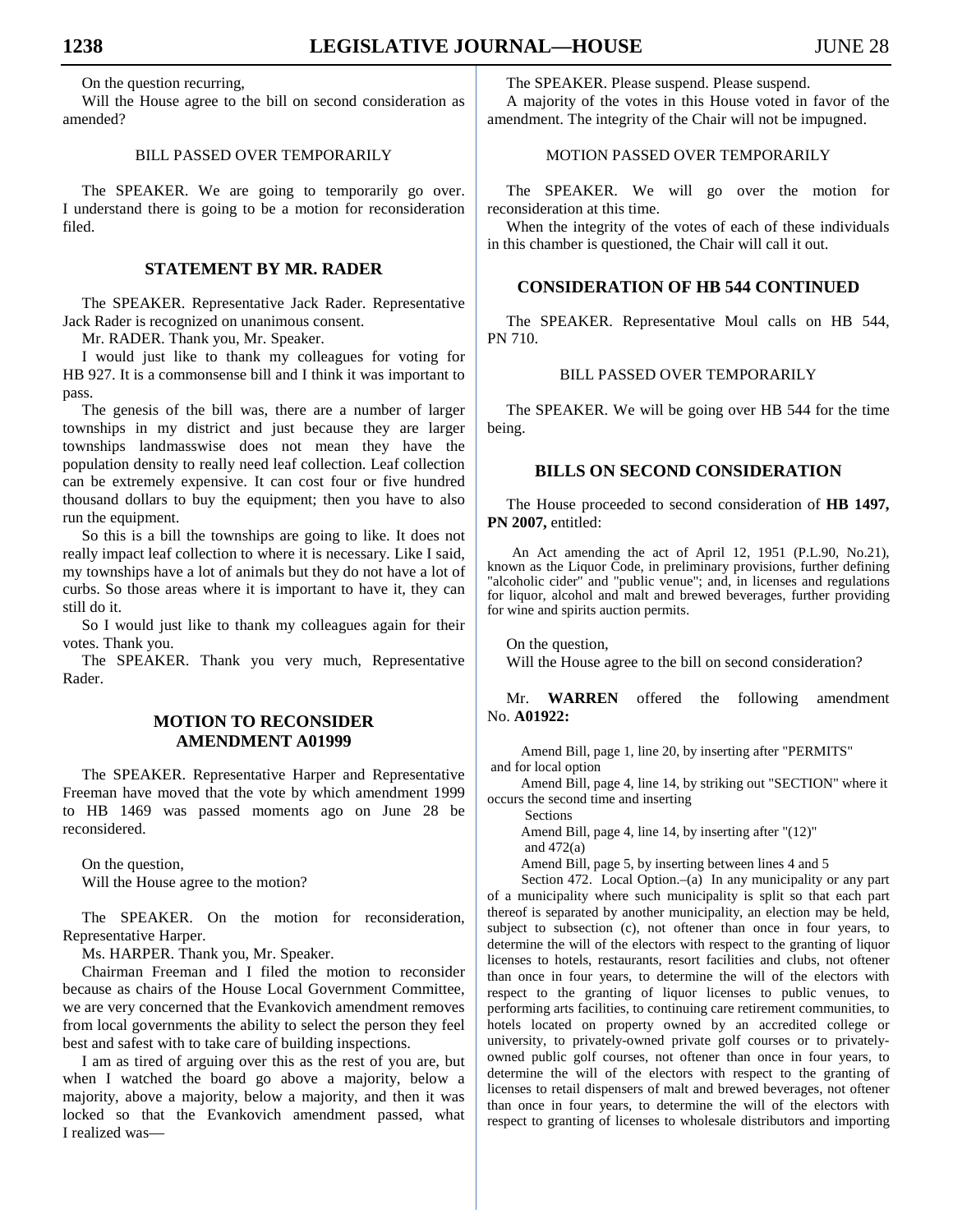distributors, not more than once in two years, to determine the will of the electors with respect to the granting of club liquor licenses or club retail dispenser licenses to incorporated units of national veterans' organizations, not oftener than once in two years to determine the will of the electors with respect to the granting of special occasion permits to qualified organizations, not more than once in four years, to determine the will of the electors with respect to the establishment, operation and maintenance by the board of Pennsylvania liquor stores, within the limits of such municipality or part of a split municipality, or not more than once in two years, to determine the will of the electors with respect to the granting of liquor licenses to ski resort facilities, under the provisions of this act: Provided, That an election on the question of establishing and operating a State liquor store shall be initiated only in those municipalities, or that part of a split municipality that shall have voted against the granting of liquor licenses; and that an election on the question of granting wholesale distributor and importing distributor licenses shall be initiated only in those municipalities or parts of split municipalities that shall have at a previous election voted against the granting of dispenser's licenses. Whenever electors equal to at least twenty-five per centum of the highest vote cast for any office in the municipality or part of a split municipality at the last preceding general election shall file a petition with the county board of elections of the county for a referendum on the question of granting any of said classes of licenses or the establishment of Pennsylvania liquor stores, the said county board of elections shall cause a question to be placed on the ballots or on the voting machine board and submitted at any election, except a special election. Separate petitions must be filed for each question to be voted on. Said proceedings shall be in the manner and subject to the provisions of the election laws which relate to the signing, filing and adjudication of nomination petitions, with respect to a question to be placed on the ballot in a primary election, and nomination papers, with respect to a question to be placed on the ballot in a municipal or general election, in each case insofar as such provisions are applicable.

When the question is in respect to the granting of liquor licenses, it shall be in the following form: Do you favor the granting of liquor

| licenses for the sale of liquor |  |  |                                                          |
|---------------------------------|--|--|----------------------------------------------------------|
|                                 |  |  | Yes                                                      |
|                                 |  |  | $N_{\Omega}$                                             |
|                                 |  |  | When the question is in respect to the granting of liquo |

nor licenses to resort facilities in those municipalities that do not already allow the retail sale of liquor, it shall be in the following form: Do you favor the granting of liquor licenses to resort facilities for the sale of liquor in the............... Yes

of....................................................? When the question is in respect to the granting of liquor licenses

to ski resorts in those municipalities that do not already allow the retail sale of liquor, it shall be in the following form: Do you favor the granting of liquor licenses to ski resort facilities for the sale of liquor in the Yes

No

No

..................of ................................?

When the question is in respect to the granting of restaurant liquor licenses for use at public venues in those municipalities that do not already allow the retail sale of liquor, it shall be in the following form:

| Do you favor the granting of liquor       |     |
|-------------------------------------------|-----|
| licenses to public venues for the sale of |     |
|                                           | Yes |
|                                           | Nο  |
|                                           |     |

When the question is in respect to the granting of restaurant liquor licenses for use at performing arts facilities in those municipalities that do not already allow the retail sale of alcohol, it shall be in the following form:

|                                            |  |  | Do you favor the granting of liquor |  |     |  |
|--------------------------------------------|--|--|-------------------------------------|--|-----|--|
| licenses to performing arts facilities for |  |  |                                     |  |     |  |
|                                            |  |  | the sale of liquor in               |  |     |  |
|                                            |  |  |                                     |  | Yes |  |
|                                            |  |  |                                     |  | No  |  |
|                                            |  |  |                                     |  |     |  |

When the question is in respect to the granting of liquor licenses for hotels located on property owned by an accredited college or university in those municipalities that do not already allow the granting of liquor licenses, it shall be in the following form: Do you favor the granting of liquor

licenses to hotels on property owned by an accredited college or university in the..................................... of...................................................?

When the question is in respect to the granting of liquor licenses, for privately-owned private golf courses, it shall be in the following form:

Yes No

Yes No

Yes No

Yes

Yes No

Yes No

Do you favor the granting of liquor licenses for privately-owned private golf courses for the sale of liquor in....................by........................ of....................................................?

When the question is in respect to the granting of liquor licenses, for privately-owned public golf courses, it shall be in the following form:

Do you favor the granting of liquor licenses for privately-owned public golf courses for the sale of liquor in....................by........................ of....................................................?

When the question is in respect to the granting of liquor licenses to continuing care retirement communities in those municipalities that have not already approved the granting of liquor licenses, it shall be in the following form:

Do you favor the granting of liquor licenses for continuing care retirement communities

in...........................by........................

of....................................................? No When the question is in respect to the granting of licenses to retail dispensers of malt and brewed beverages, it shall be in the following form: Do you favor the granting of malt and

brewed beverage

retail dispenser licenses for consumption on premises where sold in the..................................... of...................................................?

When the question is in respect to the granting of licenses to wholesale distributors of malt or brewed beverages and importing distributors, it shall be in the following form:

Do you favor the granting of malt and brewed beverage wholesale distributor's and importing distributor's licenses not for consumption on premises where sold the................................................... of....................................................?

When the question is in respect to the granting of club liquor licenses to incorporated units of national veterans' organizations, it shall be in the following form: Do you favor the granting of club

liquor licenses to incorporated units of national veterans' organizations in the.................................................

| of |  |
|----|--|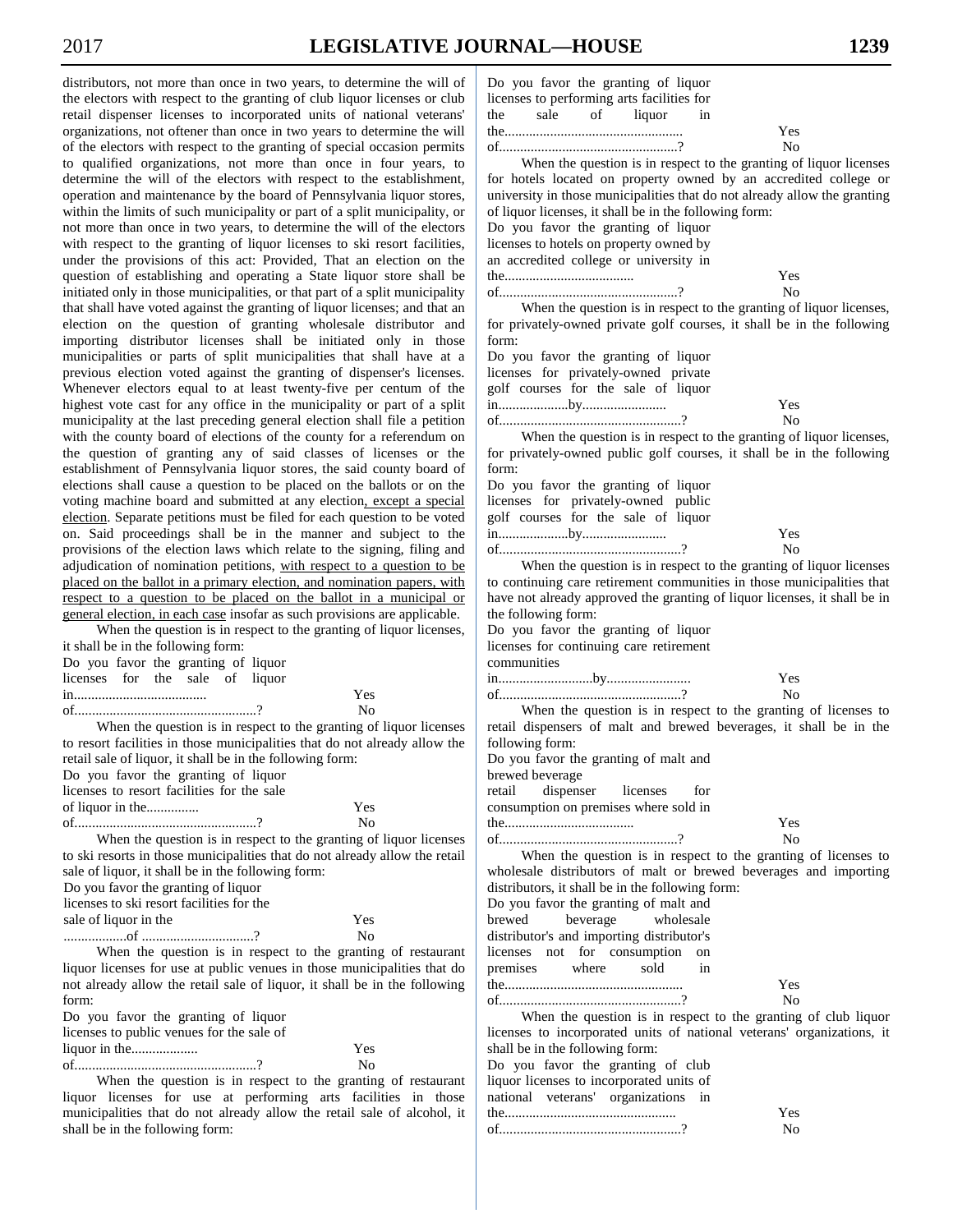| When the question is in respect to the granting of club retail<br>dispenser licenses to incorporated units of national veterans'                                                                                   | 1<br>t         |
|--------------------------------------------------------------------------------------------------------------------------------------------------------------------------------------------------------------------|----------------|
| organizations, it shall be in the following form:                                                                                                                                                                  | C              |
| Do you favor the granting of club retail                                                                                                                                                                           |                |
| dispenser licenses to incorporated units                                                                                                                                                                           |                |
| of national veterans' organizations in                                                                                                                                                                             |                |
| Yes                                                                                                                                                                                                                |                |
| No                                                                                                                                                                                                                 |                |
| When the question is in respect to the granting of special<br>occasion permits allowing the sale of liquor by qualified organizations<br>in municipalities that do not already allow the retail sale of liquor, it |                |
| shall be in the following form:                                                                                                                                                                                    |                |
| Do you favor the granting of special                                                                                                                                                                               |                |
| occasion permits to allow the sale of                                                                                                                                                                              |                |
| liquor by qualified organizations in                                                                                                                                                                               |                |
| Yes                                                                                                                                                                                                                |                |
| No                                                                                                                                                                                                                 |                |
| When the question is in respect to the granting of special                                                                                                                                                         | S              |
| occasion permits allowing the sale of malt or brewed beverages only by                                                                                                                                             |                |
| qualified organizations in municipalities that do not already allow the                                                                                                                                            |                |
| retail sale of malt or brewed beverages, it shall be in the following                                                                                                                                              |                |
| form:                                                                                                                                                                                                              |                |
| Do you favor the granting of special                                                                                                                                                                               |                |
| occasion permits to allow the sale of                                                                                                                                                                              |                |
| malt or brewed beverages only by                                                                                                                                                                                   |                |
| qualified<br>organizations<br>in                                                                                                                                                                                   |                |
| the<br>Yes                                                                                                                                                                                                         |                |
| No                                                                                                                                                                                                                 | I              |
| When the question is in respect to the establishment, operation                                                                                                                                                    | I<br>I         |
| and maintenance of Pennsylvania liquor stores it shall be in the                                                                                                                                                   | I              |
| following form:                                                                                                                                                                                                    | I              |
| the establishment,<br>Do<br>you<br>favor                                                                                                                                                                           | I              |
| operation<br>and<br>maintenance<br>οf                                                                                                                                                                              | I              |
| Pennsylvania liquor stores in                                                                                                                                                                                      | I              |
| Yes                                                                                                                                                                                                                | I<br>I         |
| No                                                                                                                                                                                                                 | I              |
| When the question is in respect to the granting of liquor licenses                                                                                                                                                 | I              |
| to an airport authority in those municipalities that do not already allow                                                                                                                                          | I              |
| the retail sale of liquor, it shall be in the following form:                                                                                                                                                      | I              |
| Do you favor the granting of liquor                                                                                                                                                                                | I              |
| licenses to an airport authority for the<br>sale<br>οf<br>liquor<br>in                                                                                                                                             |                |
| Yes<br>the                                                                                                                                                                                                         |                |
| No                                                                                                                                                                                                                 | (              |
| In case of a tie vote, the status quo shall obtain. If a majority of                                                                                                                                               | (              |
| the voting electors on any such question vote "yes," then liquor licenses                                                                                                                                          | (              |
| shall be granted by the board to hotels, restaurants, ski resorts, resort                                                                                                                                          | (              |
| facilities and clubs, or liquor licenses shall be granted by the board to                                                                                                                                          | $\overline{a}$ |
| public venues, to performing arts facilities, to continuing care                                                                                                                                                   | (              |
| retirement communities, to hotels located on property owned by an                                                                                                                                                  | (              |
| executing college or university to privately owned private colf                                                                                                                                                    |                |

accredited college or university, to privately-owned private golf courses or to privately-owned public golf courses, or malt and brewed beverage retail dispenser licenses or wholesale distributor's and importing distributor's license for the sale of malt or brewed beverages shall be granted by the board, or club liquor licenses or club retail dispenser licenses shall be granted by the board to incorporated units of national veterans' organizations, or special occasion permits may be issued to qualified organizations, or the board may establish, operate and maintain Pennsylvania liquor stores, as the case may be, in such municipality or part of a split municipality, as provided by this act; but if a majority of the electors voting on any such question vote "no," then the board shall have no power to grant or to renew upon their expiration any licenses of the class so voted upon in such municipality or part of a split municipality; or if the negative vote is on the question in respect to the establishment, operation and maintenance of Pennsylvania liquor stores, the board shall not open and operate a Pennsylvania liquor store in such municipality or part of a split municipality, nor continue to operate a then existing Pennsylvania

iquor store in the municipality or part of a split municipality for more than two years thereafter or after the expiration of the term of the lease on the premises occupied by such store, whichever period is less, unless and until at a later election a majority of the voting electors vote 'yes" on such question. \* \* \*

 On the question, Will the House agree to the amendment?

 The SPEAKER. On the amendment, Representative Warren. Mr. WARREN. Thank you, Mr. Speaker. I understand the amendment is an agreed-to amendment. The SPEAKER. Representative Jozwiak, on the amendment.

Mr. JOZWIAK. Thank you, Mr. Speaker.

 This is an agreed-to amendment. I ask the members to support the amendment.

On the question recurring,

Will the House agree to the amendment?

The following roll call was recorded:

# YEAS–193

| Baker             | Emrick          | Knowles    | Ravenstahl  |
|-------------------|-----------------|------------|-------------|
| <b>Barbin</b>     | English         | Kortz      | Readshaw    |
| Barrar            | Evankovich      | Krueger    | Reed        |
| Benninghoff       | Evans           | Kulik      | Reese       |
| Bernstine         | Everett         | Lawrence   | Roae        |
| <b>Bizzarro</b>   | Fabrizio        | Lewis      | Roe         |
| Bloom             | Farry           | Longietti  | Roebuck     |
| <b>Boback</b>     | Fee             | Mackenzie  | Rothman     |
| Boyle             | Fitzgerald      | Madden     | Rozzi       |
| <b>Bradford</b>   | Flynn           | Maher      | Ryan        |
| <b>Briggs</b>     | Frankel         | Mako       | Saccone     |
| Brown, R.         | Freeman         | Maloney    | Sainato     |
| Brown, V.         | Fritz           | Markosek   | Samuelson   |
| <b>Bullock</b>    | Gabler          | Marsico    | Sankey      |
| <b>Burns</b>      | Gainey          | Masser     | Santora     |
| Caltagirone       | Galloway        | Matzie     | Saylor      |
| Carroll           | Gergely         | McCarter   | Schemel     |
| Cephas            | Gillespie       | McClinton  | Schlossberg |
| Charlton          | Godshall        | McNeill    | Schweyer    |
| Christiana        | Goodman         | Mehaffie   | Sims        |
| Comitta           | Greiner         | Mentzer    | Snyder      |
| Conklin           | Grove           | Metzgar    | Solomon     |
| Cook              | Haggerty        | Miccarelli | Sonney      |
| Corbin            | Hahn            | Millard    | Staats      |
| Costa. D.         | Hanna           | Miller, B. | Stephens    |
| Costa, P.         | Harkins         | Miller, D. | Sturla      |
| Cox               | Harper          | Milne      | Taylor      |
| Cruz              | Harris. A.      | Moul       | Thomas      |
| Culver            | Harris, J.      | Mullery    | Tobash      |
| Cutler            | Heffley         | Murt       | Toepel      |
| Daley             | Helm            | Mustio     | Toohil      |
| Davidson          | Hennessey       | Neilson    | Topper      |
| Davis             | Hickernell      | Nelson     | Vazquez     |
| Dawkins           | Hill            | Nesbit     | Vitali      |
|                   | Irvin           | Neuman     | Walsh       |
| Day<br>Dean       | James           | O'Brien    | Ward        |
|                   | Jozwiak         | O'Neill    | Warner      |
| Deasy<br>DeLissio |                 |            |             |
|                   | Kampf<br>Kaufer | Oberlander | Warren      |
| Delozier          |                 | Ortitay    | Watson      |
| DeLuca            | Kauffman        | Pashinski  | Wentling    |
| Dermody           | Kavulich        | Peifer     | Wheatley    |
| Diamond           | Keefer          | Petrarca   | Wheeland    |
| DiGirolamo        | Keller. F.      | Petri      | White       |
| Donatucci         | Keller, M.K.    | Pickett    | Youngblood  |
| Dowling           | Keller, W.      | Pyle       | Zimmerman   |
| Driscoll          | Kim             | Ouinn, C.  |             |
| Dunbar            | Kinsey          | Ouinn, M.  | Turzai,     |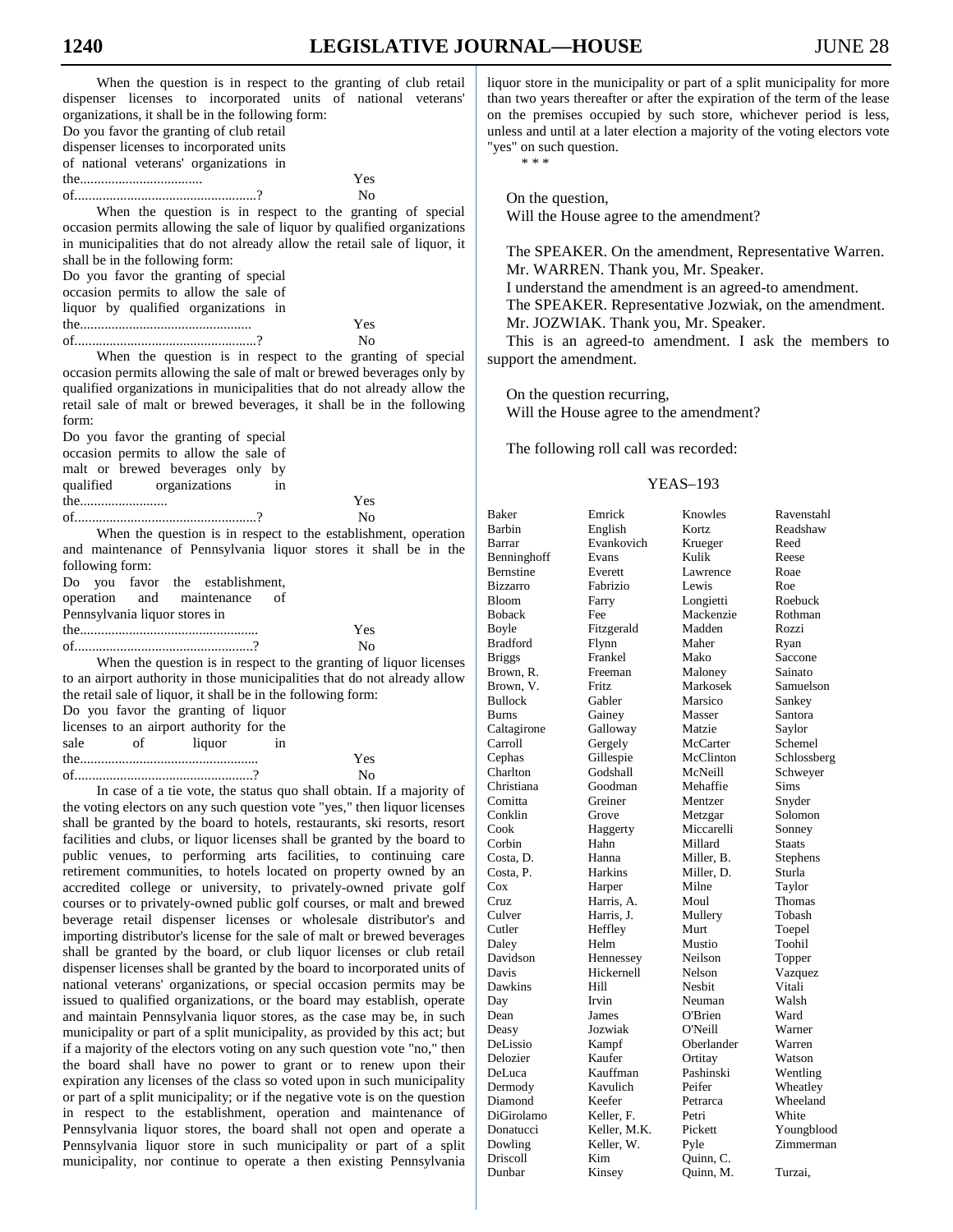|--|--|



 The majority having voted in the affirmative, the question was determined in the affirmative and the amendment was agreed to.

On the question,

 Will the House agree to the bill on second consideration as amended?

 The SPEAKER. Representative Tobash, I believe, has withdrawn amendment 1902 but is calling up amendment 2210. You may proceed.

Mr. TOBASH. Thank you, Mr. Speaker.

 In Act 39 of 2016 we strengthened and hardened the enforcement of some territories for importing distributors, and I will continue to seek support for a fix in that action. But HB 1497 is not the appropriate place today to do that, so I will be withdrawing that amendment.

Thank you, Mr. Speaker.

 The SPEAKER. Both amendments 1902 and 2210 are withdrawn?

Just amendment 1902.

Are you going to proceed with amendment 2210?

On the question recurring,

 Will the House agree to the bill on second consideration as amended?

 Mr. **TOBASH** offered the following amendment No. **A02210:**

Amend Bill, page 1, line 20, by striking out the period after "PERMITS" and inserting

 and for malt and brewed beverages manufacturers', distributors' and importing distributors' licenses.

Amend Bill, page 5, by inserting between lines 4 and 5

Section 3. Section 431(b) of the act, reenacted and amended November 15, 2016 (P.L.1286, No.166), is amended to read:

Section 431. Malt and Brewed Beverages Manufacturers', Distributors' and Importing Distributors' Licenses.–

\* \* \*

(b) The board shall issue to any reputable person who applies therefor, and pays the license fee hereinafter prescribed, a distributor's or importing distributor's license for the place which such person desires to maintain for the sale of malt or brewed beverages, not for consumption on the premises where sold, and in quantities of not less than a case or original containers containing one hundred twenty-eight ounces or more which may be sold separately as prepared for the market by the manufacturer at the place of manufacture. In addition, a distributor license holder may sell malt or brewed beverages in any

amount to a person not licensed by the board for off-premises consumption. The sales shall not be required to be in the package configuration designated by the manufacturer and may be sold in refillable growlers. The board shall have the discretion to refuse a license to any person or to any corporation, partnership or association if such person, or any officer or director of such corporation, or any member or partner of such partnership or association shall have been convicted or found guilty of a felony within a period of five years immediately preceding the date of application for the said license: And provided further, That, in the case of any new license or the transfer of any license to a new location, the board may, in its discretion, grant or refuse such new license or transfer if such place proposed to be licensed is within three hundred feet of any church, hospital, charitable institution, school or public playground, or if such new license or transfer is applied for a place which is within two hundred feet of any other premises which is licensed by the board: And provided further, That the board shall refuse any application for a new license or the transfer of any license to a new location if, in the board's opinion, such new license or transfer would be detrimental to the welfare, health, peace and morals of the inhabitants of the neighborhood within a radius of five hundred feet of the place proposed to be licensed. The board shall not license the area where liquid fuels or oil is sold. No sales of liquid fuels or oil may be made from a licensee's licensed premises. A licensed premises may not have an interior connection with a location that sells liquid fuels or oil unless it first receives permission from the board for the interior connection. The approval shall be required regardless of whether the licensee or another party is the entity selling the liquid fuels or oil. The board may enter into an agreement with the applicant concerning additional restrictions on the license in question. If the board and the applicant enter into such an agreement, such agreement shall be binding on the applicant. Failure by the applicant to adhere to the agreement will be sufficient cause to form the basis for a citation under section 471 and for the nonrenewal of the license under section 470. If the board enters into an agreement with an applicant concerning additional restrictions, those restrictions shall be binding on subsequent holders of the license until the license is transferred to a new location or until the board enters into a subsequent agreement removing those restrictions. If the application in question involves a location previously licensed by the board, then any restrictions imposed by the board on the previous license at that location shall be binding on the applicant unless the board enters into a new agreement rescinding those restrictions. The board shall require notice to be posted on the property or premises upon which the licensee or proposed licensee will engage in sales of malt or brewed beverages. This notice shall be similar to the notice required of hotel, restaurant and club liquor licensees.

Except as hereinafter provided, such license shall authorize the holder thereof to sell or deliver malt or brewed beverages in quantities above specified anywhere within the Commonwealth of Pennsylvania, which, in the case of distributors, have been purchased only from persons licensed under this act as manufacturers or importing distributors, and in the case of importing distributors, have been purchased from manufacturers or persons outside this Commonwealth engaged in the legal sale of malt or brewed beverages or from manufacturers or importing distributors licensed under this article. In the case of an importing distributor, the holder of such a license shall be authorized to store and repackage malt or brewed beverages owned by a manufacturer at a segregated portion of a warehouse or other storage facility authorized by section 441(d) and operated by the importing distributor within its appointed territory and deliver such beverages to another importing distributor who has been granted distribution rights by the manufacturer as provided herein. The importing distributor shall be permitted to receive a fee from the manufacturer for any related storage, repackaging or delivery services. In the case of a bailee for hire hired by a manufacturer, the holder of such a permit shall be authorized: to receive, store and repackage malt or brewed beverages produced by that manufacturer for sale by that manufacturer to importing distributors to whom that manufacturer has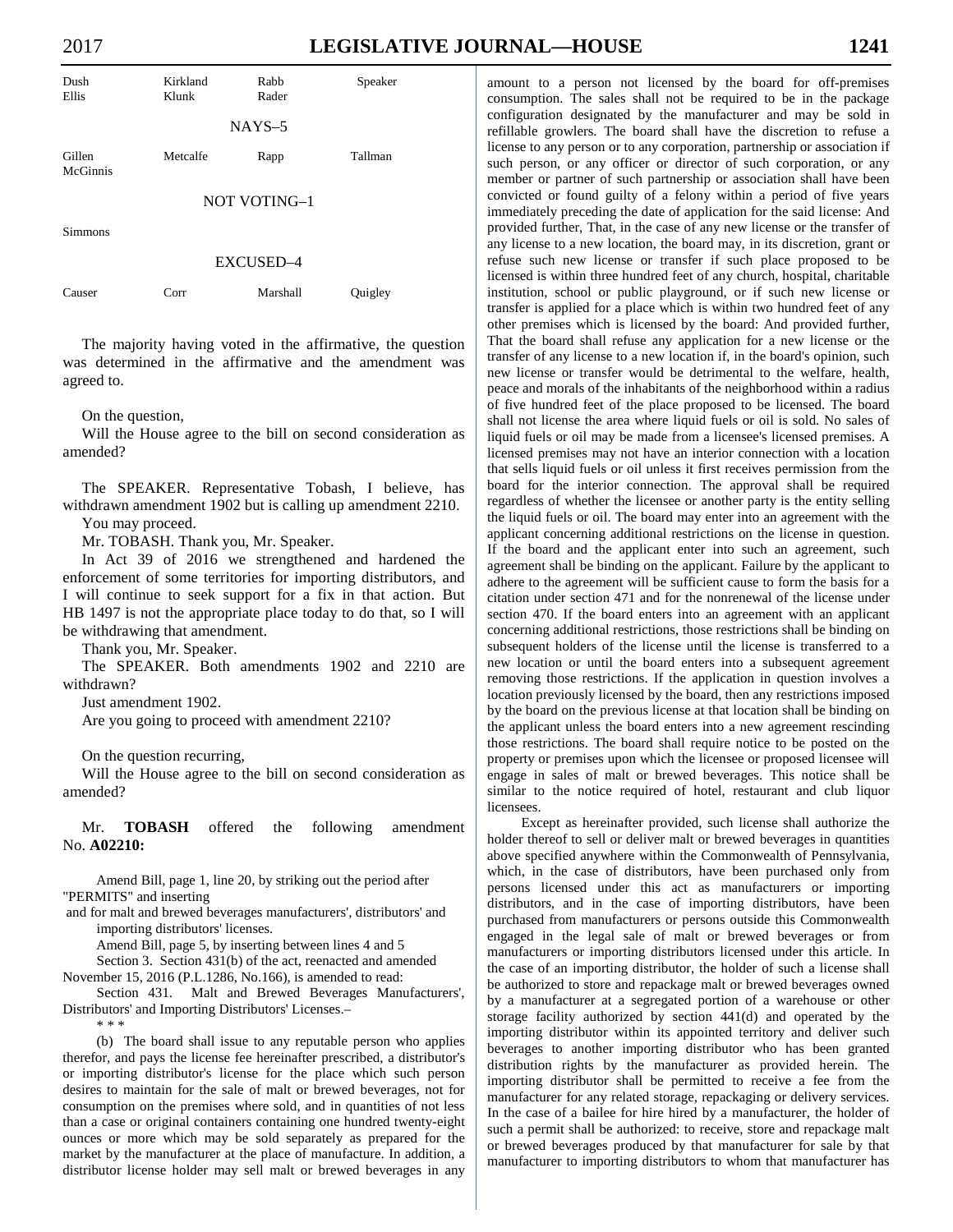given distribution rights pursuant to this subsection or to purchasers outside this Commonwealth for delivery outside this Commonwealth; or to ship to that manufacturer's storage facilities outside this Commonwealth. The bailee for hire shall be permitted to receive a fee from the manufacturer for any related storage, repackaging or delivery services. The bailee for hire shall, as required in Article V of this act, keep complete and accurate records of all transactions, inventory, receipts and shipments and make all records and the licensed areas available for inspection by the board and for the Pennsylvania State Police, Bureau of Liquor Control Enforcement, during normal business hours.

Each out of State manufacturer of malt or brewed beverages whose products are sold and delivered in this Commonwealth shall give distributing rights for such products in designated geographical areas to specific importing distributors, and such importing distributor shall not sell or deliver malt or brewed beverages manufactured by the out of State manufacturer to any person issued a license under the provisions of this act whose licensed premises are not located within the geographical area for which he has been given distributing rights by such manufacturer. In addition, the holder of a distributor license may not sell or deliver malt or brewed beverages to any licensee whose licensed premises is located within the designated geographical area granted to an importing distributor other than the importing distributor that sold the malt or brewed beverages to the distributor. If the licensee purchasing the malt or brewed beverages from the distributor license holder holds multiple licenses or operates at more than one location, then the malt or brewed beverages may not be consumed or sold at licensed premises located within the designated geographical area granted to an importing distributor other than the importing distributor that sold the malt or brewed beverages to the distributor. Should a licensee accept the delivery of malt or brewed beverages or transfer malt or brewed beverages in violation of this section, said licensee shall be subject to a suspension of his license for at least thirty days: Provided, That the importing distributor holding such distributing rights for such product shall not sell or deliver the same to another importing distributor without first having entered into a written agreement with the said secondary importing distributor setting forth the terms and conditions under which such products are to be resold within the territory granted to the primary importing distributor by the manufacturer.

When a Pennsylvania manufacturer of malt or brewed beverages licensed under this article names or constitutes a distributor or importing distributor as the primary or original supplier of his product, he shall also designate the specific geographical area for which the said distributor or importing distributor is given distributing rights, and such distributor or importing distributor shall not sell or deliver the products of such manufacturer to any person issued a license under the provisions of this act whose licensed premises are not located within the geographical area for which distributing rights have been given to the distributor and importing distributor by the said manufacturer. In addition, the holder of a distributor license may not sell or deliver malt or brewed beverages to a licensee whose licensed premises is located within the designated geographical area granted to an importing distributor other than the importing distributor that sold the malt or brewed beverages to the distributor. If the licensee purchasing the malt or brewed beverages from the distributor license holder holds multiple licenses or operates at more than one location, the malt or brewed beverages may not be consumed or sold at licensed premises located within the designated geographical area granted to an importing distributor other than the importing distributor that sold the malt or brewed beverages to the distributor. [If a licensee accepts the delivery of malt or brewed beverages or transfers malt or brewed beverages in violation of this section, the licensee shall be subject to suspension of his license for at least thirty days: Provided, That the] The importing

distributor holding such distributing rights for such product shall not sell or deliver the same to another importing distributor without first having entered into a written agreement with the said secondary importing distributor setting forth the terms and conditions under which such products are to be resold within the territory granted to the primary importing distributor by the manufacturer. Nothing herein contained shall be construed to prevent any manufacturer from authorizing the importing distributor holding the distributing rights for a designated geographical area from selling the products of such manufacturer to another importing distributor also holding distributing rights from the same manufacturer for another geographical area, providing such authority be contained in writing and a copy thereof be given to each of the importing distributors so affected.

A distributor who violates the provisions of this section and delivers to a licensee outside of the designated geographical area shall be subject to citation by the enforcement bureau of the board which shall result in penalties as follows: The receipt of a first citation will result in a fine of not less than five hundred dollars (\$500), nor more than one thousand dollars (\$1,000); the receipt of a second citation will result in a fine of not less than one thousand dollars (\$1,000), nor more than two thousand five hundred dollars (\$2,500) and suspension of operating privileges for at least two days; the receipt of a third or subsequent citation will result in a fine of not less than two thousand five hundred dollars (\$2,500), nor more than five thousand (\$5,000) and suspension of operating privileges for seven days.

A licensee who accepts product in violation of the provisions of this section shall be subject to citation by the enforcement bureau of the board, which shall result in penalties as follows: the receipt of a first citation will result in a warning and will serve as official notice that the licensee is accepting product in violation of this act; the receipt of a second citation will result in a fine of not less than five hundred dollars (\$500), nor more than one thousand dollars (\$1,000); the receipt of a third citation will result in a fine of not less than one thousand dollars (\$1,000), nor more than two thousand five hundred dollars (\$2,500) and suspension of operating privileges for at least two days; the receipt of a fourth or subsequent citation will result in a fine of not less than two thousand five hundred dollars (\$2,500), nor more than five thousand (\$5,000) and suspension of operating privileges for seven days.

\* \* \*

Amend Bill, page 5, line 5, by striking out "3" and inserting 4

On the question,

Will the House agree to the amendment?

 The SPEAKER. On the amendment, Representative Tobash. Mr. TOBASH. Thank you, Mr. Speaker.

 Act 166 of 2016 did as I mentioned, strengthened and hardened some of the enforcement on territories and in that action we also imposed some penalties, which is a suspension for the licensee of 30 days. It has been recognized that that action and the suspension is too harsh in many cases. So this amendment seeks to reduce that penalty to fines for the first infraction, which will be increased. I would appreciate everyone's affirmative vote on this amendment.

Thank you, Mr. Speaker.

# **LEAVE OF ABSENCE CANCELED**

 The SPEAKER. Representative Corr is on the House floor and should be placed back on the master roll.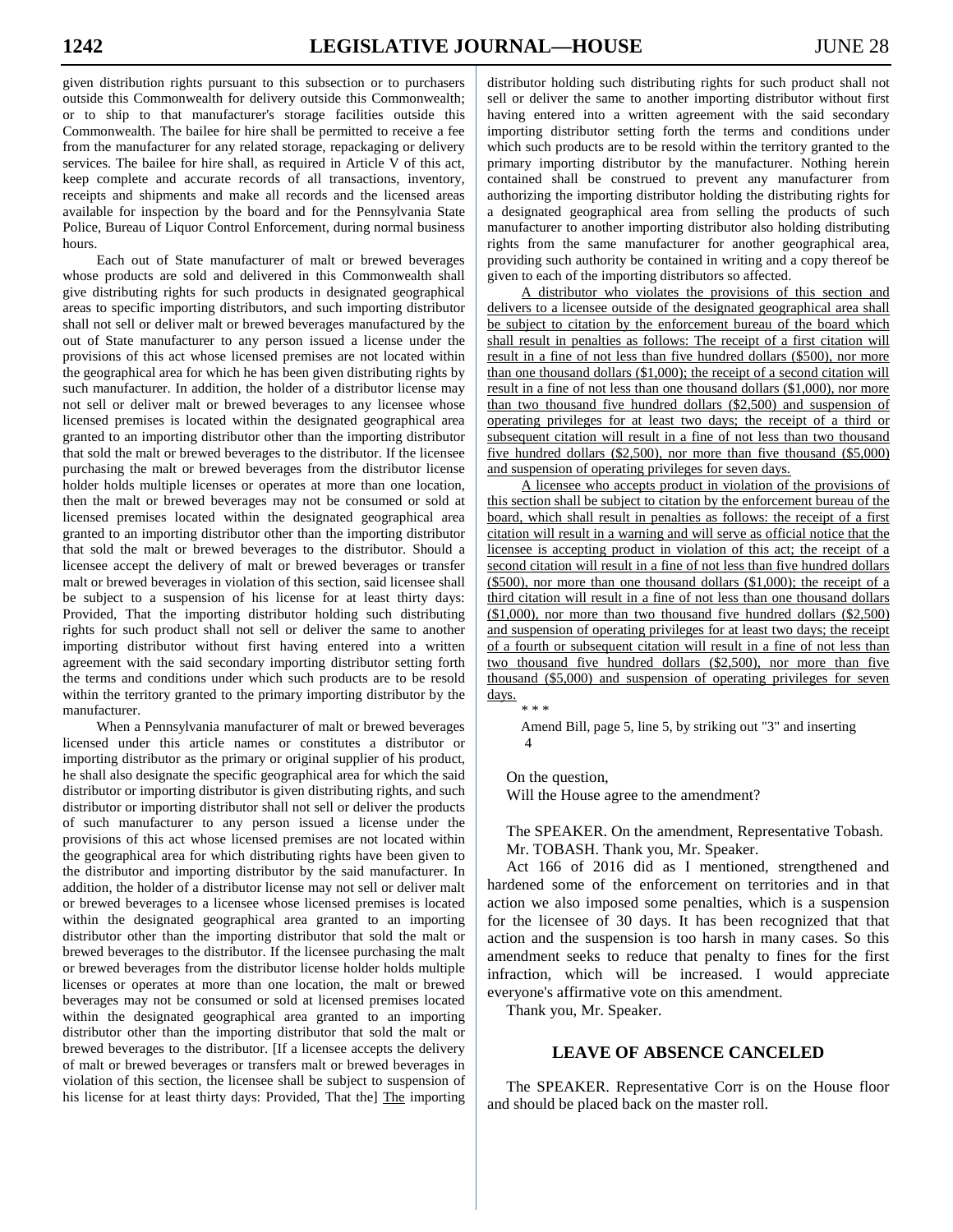# **CONSIDERATION OF HB 1497 CONTINUED**

 The SPEAKER. On the amendment, Representative Jozwiak. Mr. JOZWIAK. Thank you, Mr. Speaker. This is an agreed-to amendment. I would ask the members to support the amendment.

 On the question recurring, Will the House agree to the amendment?

The following roll call was recorded:

| Baker                                    |
|------------------------------------------|
| Barbin                                   |
| Barrar                                   |
| Benninghoff                              |
| Bernstine                                |
| Bizzarro                                 |
| Bloom                                    |
| <b>Boback</b>                            |
| Boyle                                    |
| <b>Bradford</b>                          |
| <b>Briggs</b>                            |
| Brown, R.                                |
| Brown,<br>V.                             |
| <b>Bullock</b>                           |
| <b>Burns</b>                             |
| Caltagirone                              |
| Carroll                                  |
| Cephas                                   |
| Charlton                                 |
| Christiana                               |
| Comitta                                  |
| Conklin                                  |
| Cook                                     |
| Corbin                                   |
| Corr                                     |
| Costa, D.                                |
| Costa, P.<br>Costa, P.<br>Cruz<br>Culver |
|                                          |
|                                          |
|                                          |
| Cutler                                   |
| Daley                                    |
| Davidson                                 |
| Davis                                    |
| Dawkins                                  |
| Day                                      |
|                                          |
| Dean<br>Deasy                            |
| DeLissio                                 |
| Delozier                                 |
| DeLuca                                   |
| Dermody                                  |
| Diamond                                  |
| DiGirolamo                               |
| Donatucci                                |
| Dowling                                  |
| Driscoll                                 |
| Dunbar                                   |
| Dush                                     |
| Ellis                                    |
|                                          |

|                |              | <b>YEAS-197</b> |             |
|----------------|--------------|-----------------|-------------|
| Baker          | Emrick       | Knowles         | Readshaw    |
| Barbin         | English      | Kortz           | Reed        |
| Barrar         | Evankovich   | Krueger         | Reese       |
| Benninghoff    | Evans        | Kulik           | Roae        |
| Bernstine      | Everett      | Lawrence        | Roe         |
| Bizzarro       | Fabrizio     | Lewis           | Roebuck     |
| Bloom          | Farry        | Longietti       | Rothman     |
| Boback         | Fee          | Mackenzie       | Rozzi       |
| Boyle          | Fitzgerald   | Madden          | Ryan        |
| Bradford       | Flynn        | Maher           | Saccone     |
| <b>Briggs</b>  | Frankel      | Mako            | Sainato     |
| Brown, R.      | Freeman      | Maloney         | Samuelson   |
| Brown, V.      | Fritz        | Markosek        | Sankey      |
| <b>Bullock</b> | Gabler       | Marsico         | Santora     |
| Burns          | Gainey       | Masser          | Saylor      |
| Caltagirone    | Galloway     | Matzie          | Schemel     |
| Carroll        | Gergely      | McGinnis        | Schlossberg |
| Cephas         | Gillen       | McNeill         | Schweyer    |
| Charlton       | Gillespie    | Mehaffie        | Simmons     |
| Christiana     | Godshall     | Mentzer         | Sims        |
| Comitta        | Goodman      | Metcalfe        | Snyder      |
| Conklin        | Greiner      | Metzgar         | Solomon     |
| Cook           | Grove        | Miccarelli      | Sonney      |
| Corbin         | Haggerty     | Millard         | Staats      |
| Corr           | Hahn         | Miller, B.      | Stephens    |
| Costa, D.      | Hanna        | Miller, D.      | Sturla      |
| Costa, P.      | Harkins      | Milne           | Tallman     |
| Cox            | Harper       | Moul            | Taylor      |
| Cruz           | Harris, A.   | Mullery         | Thomas      |
| Culver         | Harris, J.   | Murt            | Tobash      |
| Cutler         | Heffley      | Mustio          | Toepel      |
| Daley          | Helm         | Neilson         | Toohil      |
| Davidson       | Hennessey    | Nelson          | Topper      |
| Davis          | Hickernell   | Nesbit          | Vazquez     |
| Dawkins        | Hill         | Neuman          | Vitali      |
| Day            | Irvin        | O'Brien         | Walsh       |
| Dean           | James        | O'Neill         | Ward        |
| Deasy          | Jozwiak      | Oberlander      | Warner      |
| DeLissio       | Kampf        | Ortitay         | Warren      |
| Delozier       | Kaufer       | Pashinski       | Watson      |
| DeLuca         | Kauffman     | Peifer          | Wentling    |
| Dermody        | Kavulich     | Petrarca        | Wheatley    |
| Diamond        | Keefer       | Petri           | Wheeland    |
| DiGirolamo     | Keller, F.   | Pickett         | White       |
| Donatucci      | Keller, M.K. | Pyle            | Youngblood  |
| Dowling        | Keller, W.   | Quinn, C.       | Zimmerman   |
| Driscoll       | Kim          | Quinn, M.       |             |
| Dunbar         | Kinsey       | Rader           | Turzai,     |
| Dush           | Kirkland     | Rapp            | Speaker     |
| Ellis          | Klunk        | Ravenstahl      |             |
|                |              |                 |             |

NAYS–3

McCarter McClinton Rabb

### NOT VOTING–0

#### EXCUSED–3

Causer Marshall Quigley

 The majority having voted in the affirmative, the question was determined in the affirmative and the amendment was agreed to.

On the question recurring,

 Will the House agree to the bill on second consideration as amended?

 The SPEAKER. Representative Adam Harris has three amendments.

 Representative Harris, would you please set forth which are withdrawn?

Mr. A. HARRIS. Thank you, Mr. Speaker.

 I will be withdrawing amendment A02023 and I will also be withdrawing A02200, but I would like to offer the third amendment.

The SPEAKER. Thank you, sir.

So the amendment we will have in front of us is A02209.

On the question recurring,

 Will the House agree to the bill on second consideration as amended?

 Mr. **A. HARRIS** offered the following amendment No. **A02209:** 

Amend Bill, page 1, line 20, by striking out the period after "PERMITS" and inserting

, for interlocking businesses prohibited and for unlawful acts relative to liquor, malt and brewed beverages and licensees.

Amend Bill, page 4, line 14, by striking out "SECTION" where it occurs the second time and inserting

 Sections Amend Bill, page 4, line 14, by inserting after "(12)" and  $411(d)$  and  $(e)$ Amend Bill, page 5, by inserting between lines 4 and 5

Section 411. Interlocking Business Prohibited.–\* \* \*

(d) Excepting as herein provided, no hotel licensee, restaurant licensee or club licensee, and no officer, director, stockholder, agent or employe of any such licensee shall in any wise be interested, either directly or indirectly, [in the ownership or leasehold of any property or the equipment of any property or any mortgage lien against the same, used by a manufacturer in manufacturing liquor or malt or brewed beverages; nor shall any hotel, restaurant or club licensee, or any officer, director, stockholder, agent or employe of any such licensee, either directly or indirectly,] lend any moneys, credit, or give anything of value or the equivalent thereof, to any manufacturer for equipping, fitting out, or maintaining and conducting, either in whole or in part, an establishment used for the manufacture of liquor or malt or brewed beverages.

(e) Except as herein provided, no hotel, restaurant, retail dispenser or club licensee, and no officer, director or stockholder, agent or employe of any such licensee shall in any wise be interested, directly or indirectly, in the ownership or leasehold of any property or the equipment of any property or any mortgage lien against the same, used by a distributor, importing distributor, or by an importer or sacramental wine licensee, in the conduct of his business; nor shall any hotel, restaurant, retail dispenser or club licensee, or any officer, director, stockholder, agent or employe of any such licensee, either directly or indirectly, lend any moneys, credit, or give anything of value or the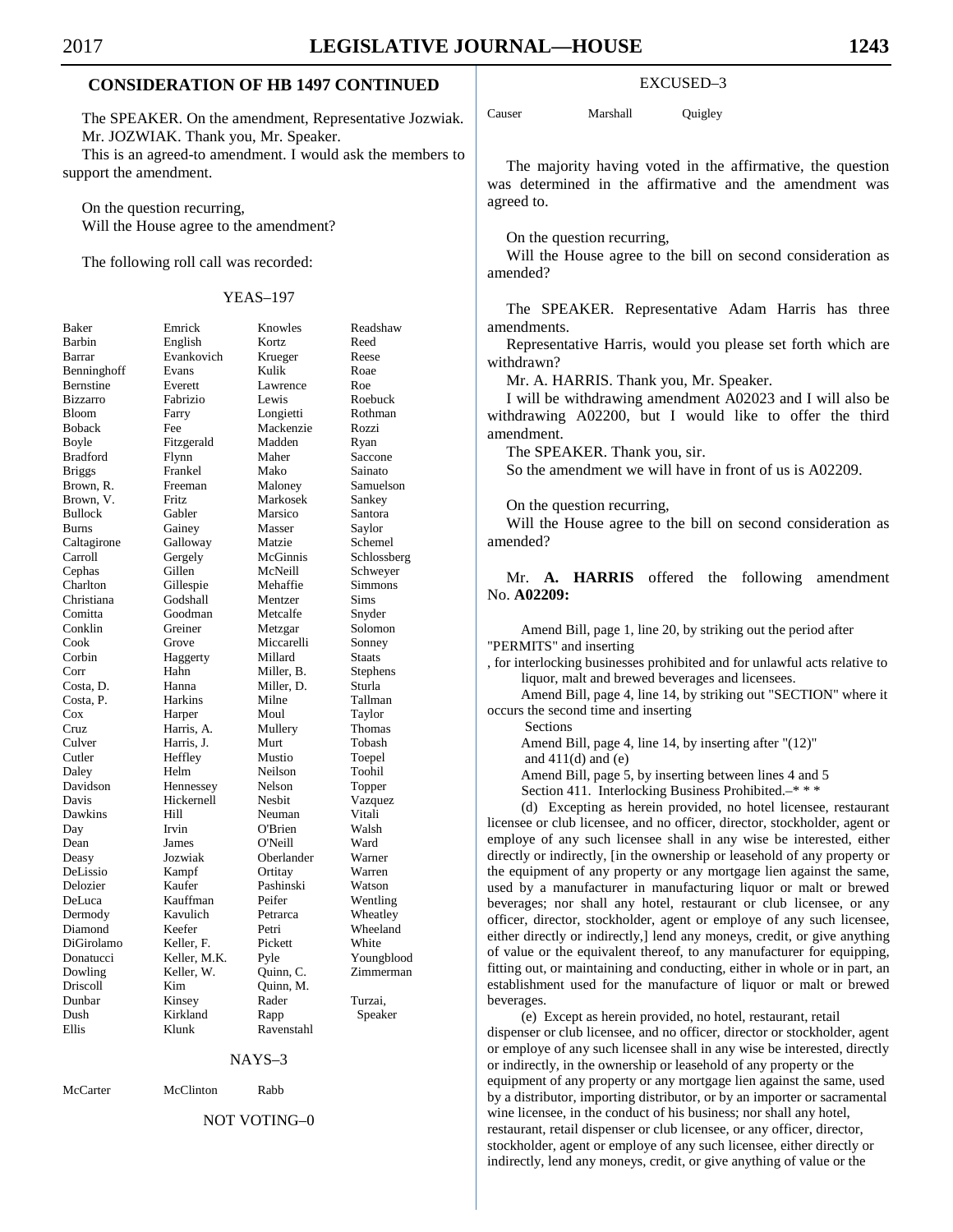equivalent thereof, to any distributor, importing distributor, importer or sacramental wine licensee, for equipping, fitting out, or maintaining and conducting, either in whole or in part, an establishment used in the conduct of his business.

The purpose of this section is to require a separation of the financial and business interests between manufacturers and holders of hotel or restaurant liquor licenses and, as herein provided, of club licenses, issued under this article, and no person shall, by any device whatsoever, directly or indirectly, evade the provisions of the section. But in view of existing economic conditions, nothing contained in this section shall be construed to prohibit the ownership of property or conflicting interest by a manufacturer of any place occupied by a licensee under this article after the manufacturer has continuously owned and had a conflicting interest in such place for a period of at least five years prior to July eighteenth, one thousand nine hundred thirty-five: Provided, however, That this clause shall not prohibit any hotel, restaurant or club liquor licensee, or any officer, director or stockholder of any such licensee, from owning land or buildings which are leased to a holder of a retail dispenser's license, [a distillery license or a limited distillery license] or a manufacturer's license: And, provided further, That nothing contained in this section shall be construed to prohibit any hotel, restaurant, retail dispenser or club licensee or any officer, director or stockholder, agent or employe of any such licensee from having a financial or other interest, directly or indirectly in [the ownership or leasehold of any property or] the equipment of any property or any mortgage lien against same, used, leased by an importer or sacramental wine licensee for the exclusive purpose of maintaining commercial offices and on the condition that said property is not used for the storage or sale of liquor or malt or brewed beverages in any quantity: And, provided further, That nothing contained in this section shall prohibit an officer or member of a licensed privately owned private golf course catering club from having an interest in a limited winery license: And, provided further, That nothing contained in this section shall be construed to prohibit a member of the governing board of a public authority created under subdivision (n) of Article XXIII of the act of August 9, 1955 (P.L.323, No.130), known as "The County Code," from having an interest in a distributor or importing distributor license notwithstanding the fact that the public authority has an interest in one or more retail licenses or acts as a landlord for one or more retail licenses: And, provided further, That, nothing in this section may prohibit an employe of a hotel or restaurant licensee from having an interest in any property used by a limited winery licensee or in guaranteeing any loans, or lending any moneys, providing credit or giving anything of value to a limited winery licensee or its officers, directors and shareholders, provided that the person also is not an officer of or does not have any interest in or exercise any control over any other licensed entity that engages in any sales to or from the licensee: And, provided further, That, notwithstanding any other provision of this section, an entity may acquire both a manufacturer's license or a limited winery license and a hotel, restaurant or retail dispenser license for use at the same location and more than one location may be so licensed. And, provided further, That, notwithstanding any other provision of this section, an entity licensed as a limited winery may hold and operate a restaurant liquor license at one of its additional, board-approved locations instead of at its primary location where manufacturing occurs. The licenses and a person's interest in the licenses or in the entity holding the licenses shall not be subject to this section. Provided further, That, a person who is a holder of ten per centum (10%) or less of securities or other interests in a publicly or privately held domestic or foreign corporation, partnership, limited liability company or other form of legal entity owning a retail license shall not be deemed to possess a financial interest and is not subject to the provisions of this section, provided that the person is not an officer of, employe of or does not have any interest in or exercise any control over any other licensed entity that engages in any sales to or from the retail licensee in which the person holds the ten per centum (10%) or less interest[.]: And, provided further, That nothing in this section shall prohibit a person who has an ownership interest in a limited winery license from being employed by an entity that holds a hotel, restaurant, eating place or club license so long as the person is not employed as an alcohol service personnel or as manager.

\* \* \*

Section 3. Section 493(11) of the act is amended to read:

Section 493. Unlawful Acts Relative to Liquor, Malt and Brewed Beverages and Licensees.–The term "licensee," when used in this section, shall mean those persons licensed under the provisions of Article IV, unless the context clearly indicates otherwise.

It shall be unlawful–

\* \* \* (11) Licensees Employed by Others. For any hotel, restaurant or club liquor licensee, or any malt or brewed beverage licensee, or any officer, servant, agent or employe of such licensee, to be at the same time employed, directly or indirectly, by any distributor, importing distributor, manufacturer, importer or vendor licensee or any out of State manufacturer. It shall also be unlawful for any distributor or importing distributor, or any officer, servant, agent or employe of such licensee, to be at the same time employed, directly or indirectly, by any other distributor, importing distributor, manufacturer, importer, vendor, out of State manufacturer, hotel restaurant, malt or brewed beverage licensee, or club liquor licensee. It shall also be unlawful for any manufacturer, importer, or vendor licensee, or any out of State manufacturer, or any officer, servant, agent or employe of such licensee or manufacturer, to be at the same time employed, directly or indirectly, by any hotel, restaurant or club liquor licensee or any malt or brewed beverage licensee or any distributor or importing distributor licensee. Nothing in this subsection shall be construed to prohibit a manufacturer or limited winery licensee, or any officer, servant, agent or employe of such licensee, to be employed at the same time by a hotel, restaurant or retail dispenser licensee if the hotel, restaurant or retail dispenser licensee is located at the manufacturer or limited winery premises pursuant to section 443. For the purposes of this subsection, an officer, servant, agent or employe of a licensee or manufacturer is an individual who has either an ownership interest in the licensee or manufacturer or who receives compensation for his or her work on behalf of the licensee or manufacturer[.]: Provided further, That nothing in this section shall prohibit a person who has an ownership interest in a limited winery license from being employed by an entity that holds a hotel, restaurant, eating place or club license so long as the person is not employed as an alcohol service personnel or as manager. \* \* \*

Amend Bill, page 5, line 5, by striking out "3" and inserting 4

On the question,

Will the House agree to the amendment?

The SPEAKER. On the amendment, sir.

Mr. A. HARRIS. Thank you, Mr. Speaker.

 I believe this is an agreed-to amendment. We have had several brewers throughout the State run into a problem where the LCB will not renew their brewing license because of who their landlord is, even though in the past they have always allowed this to happen. So what we are saying is, as long as that landlord has no financial interest in that brewer, that landlord-lessee relationship can continue.

 The SPEAKER. Representative Jozwiak, on the amendment, sir.

 Mr. JOZWIAK. Mr. Speaker, this is an agreed-to amendment. I would ask the membership to support the amendment.

The SPEAKER. Thank you, sir.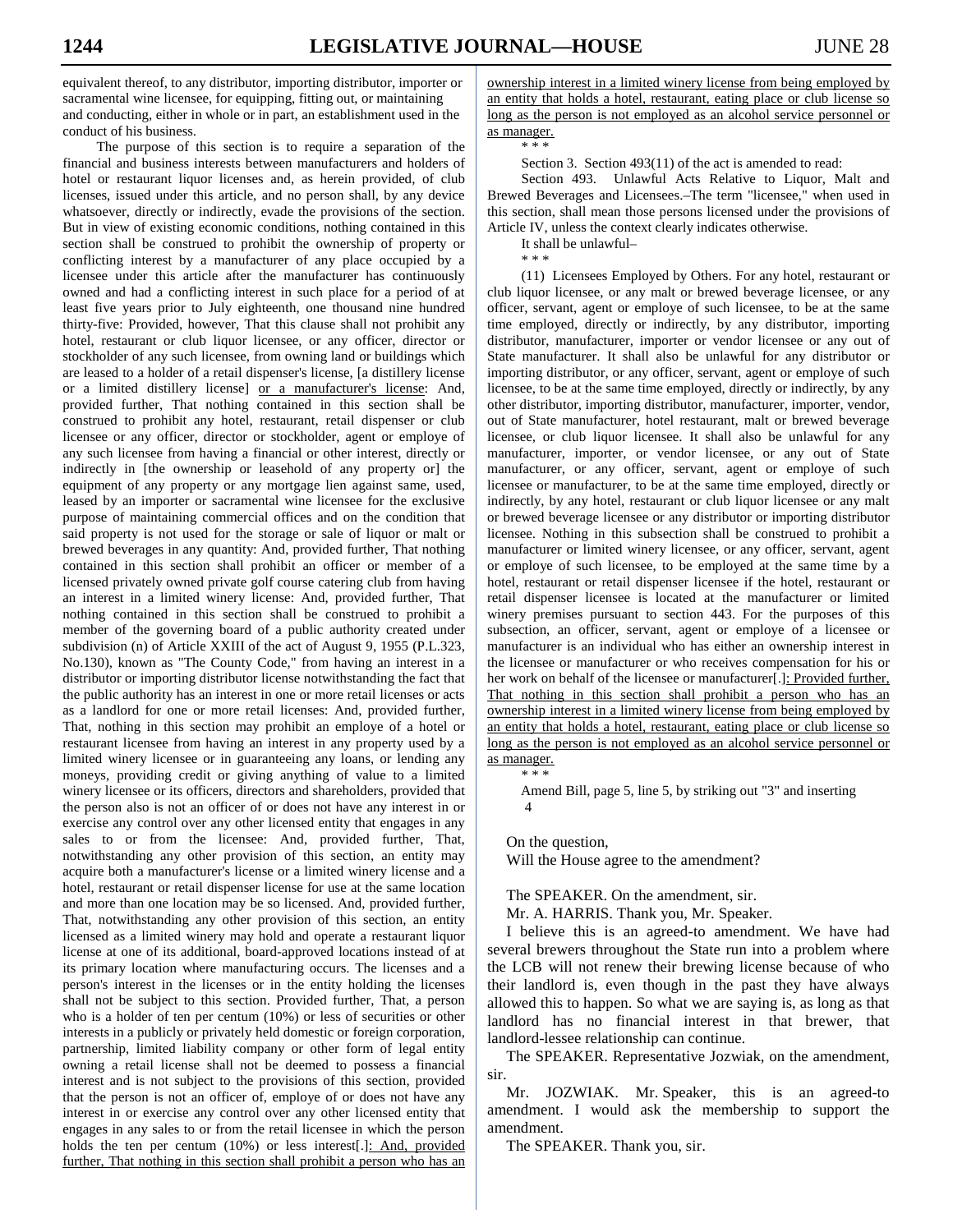On the question recurring, Will the House agree to the amendment?

The following roll call was recorded:

#### YEAS–200

Samuelson,

| Baker                                                   |
|---------------------------------------------------------|
| Barbin                                                  |
| Barrar                                                  |
| Benninghoff                                             |
| Bernstine                                               |
| Bizzarro                                                |
| Bloom                                                   |
| <b>Boback</b>                                           |
| Boyle                                                   |
| <b>Bradford</b>                                         |
| Briggs                                                  |
| Brown, R                                                |
| Brown,<br>V.                                            |
| <b>Bullock</b>                                          |
| <b>Burns</b>                                            |
| Caltagirone                                             |
| Carroll                                                 |
|                                                         |
| Cephas                                                  |
| Charlton                                                |
| Christiana                                              |
| Comitta                                                 |
| Conklin                                                 |
| Cook                                                    |
|                                                         |
|                                                         |
| Cook<br>Corbin<br>Corr<br>Costa, D.<br>Costa, P.<br>Cox |
|                                                         |
|                                                         |
| Cruz                                                    |
| Culver                                                  |
| Cutler                                                  |
| Daley                                                   |
| Davidson                                                |
| Davis                                                   |
| Dawkins                                                 |
| Day                                                     |
| Dean                                                    |
| Deasy                                                   |
| DeLissio                                                |
| Delozier                                                |
| DeLuca                                                  |
| Dermody                                                 |
|                                                         |
| Diamond<br>DiGirolamo                                   |
|                                                         |
| Donatucci                                               |
| Dowling                                                 |
| Driscoll                                                |
| Dunbar                                                  |
| Dush                                                    |
| Ellis                                                   |
| Emrick                                                  |

English Krueger Ravenstahl<br>Evankovich Kulik Readshaw Evankovich Kulik Barrar Evans Lawrence Reed Benninghoff Everett Lewis Reese Fabrizio Longietti Roae Farry Mackenzie Roe Fee Madden Roebuck Fitzgerald Maher Rothman Boyle Flynn Mako Rozzi Frankel Maloney Ryan<br>Freeman Markosek Sacco Markosek Saccone Fritz Marsico Sainato<br>Gabler Masser Samuel Gainey Matzie Sankey Galloway McCarter Santora Gergely McClinton Saylor Gillen McGinnis Schemel Gillespie McNeill Schlossberg<br>Godshall Mehaffie Schwever Godshall Mehaffie Schweyer Goodman Mentzer Simmons<br>Greiner Metcalfe Sims Metcalfe Sims Grove Metzgar Snyder Haggerty Miccarelli Solomon Hahn Millard Sonney<br>
Hanna Miller, B. Staats Miller, B. Harkins Miller, D. Stephens Harper Milne Sturla Harris, A. Moul Tallman Harris, J. Mullery Taylor Heffley Murt Thomas Helm Mustio Tobash Hennessey Neilson Toepel Hickernell Nelson Toohil Hill Nesbit Topper Irvin Neuman Vazquez Day James O'Brien Vitali Jozwiak O'Neill Walsh Kampf Oberlander Ward DeLissio Kaufer Ortitay Warner Kauffman Pashinski Warren Kavulich Peifer Watson Keefer Petrarca Wentling<br>
Reller, F. Petri Wheatley Keller, F. Petri Wheatley<br>
Reller MK Pickett Wheeland Keller, M.K. Keller, W. Pyle White Kim Quinn, C. Youngblood<br>
Kinsey Quinn, M. Zimmerman Quinn, M. Zimmerman<br>Rabb Kirkland Dush Klunk Rader Turzai, Knowles Rapp Speaker Kortz

### NAYS–0

### NOT VOTING–0

#### EXCUSED–3

Causer Marshall Quigley

 The majority having voted in the affirmative, the question was determined in the affirmative and the amendment was agreed to.

On the question recurring,

 Will the House agree to the bill on second consideration as amended?

 Mr. **SAMUELSON** offered the following amendment No. **A02379:** 

Amend Bill, page 1, line 20, by inserting after "PROVIDING" for sales by liquor licensees and restrictions,

Amend Bill, page 1, line 20, by inserting after "PERMITS" and for performing arts facility license

Amend Bill, page 4, lines 14 through 16, by striking out all of said lines and inserting

Section 2. Sections 406(d), 408.12(a)(6), (10), (11) and (12) and 413(f)(1) of the act, amended November 15, 2016 (P.L.1286, No.166), are amended to read:

Section 406. Sales by Liquor Licensees; Restrictions.–\* \* \*

(d) Subject to section 412, licensed public venues may sell liquor and malt or brewed beverages on Sundays from eleven o'clock antemeridian until midnight without the need to acquire or qualify for a special permit. In addition, subject to section 413, licensed performing arts facilities may sell liquor and malt or brewed beverages on Sundays from [one o'clock postmeridian] ten o'clock antemeridian until ten o'clock postmeridian without the need to acquire or qualify for a special permit.

\* \* \*

Amend Bill, page 5, by inserting between lines 4 and 5 Section 413. Performing Arts Facility License.–\* \* \*

(f) Licenses issued under this section are to be considered restaurant liquor licenses. However, the following additional restrictions and privileges apply:

(1) Sales of liquor and malt or brewed beverages may be made two hours before, during and one hour after any performance at the facility; however, sales may not be made from two o'clock antemeridian to seven o'clock antemeridian. In addition, sales may not occur prior to [one o'clock postmeridian] ten o'clock antemeridian or after ten o'clock postmeridian on Sundays. However, facilities that had been licensed under former section 408.3(a) and 408.3(a.2) may sell liquor and malt or brewed beverages anytime except from two o'clock antemeridian to seven o'clock antemeridian or prior to one o'clock postmeridian or after ten o'clock postmeridian on Sundays, regardless of whether there is a performance at the facility. \* \* \*

On the question,

Will the House agree to the amendment?

 The SPEAKER. Representative Samuelson, sir, on the amendment.

Mr. SAMUELSON. Thank you, Mr. Speaker.

 Under current law, licensed performing arts facilities may sell alcoholic beverages starting at 1 p.m. on a Sunday. This amendment changes that time to 10 a.m., and it is my understanding that this amendment has been agreed to by the prime sponsor of the bill.

 The SPEAKER. Representative Jozwiak, on the amendment, sir.

Mr. JOZWIAK. Thank you, Mr. Speaker.

 This is an agreed-to amendment. I would ask the membership to support the amendment.

On the question recurring,

Will the House agree to the amendment?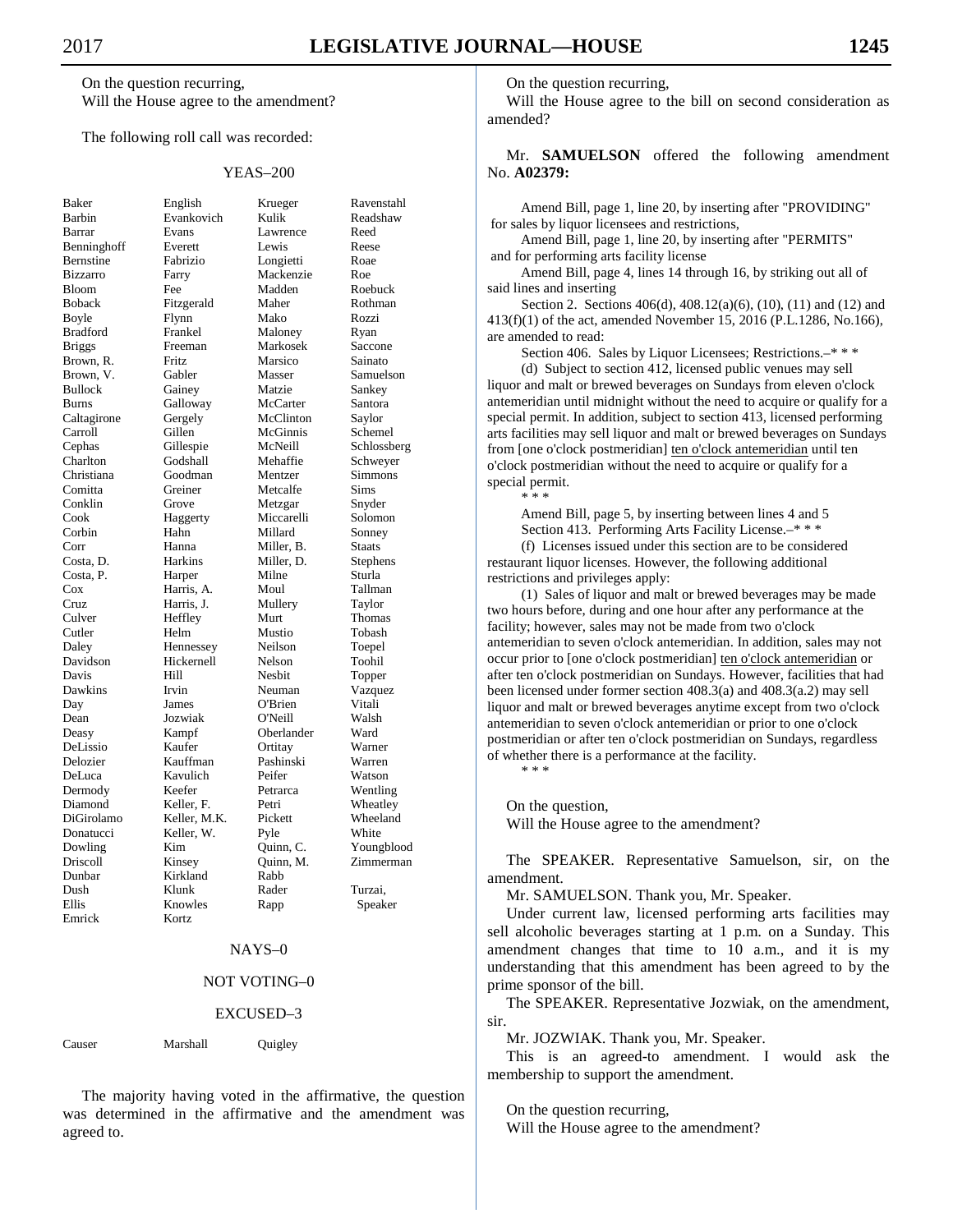The following roll call was recorded:

#### YEAS–161

| <b>Baker</b>           |
|------------------------|
| Barbin                 |
| Barrar                 |
| Benninghoff            |
| Bernstine              |
| Bizzarro               |
| Bloom                  |
| <b>Boback</b>          |
| Boyle                  |
| <b>Bradford</b>        |
| <b>Briggs</b>          |
| Brown, R.              |
| <b>Bullock</b>         |
|                        |
| Burns<br>Caltagirone   |
| Carroll                |
| Charlton               |
| Christiana             |
|                        |
| Comitta<br>Conklin     |
| Cook                   |
| Corbin                 |
| Corr                   |
| Costa, D.<br>Costa, P. |
|                        |
| Cruz                   |
| Culver                 |
| Cutler<br>P            |
| Daley                  |
| Davidson               |
| Davis                  |
| Dawkins                |
|                        |
| Day<br>Dean            |
| Deasy                  |
| DeLissio               |
| Delozier               |
|                        |
| DeLuca<br>Dermody      |
| Diamond                |
| Donatucci              |
|                        |

Dowling Keller, W. Roae Driscoll Kim Roebuck<br>
Dunbar Kinsey Rozzi Barrar Dunbar Kinsey Rozzi Dush Kirkland Ryan Bernstine Ellis Klunk Saccone English Kortz Sainato Bloom Evankovich Krueger Samuelson Evans Kulik Sankey<br>Everett Lewis Santora Lewis Santora Fabrizio Longietti Saylor Farry Mackenzie Schemel Fitzgerald Madden Schlossberg Bullock Flynn Maher Schweyer Frankel Markosek Simmons Freeman Marsico Sims Fritz Matzie Solomon<br>Gabler McNeill Sonney McNeill Sonney Gainey Mehaffie Staats Galloway Metzgar Stephens Gergely Miccarelli Sturla<br>Gillespie Millard Taylor Gillespie Corbin Godshall Moul Thomas Goodman Mullery Tobash Grove Mustio Toepel Haggerty Nesbit Toohil Hahn Neuman Topper Hanna C'Brien Vazquez<br>Harkins O'Neill Vitali Cutler Harkins O'Neill Vitali Harper Oberlander Ward Harris, A. Ortitay Warner Davis Harris, J. Pashinski Warren Dawkins Helm Peifer Watson Day Hennessey Petri Wentling Hill Pickett Wheatley Irvin Pyle Wheeland Values Values (James Quinn, M. White<br>  $Jozwiak$  Rader Young Youngblood Kampf Ravenstahl<br>Kaufer Readshaw Kaufer Readshaw Turzai,<br>Kavulich Reed Speak Speaker Keller, M.K. Reese

#### NAYS–39

| Brown, V.  | Kauffman   | McGinnis   | Quinn, C. |
|------------|------------|------------|-----------|
| Cephas     | Keefer     | Mentzer    | Rabb      |
| Cox        | Keller, F. | Metcalfe   | Rapp      |
| DiGirolamo | Knowles    | Miller, B. | Roe       |
| Emrick     | Lawrence   | Miller, D. | Rothman   |
| Fee        | Mako       | Milne      | Snyder    |
| Gillen     | Maloney    | Murt       | Tallman   |
| Greiner    | Masser     | Neilson    | Walsh     |
| Heffley    | McCarter   | Nelson     | Zimmerman |
| Hickernell | McClinton  | Petrarca   |           |

### NOT VOTING–0

#### EXCUSED–3

Causer Marshall Quigley

 The majority having voted in the affirmative, the question was determined in the affirmative and the amendment was agreed to.

#### On the question recurring,

 Will the House agree to the bill on second consideration as amended?

 The SPEAKER. Members, I do not believe that there are any other amendments to this bill.

On the question recurring,

 Will the House agree to the bill on second consideration as amended?

Bill as amended was agreed to.

The SPEAKER. The bill as amended will be reprinted.

\* \* \*

 The House proceeded to second consideration of **HB 1175, PN 1398,** entitled:

An Act amending Title 65 (Public Officers) of the Pennsylvania Consolidated Statutes, in lobbying disclosure, further providing for registration, for reporting, for prohibited activities, for administration, for penalties and for registration fees, fund established, system and regulations.

On the question,

Will the House agree to the bill on second consideration?

 Mr. **CUTLER** offered the following amendment No. **A02376:** 

Amend Bill, page 1, line 4, by inserting after "activities," for administration,

Amend Bill, page 1, line 9, by inserting after "13A07(f)(2)," 13A089(b),

Amend Bill, page 2, line 26, by inserting a bracket before "under"

Amend Bill, page 2, line 27, by inserting after "affirmation"

] subject to the penalties under 18 Pa.C.S. § 4904 (relating to unsworn falsification to authorities)

Amend Bill, page 4, by inserting between lines 24 and 25 § 13A08. Administration. \* \* \*

(b) Forms.–The department shall prescribe registration and reporting forms to be used under this chapter. The forms shall be available on a publicly accessible Internet website. All information requested on the forms shall be provided to the best of the knowledge, information and belief of the person required to file and shall be signed [under oath or equivalent affirmation] subject to the penalties under 18 Pa.C.S. § 4904 (relating to unsworn falsification to authorities). \* \* \*

 On the question, Will the House agree to the amendment?

 The SPEAKER. Members, please look to your laptops to see the language on the amendments.

 Amendment 2376 is subjecting certain actions to penalties under 18 Pa.C.S. § 4904 relating to unsworn falsification to authorities.

#### BILL PASSED OVER

 The SPEAKER. Members, we are going to go over this bill. We are going to go over HB 1175, PN 1398, because the amendments are not showing up on the calendar.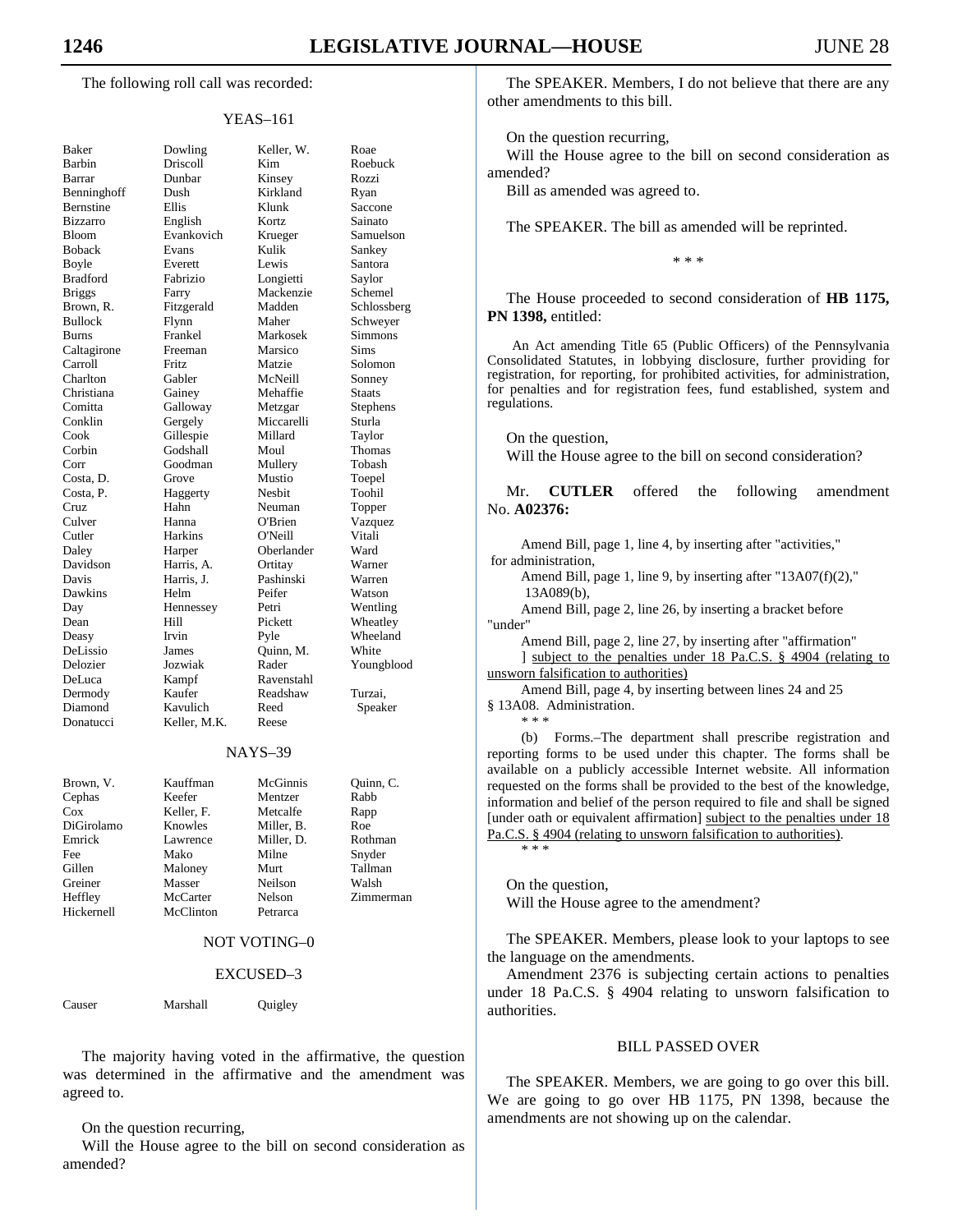# **CONSIDERATION OF HB 1469 CONTINUED**

# **MOTION TO RECONSIDER AMENDMENT A01999 CONTINUED**

 The SPEAKER. At this time the motion to reconsider filed by Representatives Harper and Freeman. They move that the vote by which amendment 1999 to HB 1469 was passed earlier today be reconsidered.

 On the question recurring, Will the House agree to the motion?

 The SPEAKER. On the motion, Representative Reed, the majority leader.

Mr. REED. Thank you very much, Mr. Speaker.

 I would ask the members to vote against the motion to reconsider, to vote "no" on the motion to reconsider. Thank you.

 On the question recurring, Will the House agree to the motion?

The following roll call was recorded:

#### YEAS–87

| Barbin<br><b>Bizzarro</b> | DeLuca<br>Dermody | Kavulich<br>Keller. W. | Pashinski<br>Petrarca |  |
|---------------------------|-------------------|------------------------|-----------------------|--|
| Boyle                     | DiGirolamo        | Kim                    | Rabb                  |  |
| <b>Bradford</b>           | Donatucci         | Kinsey                 | Ravenstahl            |  |
| <b>Briggs</b>             | Driscoll          | Kirkland               | Readshaw              |  |
| Brown, V.                 | Evans             | Kortz                  | Roebuck               |  |
| <b>Bullock</b>            | Fabrizio          | Krueger                | Rozzi                 |  |
| <b>Burns</b>              | Farry             | Kulik                  | Sainato               |  |
| Caltagirone               | Fitzgerald        | Longietti              | Samuelson             |  |
| Carroll                   | Flynn             | Madden                 | Schlossberg           |  |
| Comitta                   | Frankel           | Markosek               | Schweyer              |  |
| Conklin                   | Freeman           | Matzie                 | Sims                  |  |
| Corr                      | Gainey            | McCarter               | Snyder                |  |
| Costa, D.                 | Galloway          | McClinton              | Solomon               |  |
| Costa, P.                 | Gergely           | McNeill                | <b>Stephens</b>       |  |
| Cruz                      | Goodman           | Miller. B.             | Sturla                |  |
| Daley                     | Haggerty          | Miller, D.             | Vazquez               |  |
| Davidson                  | Hanna             | Mullery                | Vitali                |  |
| Davis                     | <b>Harkins</b>    | Murt                   | Warren                |  |
| Dean                      | Harper            | Neilson                | Wheatley              |  |
| Deasy                     | Harris. J.        | Neuman                 | Youngblood            |  |
| DeLissio                  | Hennessey         | O'Brien                |                       |  |
|                           |                   |                        |                       |  |
| <b>NAYS-113</b>           |                   |                        |                       |  |
| <b>Baker</b>              | Gabler            | Marsico                | Rothman               |  |
| Barrar                    | Gillen            | Masser                 | Ryan                  |  |
| Benninghoff               | Gillespie         | McGinnis               | Saccone               |  |
| <b>Bernstine</b>          | Godshall          | Mehaffie               | Sankey                |  |
| <b>Bloom</b>              | Greiner           | Mentzer                | Santora               |  |
| <b>Boback</b>             | Grove             | Metcalfe               | Saylor                |  |
| Brown, R.                 | Hahn              | Metzgar                | Schemel               |  |
| Cephas                    | Harris, A.        | Miccarelli             | <b>Simmons</b>        |  |
| Charlton                  | Heffley           | Millard                | Sonney                |  |
| Christiana                | Helm              | Milne                  | <b>Staats</b>         |  |
| Cook                      | Hickernell        | Moul                   | Tallman               |  |
| Corbin                    | Hill              | Mustio                 | Taylor                |  |
| Cox                       | Irvin             | Nelson                 | <b>Thomas</b>         |  |
| Culver                    | James             | <b>Nesbit</b>          | Tobash                |  |
| Cutler                    | Jozwiak           | $O'$ Neill             | Toepel                |  |
| Dawkins                   | Kampf             | Oberlander             | Toohil                |  |
| Day                       | Kaufer            | Ortitay                | Topper                |  |
|                           |                   |                        |                       |  |

| Delozier     | Kauffman     | Peifer    | Walsh     |
|--------------|--------------|-----------|-----------|
| Diamond      | Keefer       | Petri     | Ward      |
| Dowling      | Keller, F.   | Pickett   | Warner    |
| Dunbar       | Keller, M.K. | Pyle      | Watson    |
| Dush         | Klunk        | Ouinn, C. | Wentling  |
| <b>Ellis</b> | Knowles      | Ouinn, M. | Wheeland  |
| Emrick       | Lawrence     | Rader     | White     |
| English      | Lewis        | Rapp      | Zimmerman |
| Evankovich   | Mackenzie    | Reed      |           |
| Everett      | Maher        | Reese     | Turzai,   |
| Fee          | Mako         | Roae      | Speaker   |
| Fritz        | Maloney      | Roe       |           |

### NOT VOTING–0

#### EXCUSED–3

Causer Marshall Quigley

 Less than the majority having voted in the affirmative, the question was determined in the negative and the motion was not agreed to.

On the question recurring,

 Will the House agree to the bill on second consideration as amended?

Bill as amended was agreed to.

The SPEAKER. The bill as amended will be reprinted.

# **POINT OF ORDER**

Mr. VITALI. Point of order.

 The SPEAKER. Yes. Representative Vitali, you may proceed.

 Mr. VITALI. Mr. Speaker, Mr. Freeman was trying to get attention. There were members trying to assist him in getting attention on that motion to reconsider. We really need to err on the side of having the voices of members be heard on this.

I think for you to  $-$  I really respect the way you conduct yourself, but I think in this particular circumstance, you just may want to reconsider what just happened. You just may want to do that.

 The SPEAKER. Sir, at this time the motion to reconsider has failed.

There are no further votes for today.

We will take up housekeeping at this time.

# **BILLS RECOMMITTED**

 The SPEAKER. The Chair recognizes the majority leader, who moves that the following bills be recommitted to the Committee on Appropriations:

 HB 1094; HB 1364; HB 1452; HB 1469; HB 1497; HB 1518; HB 1550; and SB 137.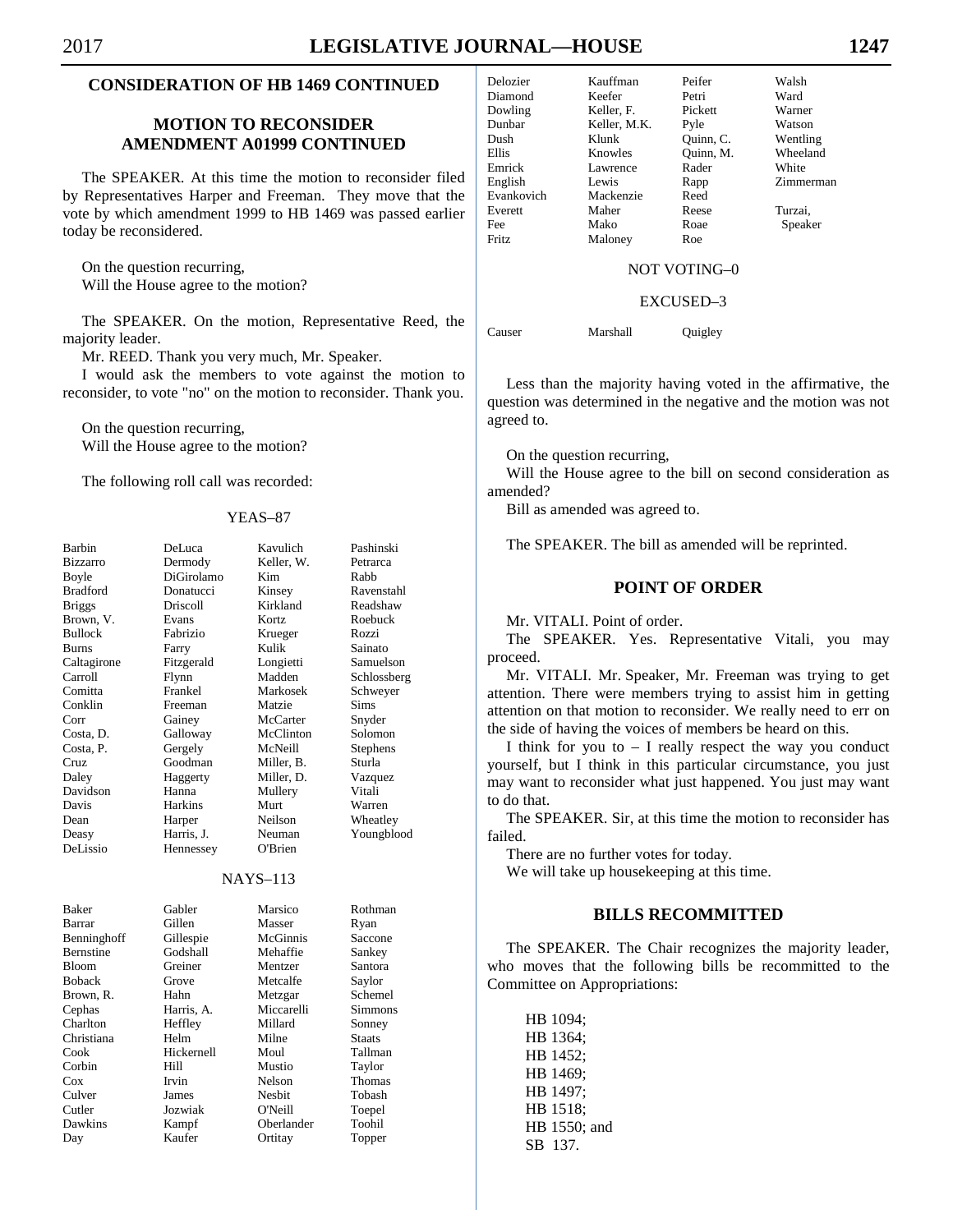On the question, Will the House agree to the motion? Motion was agreed to.

# **BILLS REMOVED FROM TABLE**

 The SPEAKER. The Chair recognizes the majority leader, who moves that the following bills be removed from the tabled calendar and moved to the active calendar:

 HB 479; HB 480; HB 481; SB 446; and SB 589.

 On the question, Will the House agree to the motion? Motion was agreed to.

# **BILLS REMOVED FROM TABLE**

 The SPEAKER. The Chair recognizes the majority leader, who moves that the following bills be removed from the tabled calendar and placed on the active calendar:

 HB 447; HB 593; HB 966; HB 984; HB 1390; and HB 1406.

 On the question, Will the House agree to the motion? Motion was agreed to.

# **BILLS TABLED**

 The SPEAKER. The Chair recognizes the majority leader, who moves that the following bills be removed from the active calendar and placed on the tabled calendar:

 HB 447; HB 593; HB 966; HB 984; HB 1390; and HB 1406.

 On the question, Will the House agree to the motion? Motion was agreed to.

# **STATE GOVERNMENT COMMITTEE MEETING**

 The SPEAKER. Representative Metcalfe, for what purpose do you rise?

Mr. METCALFE. Thank you, Mr. Speaker.

 To call a meeting of the House State Government Committee, Mr. Speaker, tomorrow at 10 a.m. in room G-50 of the Irvis Office Building to consider SB 527, as well as any other business that comes before the State Government Committee, Mr. Speaker.

 So voting meeting tomorrow, 10 a.m., G-50, Irvis Office Building, of the House State Government Committee to consider SB 527, as well as any other business that comes before the committee, Mr. Speaker.

Thank you, Mr. Speaker.

 The SPEAKER. The House State Government Committee will meet tomorrow at 10 a.m. in room G-50 of the Irvis Office Building. Thank you.

# **ENVIRONMENTAL RESOURCES AND ENERGY COMMITTEE MEETING**

 The SPEAKER. Representative John Maher, for what purpose do you rise, sir?

 Mr. MAHER. For the purpose of a committee announcement.

The SPEAKER. Yes, sir. Please proceed.

 Mr. MAHER. The Environmental Resources and Energy Committee members should plan to meet tomorrow at the recess associated with caucus. We will have the exact time and place tomorrow, but for planning purposes, Environmental Resources and Energy Committee will be meeting at our recess tomorrow.

 The SPEAKER. The Environmental Resources and Energy Committee will be meeting at our recess tomorrow. Thank you.

# **ANNOUNCEMENT BY MS. BOBACK**

 The SPEAKER. Representative Karen Boback, for what purpose do you rise?

Ms. BOBACK. An announcement, Mr. Speaker.

The SPEAKER. Yes. Please proceed.

 Ms. BOBACK. The northeast delegation will meet immediately in room 316A, the Main Capitol. That is the northeast delegation. Thank you, Mr. Speaker.

The SPEAKER. Thank you, Representative Boback.

# **VOTE CORRECTION**

 The SPEAKER. Representative Justin Simmons. Mr. SIMMONS. To correct the record, Mr. Speaker. The SPEAKER. Yes, sir. You may proceed. Mr. SIMMONS. On HB 1497, amendment 1922, my button malfunctioned. I was not recorded. I was a "yes" vote.

The SPEAKER. Yes, sir. That will be recorded.

 Does anybody else wish to be recognized for committee announcements?

# **BILLS AND RESOLUTIONS PASSED OVER**

 The SPEAKER. Without objection, all remaining bills and resolutions on today's calendar will be passed over. The Chair hears no objection.